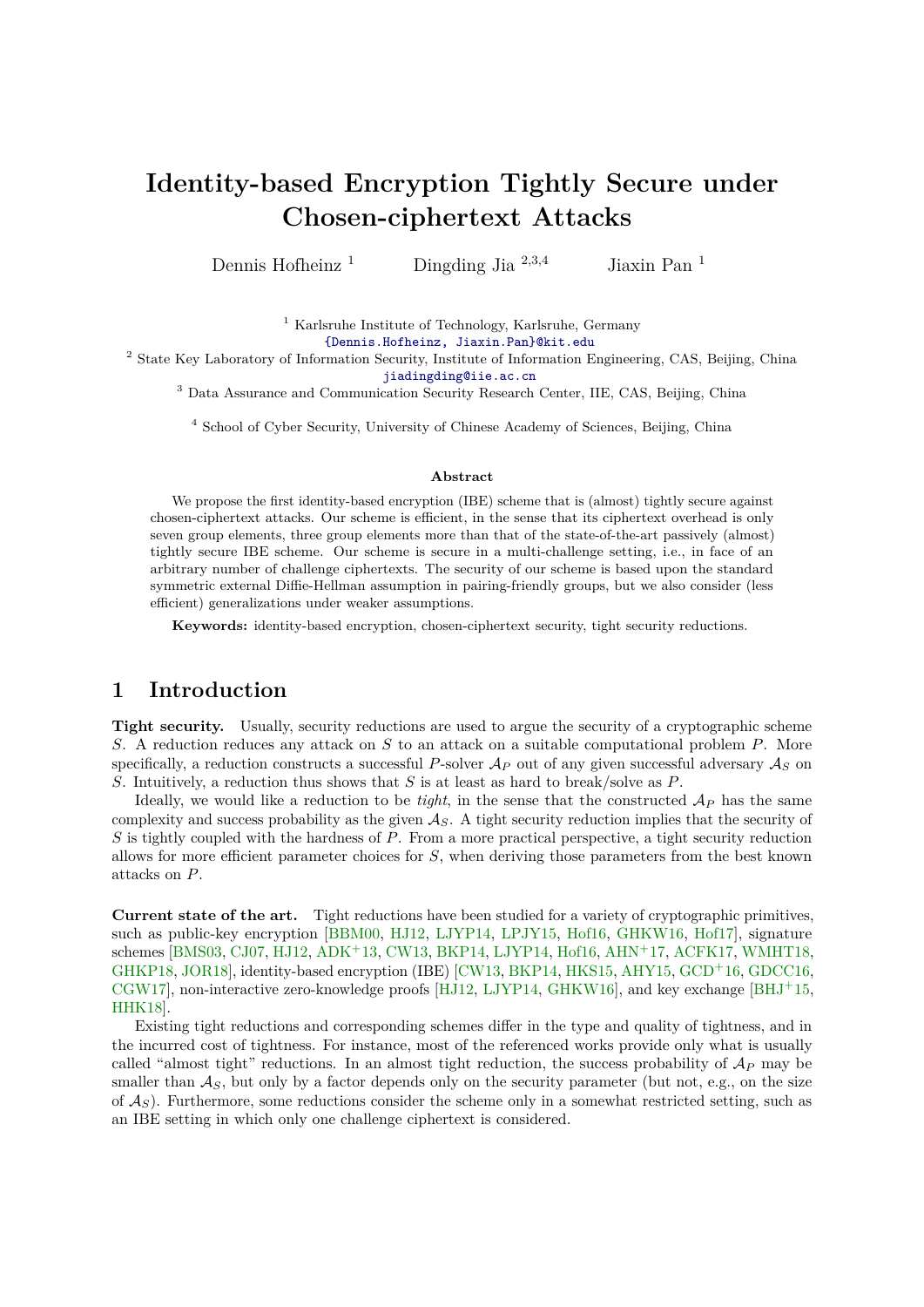<span id="page-1-0"></span>**Our goal: (almost) tightly CCA-secure IBE schemes in the multi-challenge setting.** In this work, we are interested in (almost) tight reductions for IBE schemes. As remarked above, there already exist a variety of (almost) tightly secure IBE schemes. However, most of these schemes only provide security of one challenge ciphertext, and none of them provide security against chosen-ciphertext attacks. Security of many challenge ciphertexts is of course a more realistic notion; and while this notion is polynomially equivalent to the one-challenge notion, the corresponding reduction is far from tight, and defeats the purpose of tight security of the overall scheme in a realistic setting. Furthermore, chosen-ciphertext security guarantees security even against active adversaries [\[SS98\]](#page-23-5).

**On the difficulty of achieving our goal.** Achieving many-challenge IBE security and chosenciphertext security appears to be technically challenging. First, with the exception of  $[GCD+16, GDCC16]$  $[GCD+16, GDCC16]$  $[GCD+16, GDCC16]$ , all known IBE constructions that achieve (almost) tight many-challenge security rely on composite-order groups, and are thus comparatively inefficient. The exception  $[\text{GDCC16}]$  (like its predecessor  $[\text{GCD}^+16]$ ) constructs an efficient (almost) tightly secure IBE scheme in the many-challenge setting by adapting and implementing the "(extended) nested dual system groups" framework [\[CW13,](#page-21-4) [HKS15\]](#page-22-4) in prime-order groups. Since this work is closest to ours, we will take a closer look at it after we have described our technical contribution. We stress, however, that also [\[GDCC16\]](#page-22-6) does not achieve chosen-ciphertext security.

Second, canonical approaches to obtain chosen-ciphertext security do not appear to apply to existing tightly secure IBE schemes. For instance, it is known that *hierarchical* identity-based encryption (HIBE) implies chosen-ciphertext secure IBE [\[BCHK07\]](#page-21-10). However, currently no tightly secure HIBE schemes are known, and in fact there are lower bounds on the quality of (a large class of) security reductions for HIBE schemes [\[LW14\]](#page-23-6).

Another natural approach to achieve chosen-ciphertext security is to equip ciphertexts with a noninteractive zero-knowledge (NIZK) proof of knowledge of the corresponding plaintext. Intuitively, a security reduction can use this NIZK proof to extract the plaintext message from any adversarially generated decryption query. Highly optimized variants of this outline are responsible for highly efficient public-key encryption schemes (e.g., [\[NY90,](#page-23-7) [CS02,](#page-21-11) [KD04\]](#page-23-8)).

It is plausible that this approach can be used to turn, e.g., the tightly secure schemes of  $[\text{GCD}^+16,$ [GDCC16\]](#page-22-6) into chosen-ciphertext secure schemes. However, this requires a NIZK proof system which is tightly secure and sound even in the presence of many simulated proofs. While such proof systems are constructible by combining Groth-Sahai proofs [\[GS12\]](#page-22-8) with a tightly secure structure-preserving signature scheme [\[GHKP18\]](#page-22-3) (see also [\[Gro06,](#page-22-9) [HJ12\]](#page-22-0)), the resulting NIZK and IBE schemes would not be very efficient. In fact, efficient suitable NIZK schemes are only known for simple languages [\[GHKW16\]](#page-22-2), which do not appear compatible with the complex IBE schemes of  $[GCD<sup>+</sup>16, GDCC16]$  $[GCD<sup>+</sup>16, GDCC16]$  $[GCD<sup>+</sup>16, GDCC16]$ .

**Our results.** We provide a tightly chosen-ciphertext secure IBE scheme in the multi-challenge setting. Our scheme builds upon a new tightly chosen-plaintext secure IBE scheme whose efficiency is comparable with that of the state-of-the-art scheme of [\[GDCC16\]](#page-22-6). However, unlike [\[GDCC16\]](#page-22-6), our scheme *is* compatible with the highly efficient NIZK proof system of [\[GHKW16\]](#page-22-2). This allows to upgrade our scheme to chosen-ciphertext security by adding an efficient consistency proof (that consists of only three group elements) to ciphertexts. We briefly remark that, similar to previous schemes [\[BKP14,](#page-21-5) [AHY15,](#page-21-7)  $GCD<sup>+</sup>16$  $GCD<sup>+</sup>16$ , [GDCC16\]](#page-22-6), our scheme also achieves a (somewhat weak) form of anonymity. We compare the efficiency of our scheme with existing state-of-the-art schemes in Table [1.](#page-2-0)

#### **1.1 Technical overview**

**The approach of Blazy, Kiltz, and Pan (BKP).** Our starting point is the MAC→IBE transformation of Blazy, Kiltz, and Pan (BKP) [\[BKP14\]](#page-21-5), which in turn abstracts the IBE construction of Chen and Wee [\[CW13\]](#page-21-4), and generalizes the PRF→signatures transformation of Bellare and Goldwasser [\[BG90\]](#page-21-12). The BKP transformation assumes an "affine message authentication code" (affine MAC), i.e., a MAC in which verification consists in checking a system of affine equations. The variables in these affine equations comprise the MAC secret key, and the (public) coefficients are derived from the message to be signed.

This affine MAC is turned into an IBE scheme as follows: the IBE master public key  $pk = \text{Com}(K)$ consists of a commitment to the MAC secret key K. An IBE user secret key usk[id] for an identity id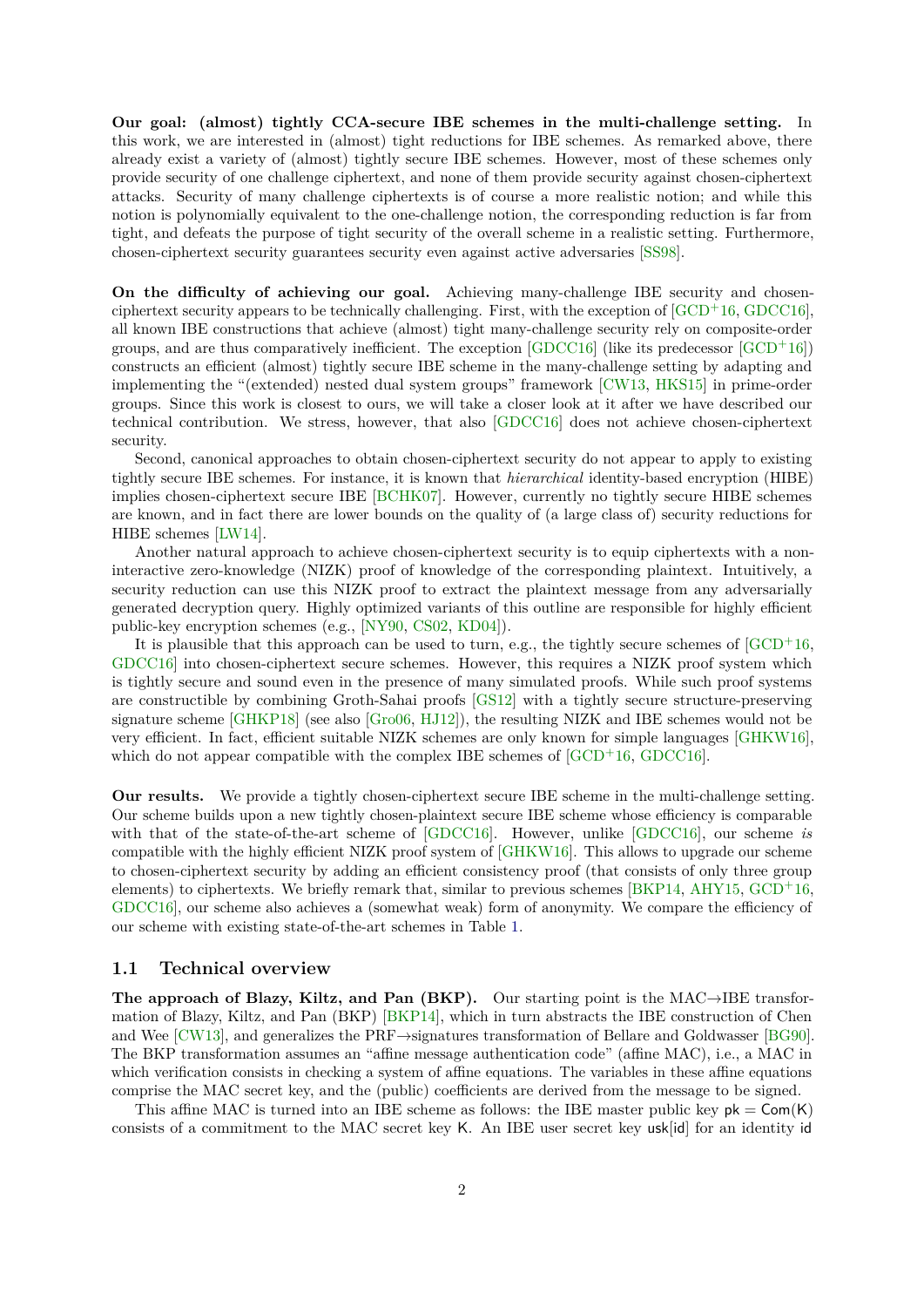<span id="page-2-2"></span>

| Scheme               | pk                                                        | C                              | МC | <b>CCA</b>               | Loss         | Assump.    |
|----------------------|-----------------------------------------------------------|--------------------------------|----|--------------------------|--------------|------------|
| Gen06 [Gen06]        | $5 G_1  +  H $                                            | $ \mathbb{G} +2 \mathbb{G}_T $ |    |                          | O(1)         | $q$ -ABDHE |
| <b>CW13</b> [CW13]   | $2k^2(2\lambda+1) \mathbb{G}_1 +k \mathbb{G}_T $          | $4k \mathbb{G}_1 $             |    |                          | $O(\lambda)$ | $k$ -LIN   |
| <b>BKP14 [BKP14]</b> | $(2\lambda k^2+2k) \mathbb{G}_1 $                         | $(2k+1) \mathbb{G}_1 $         |    |                          | $O(\lambda)$ | $k$ -LIN   |
| <b>AHY15 [AHY15]</b> | $(16\lambda+8) \mathbb{G}_1 +2 \mathbb{G}_T $             | $8 G_1 $                       |    |                          | $O(\lambda)$ | $k$ -LIN   |
| $GCD+16$ $[GCD+16]$  | $(6\lambda k^2 + 3k^2) \mathbb{G}_1  + k \mathbb{G}_T $   | $6k \mathbb{G}_1 $             |    |                          | $O(\lambda)$ | $k$ -LIN   |
| $GCD+16$ $[GCD+16]$  | $(4\lambda k^2 + 2k^2) \mathbb{G}_1  + k \mathbb{G}_T $   | $4k \mathbb{G}_1 $             |    |                          | $O(\lambda)$ | $k$ -LINAI |
| GDCC16 [GDCC16]      | $(2\lambda k^2 + 3k^2) \mathbb{G}_1  + k \mathbb{G}_T $   | $4k \mathbb{G}_1 $             |    | $\overline{\phantom{0}}$ | $O(\lambda)$ | $k$ -LIN   |
| HLQG18 [HLQG18]      | $(4\lambda k^2 + k^2 + 2k) \mathbb{G}_1  +  \mathsf{CH} $ | $(2k+1) \mathbb{G}_1 + R $     |    | $\sqrt{ }$               | $O(\lambda)$ | $k$ -LIN   |
| <b>Ours</b>          | $((5+4\lambda)k^2 + (2+2\lambda)k) \mathbb{G}_1 $         | $(6k+1) \mathbb{G}_1 $         |    |                          | $O(\lambda)$ | $k$ -LIN   |
|                      | $+(2\lambda k^2+4k^2+k) \mathbb{G}_2 $                    |                                |    |                          |              |            |

<span id="page-2-0"></span>Table 1: Comparison between known (almost) tightly and adaptively secure IBEs in prime-order groups from standard assumptions. We count the number of group elements in G (for symmetric pairings),  $\mathbb{G}_1, \mathbb{G}_2$ , and  $\mathbb{G}_T$ .  $|\mathsf{pk}|$  denotes the size of the (master) public key, and  $|\mathsf{C}|$  denotes the ciphertext overhead (on top of the message size).'MC' denotes many-challenge security, and 'CCA' chosen-ciphertext security. 'Loss' denotes the reduction loss, and 'Assump.' the assumption reduced to.  $H: \mathbb{G} \times \mathbb{G}_T \times \mathbb{G}_T \to \mathbb{Z}_q$  is a universal one-way hash function and |H| denotes the size of the representation of H. |CH| is the size of the hash key of a chameleon hash  $CH: \mathbb{G}_1^{k+1} \to \{0,1\}^L$  and  $|R|$  is the size of its randomness.

consists of a MAC tag  $\tau_{\text{id}}$  on the message id, along with a NIZK proof that  $\tau_{\text{id}}$  indeed verifies correctly relative to pk. The key observation of BKP is now that we can implement commitments and NIZK proof using the Groth-Sahai proof system [\[GS12\]](#page-22-8). Since the used MAC is affine, the corresponding verification involves only linear equations, which makes the corresponding proofs rerandomizable.

Now an IBE ciphertext *C* essentially contains a rerandomized version of the public, say, left-hand side of the NIZK equations for verifying the validity of *τ*id. The corresponding right-hand side can be computed either from the randomization information (known to the sender), or using the NIZK proof for  $\tau_{\text{id}}$  (known to the receiver through usk[id]). Of course, this technique relies on subtleties of the Groth-Sahai proof system that our high-level overview cannot cover.

**Advantages and limitations of the BKP approach.** The BKP approach has the nice property that the (one-challenge, chosen-plaintext) security of the resulting IBE scheme can be tightly reduced to the (one-challenge) security of the MAC scheme. In particular, BKP also gave a MAC scheme which is tightly secure in a one-challenge setting under a standard computational assumption. At the same time, BKP only consider one IBE challenge ciphertext, and chosen-plaintext security. In particular in large-scale scenarios with huge amounts of ciphertexts and active adversaries, this again defeats the purpose of a tight reduction.

**First modification: achieving many-challenge security.** We will first show that the BKP reduction can be easily extended to the many-challenge case, assuming of course that the underlying MAC scheme is secure in the many-challenge setting. In this, the actual difficulty lies in constructing a suitable MAC scheme. We do so by adapting the affine MAC  $MAC_{BKP}$  of BKP, using ideas from the recent (almost) tightly secure PKE scheme of Gay et al. [\[GHKW16\]](#page-22-2).

More specifically, MAC<sub>BKP</sub> operates in a group  $\mathbb{G} = \langle g \rangle$  of order q. We use the implicit notation  $[x] := g^x$  for group elements. MAC<sub>BKP</sub> assumes a public matrix  $[\mathbf{B}] \in \mathbb{G}^{n \times n}$  of a dimension *n* that depends on the underlying computational assumption. Its secret key is of the form

$$
\mathsf{sk}_{\mathsf{MAC}} = ((\mathbf{x}_{i, b})_{i, b}, x'_0) \; \in \; (\mathbb{Z}_q^n)^{\ell \cdot 2} \times \mathbb{Z}_q,
$$

and a tag for a message  $\mathsf{m} \in \{0,1\}^{\ell}$  is of the form

<span id="page-2-1"></span>
$$
\tau = ([\mathbf{t}], [u]) \in \mathbb{G}^n \times \mathbb{G} \quad \text{with} \quad \begin{aligned} \mathbf{t} &= \mathbf{B}\mathbf{s} \in \mathbb{Z}_q^n \quad \text{for} \quad \mathbf{s} \stackrel{\ast}{\leftarrow} \mathbb{Z}_q^{n'}\\ u &= \sum_i \mathbf{x}_{i,m_i}^\top \mathbf{t} + x_0' \in \mathbb{Z}_q \end{aligned} \tag{1}
$$

Verification checks that *u* is of the form from [\(1\)](#page-2-1).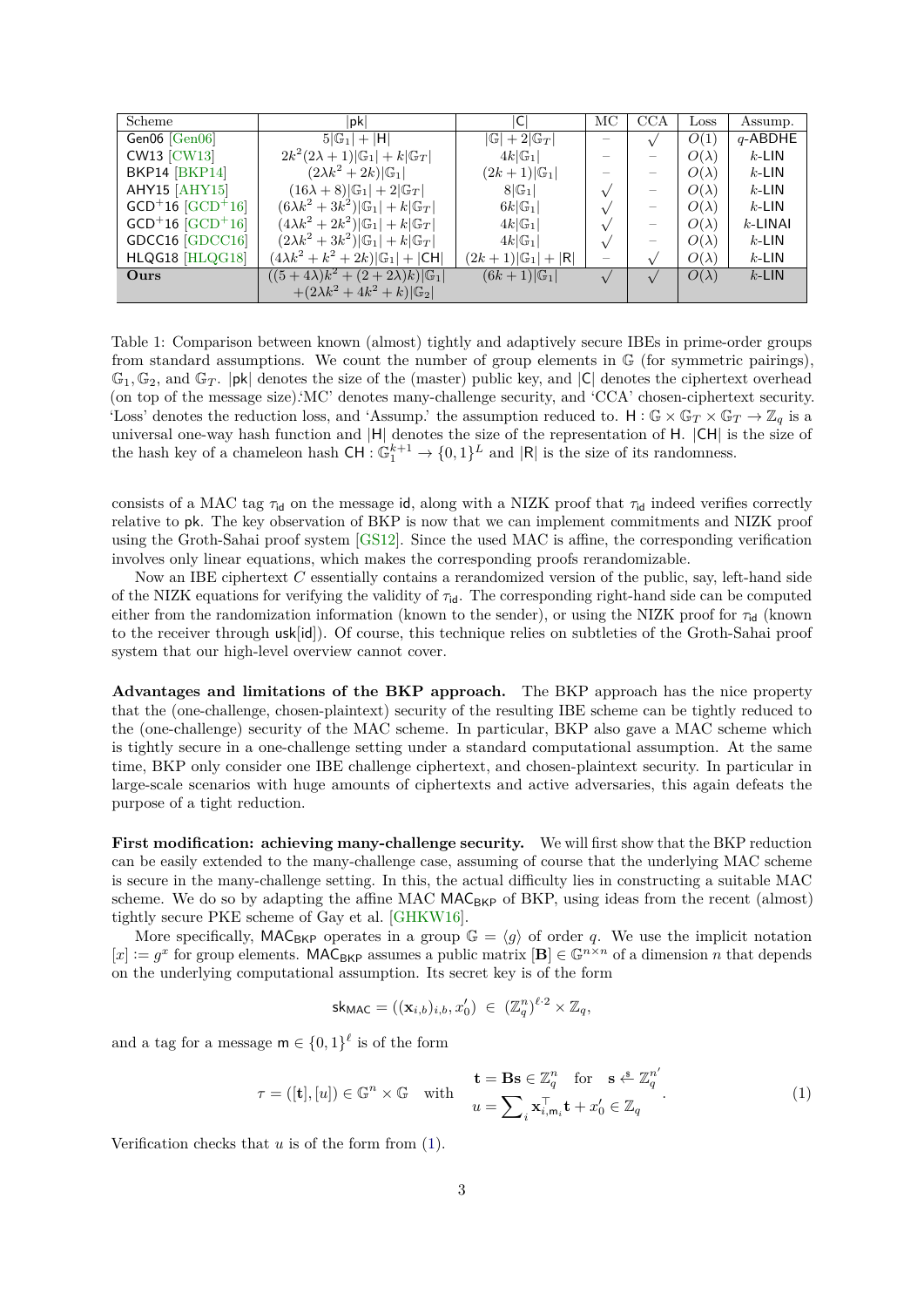<span id="page-3-0"></span>We sketch now a bit more specifically how  $MAC_{BKP}$ 's security proof proceeds, assuming an adversary A in the EUF-CMA security game. The overall strategy is to gradually randomize all *u* values issued in  $A$ 's tag queries. This is equivalent to using different and independent "virtual" secret keys for each message. Hence, once this is done,  $A$  cannot be successful by an information-theoretic argument.

The main difficulty in randomizing all  $u$  is that a reduction must be able to still evaluate  $A$ 's success in forging a tag for fresh message. In particular, the reduction must be able to compute  $u^* = \sum_{i} \mathbf{x}_{i,m_i^*}^{\top} \mathbf{t}^* + x_0^{\prime}$ for a message m<sup>∗</sup> and value **t**<sup>\*</sup> adaptively selected by A. The solution chosen by BKP, following Chen and Wee [\[CW13\]](#page-21-4), is to iterate over all bit indices *i*. For each *i*, the reduction guesses the *i*-th bit  $m_i^*$ of A's forgery message, and embeds a computational challenge into **x***i,*1−m<sup>∗</sup> *i* . This allows to randomize all *u* in issued tags with  $m_i \neq m_i^*$ , and still be able to evaluate  $u^*$ . The corresponding reduction loses a multiplicative factor of only  $O(\ell)$ . However, note that this strategy would not work with multiple challenges (i.e., potential forgeries  $(m^*, \tau^*)$ ) from A. For instance, the simulation above is always only able to verify a given  $\tau^*$  for exactly one of the two messages  $\mathbf{m}_0^* = \mathbf{0}^{\ell}$  and  $\mathbf{m}_1^* = \mathbf{1}^{\ell}$ .

Our solution here is to instead employ the randomization strategy used by Gay et al. [\[GHKW16\]](#page-22-2) in the context of public-key encryption. Namely, we first increase the dimension of **x**. This allows us to essentially randomize both tags for messages with  $m_i = 0$  *and*  $m_i = 1$  simultaneously, using different parts of the **x***i,b* independently. In particular, we will embed computational challenges in different parts of both  $\mathbf{x}_{i,0}$  and  $\mathbf{x}_{i,1}$ . This allows to adapt the argument of Gay et al. to the case of MACs, and hence to prove a slight variant of the BKP MAC secure even under many-challenge attacks.

Second modification: achieving chosen-ciphertext security. So far, we could almost completely follow the BKP approach, with only a slight twist to the BKP MAC, and by adapting the proof strategy of Gay et al. However, the resulting scheme is still not chosen-ciphertext secure. To achieve chosen-ciphertext security, we will follow one of the generic approaches outlined above. In this, the modular structure of the BKP IBE, and the simplicity of the used MAC will pay off.

More concretely, following Naor and Yung [\[NY90\]](#page-23-7), we will add a NIZK proof to each ciphertext. Unlike in the generic paradigm of achieving chosen-ciphertext security via NIZK proofs, we do not explicitly prove knowledge of the corresponding plaintext. Instead, following Cramer and Shoup [\[CS02\]](#page-21-11), we prove only consistency of the ciphertext, in the sense that the ciphertext is a possible output of the encryption algorithm. Compared to a NIZK proof of knowledge (of plaintext), this yields a much more efficient scheme, but also requires more subtle proof of security.

Our security argument is reminiscent of that of Cramer and Shoup, but of course adapted to the IBE setting. Our reduction will be able to generate user decryption keys for all identities. These decryption keys will function perfectly well on consistent (in the above sense) ciphertexts at all times in the proof, but their action on inconsistent ciphertexts will be gradually randomized. Hence, adversarial decryption queries, whose consistency is guaranteed by the attached NIZK proof, will be decrypted correctly at all times. On the other hand, all generated challenge ciphertexts will be made inconsistent and will be equipped with simulated NIZK proofs early on.

Unlike Cramer and Shoup, who considered only one challenge ciphertext (for a PKE scheme), we need a very powerful NIZK scheme which enjoys (almost) tight unbounded simulation-soundness. Fortunately, the language for which we require this scheme is linear (due to the restriction to affine MACs), and hence we can use (a slight variant of) the highly efficient NIZK scheme from [\[GHKW16\]](#page-22-2).

We stress that this proof blueprint is compatible with the proof of the BKP transformation, even when adapted to many challenges as explained above. In particular, we are able to extend the BKP transformation not only to many challenges, but also (and additionally) to chosen-ciphertext security. The resulting transformation is black-box and works for any given affine MAC that is secure in a many-challenge setting.

#### **1.2 More on related work**

We are not aware of any (almost) tightly chosen-ciphertext secure IBE scheme in the many-challenge setting. A natural idea is of course to adapt existing (almost) tightly chosen-plaintext secure schemes to chosen-ciphertext security. As we have explained in Section [1](#page-0-0) above, straightforward generic approaches fail. However, another natural approach is to look at concrete state-of-the-art IBE schemes, and try to use their specific properties. Since we are interested in schemes in prime-order groups for efficiency reasons, the scheme to consider here is that of Gong et al. [\[GDCC16\]](#page-22-6) (cf. also Table [1\)](#page-2-0).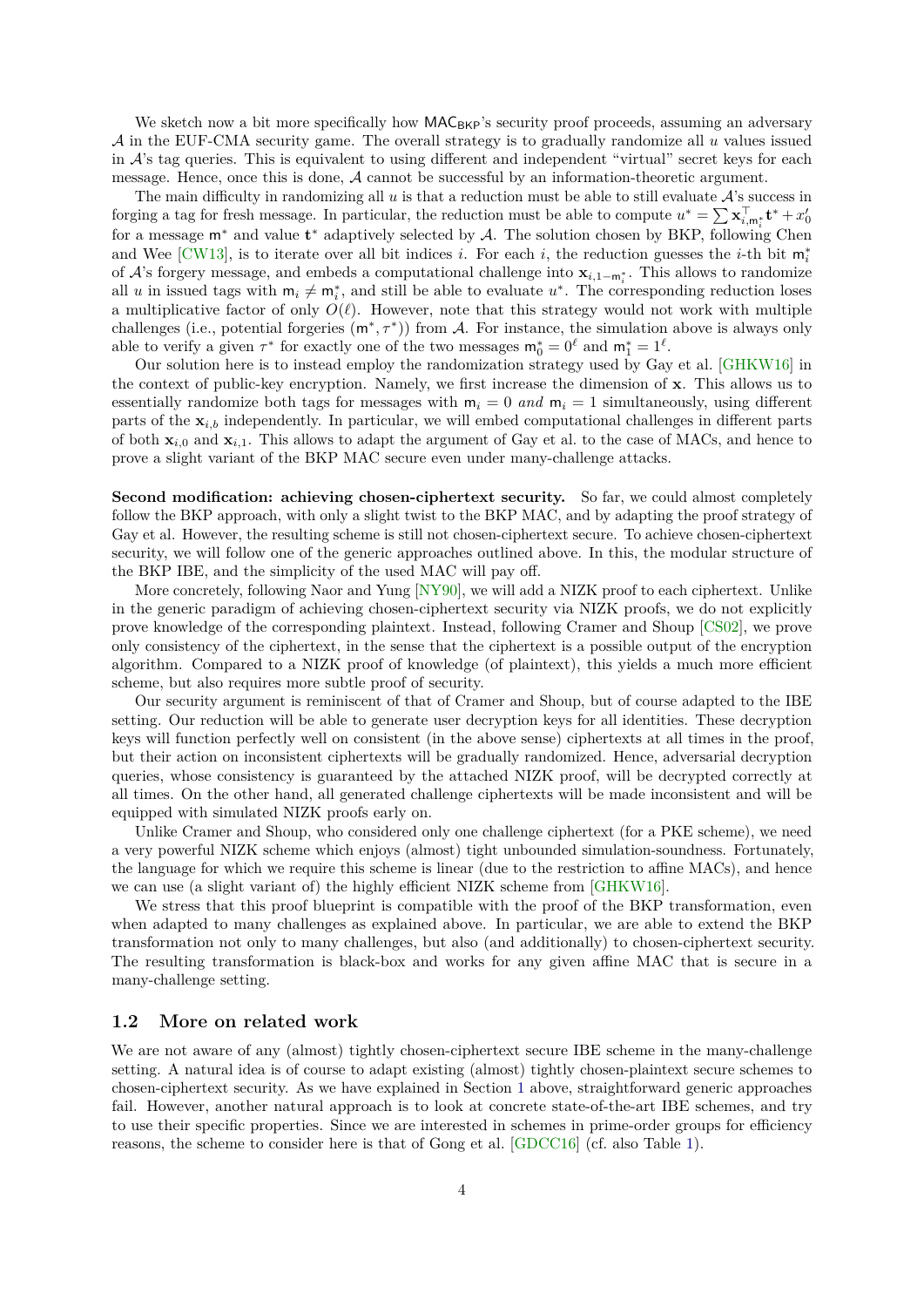<span id="page-4-1"></span>**Remark about and comparison to the work of Gong et al.** Interestingly, Gong et al. also take the BKP scheme as a basis, and extend it to (chosen-plaintext) many-challenge security, even in a setting with many instances of the IBE scheme itself. However, they first interpret and then extend the BKP scheme in the framework of (extended) nested dual system groups [\[CW13,](#page-21-4) [HKS15\]](#page-22-4). Remarkably, the resulting IBE scheme looks similar to the chosen-plaintext secure, many-challenge scheme that we use as a stepping stone towards many-challenge chosen-ciphertext security. In particular, the efficiency characteristics of those two schemes are comparable.

Still, for the express purpose of achieving chosen-ciphertext security, we found it easier to stick to (an extension of) the original BKP transformation and strategy, for two reasons. First, the modularity of BKP allows us to give an abstract MAC→IBE transformation that achieves chosen-ciphertext security. This allows to isolate the intricate many-challenge security argument for the MAC from the orthogonal argument to achieve chosen-ciphertext security. Since the argument for tight security is directly woven into the notion of (extended) nested dual systems groups, it does not seem clear how to similarly isolate arguments (and proof complexity) for the scheme and strategy of Gong et al.

Second, as hinted above, our strategy to obtain chosen-ciphertext security requires a NIZK proof to show consistency of a ciphertext. With the BKP construction, consistency translates to a statement from a linear language, which allows to employ very efficient NIZK proof systems. For the construction of Gong et al., it is not clear how exactly such a consistency language would look like. In particular, it is not clear at all if highly efficient NIZK proofs for linear languages can be used.<sup>[1](#page-4-0)</sup>

### **2 Basic preliminaries**

#### **2.1 Notations**

We use  $x \stackrel{\ast}{\leftarrow} S$  to denote the process of sampling an element x from S uniformly at random if S is a set. For positive integers  $k > 1, \eta \in \mathbb{Z}^+$  and a matrix  $\mathbf{A} \in \mathbb{Z}_q^{(k+\eta)\times k}$ , we denote the upper square matrix of **A** by  $\overline{\mathbf{A}} \in \mathbb{Z}_q^{k \times k}$  and the lower  $\eta$  rows of **A** by  $\underline{\mathbf{A}} \in \mathbb{Z}_q^{n \times k}$ . Similarly, for a column vector  $\mathbf{v} \in \mathbb{Z}_q^{k+\eta}$ , we denote the upper *k* elements by  $\bar{\mathbf{v}} \in \mathbb{Z}_q^k$  and the lower  $\eta$  elements of **v** by  $\underline{\mathbf{v}} \in \mathbb{Z}_q^n$ . For a bit string  $m \in \{0,1\}^n$ ,  $m_i$  denotes the *i*th bit of  $m$  ( $i \leq n$ ) and  $m_{|i}$  denotes the first *i* bits of m.

All our algorithms are probabilistic polynomial time unless we stated otherwise. If  $\mathcal A$  is an algorithm, then we write  $a \stackrel{s}{\leftarrow} \mathcal{A}(b)$  to denote the random variable that outputted by A on input *b*.

Games. We follow [\[BKP14\]](#page-21-5) to use code-based games for defining and proving security. A game G contains procedures INIT and FINALIZE, and some additional procedures  $P_1, \ldots, P_n$ , which are defined in pseudo-code. Initially all variables in a game are undefined (denoted by  $\perp$ ), and all sets are empty (denote by  $\emptyset$ ). An adversary A is executed in game G (denote by  $G^{\mathcal{A}}$ ) if it first calls INIT, obtaining its output. Next, it may make arbitrary queries to  $P_i$  (according to their specification), again obtaining their output. Finally, it makes one single call to FINALIZE( $\cdot$ ) and stops. We use  $G^{\mathcal{A}} \Rightarrow d$  to denote that G outputs  $d$  after interacting with  $A$ , and  $d$  is the output of FINALIZE.

#### **2.2 Collision resistant hash functions**

Let H be a family of hash functions  $H: \{0,1\}^* \to \{0,1\}^{\lambda}$ . We assume that it is efficient to sample a function from  $H$ , which is denoted by  $H \xleftarrow{\&} H$ .

**Definition 2.1** (Collision resistance). We say a family of hash functions H is  $(t, \varepsilon)$ -collision-resistant (CR) if for all adversaries A that run in time *t*,

$$
\Pr[x \neq x' \land H(x) = H(x') \mid H \stackrel{\text{s}}{\leftarrow} \mathcal{H}, (x, x') \stackrel{\text{s}}{\leftarrow} \mathcal{A}(1^{\lambda}, H)] \leq \varepsilon.
$$

#### **2.3 Pairing groups and matrix Diffie-Hellman assumptions**

Let GGen be a probabilistic polynomial time (PPT) algorithm that on input  $1^{\lambda}$  returns a description  $\mathcal{G} := (\mathbb{G}_1, \mathbb{G}_2, \mathbb{G}_T, q, P_1, P_2, e)$  of asymmetric pairing groups where  $\mathbb{G}_1, \mathbb{G}_2, \mathbb{G}_T$  are cyclic groups of order

<span id="page-4-0"></span><sup>&</sup>lt;sup>1</sup>To be clear: we do not claim that the scheme of Gong et al. cannot be upgraded to chosen-ciphertext security. However, it seems that such an upgrade would require a more complex restructuring of their proof strategy.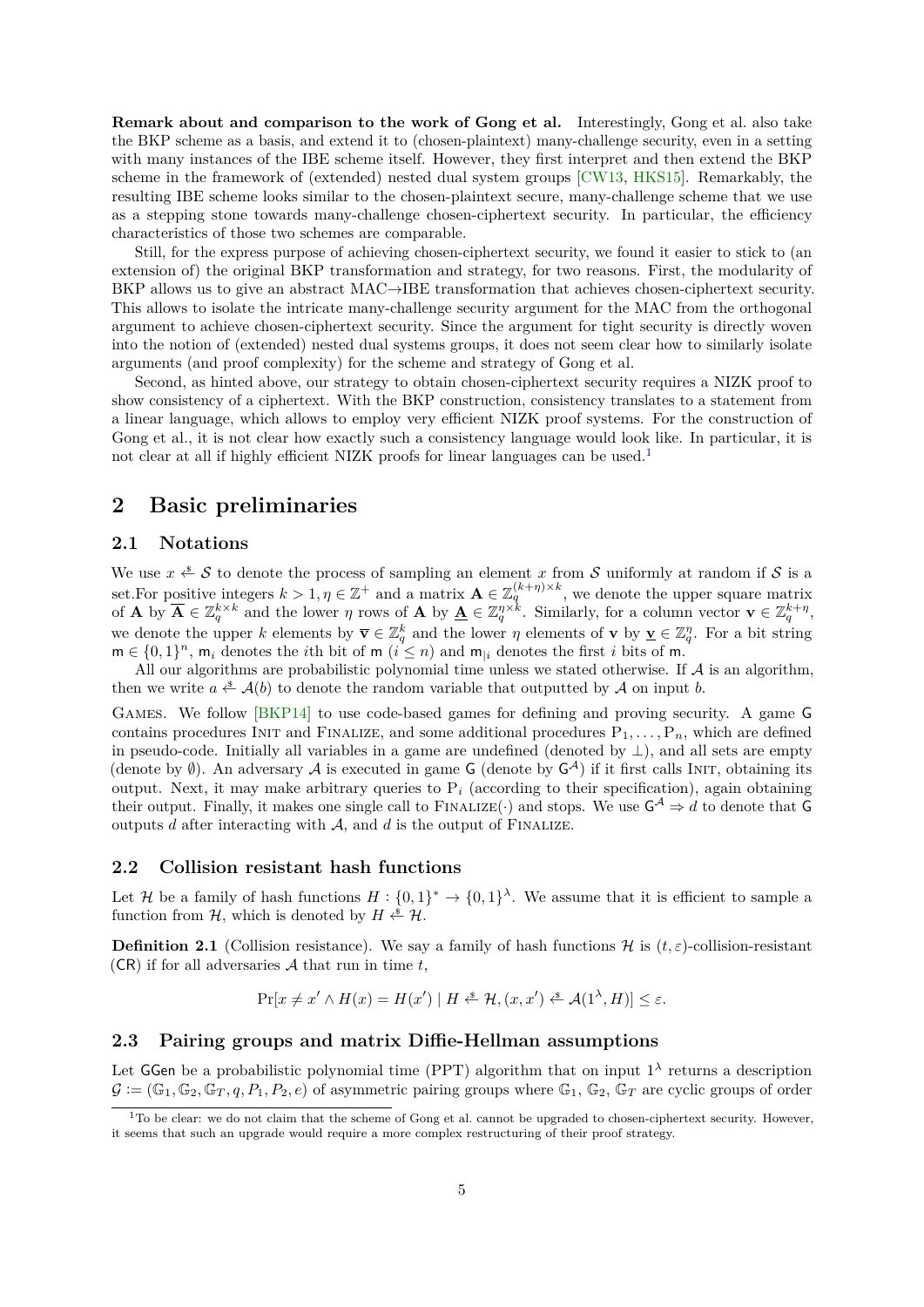<span id="page-5-1"></span>*q* for a *λ*-bit prime *q*, *P*<sub>1</sub> and *P*<sub>2</sub> are generators of  $\mathbb{G}_1$  and  $\mathbb{G}_2$ , respectively, and  $e : \mathbb{G}_1 \times \mathbb{G}_2$  is an efficient computable (non-degenerated) bilinear map. Define  $P_T := e(P_1, P_2)$ , which is a generator in  $\mathbb{G}_T$ . In this paper, we only consider Type III pairings, where  $\mathbb{G}_1 \neq \mathbb{G}_2$  and there is no efficient homomorphism between them. All our constructions can be easily instantiated with Type I pairings by setting  $\mathbb{G}_1 = \mathbb{G}_2$ and defining the dimension *k* to be greater than 1.

We use implicit representation of group elements as in [\[EHK](#page-21-13)<sup>+</sup>13]. For  $s \in \{1, 2, T\}$  and  $a \in \mathbb{Z}_q$  define  $[a]_s = aP_s \in \mathbb{G}_s$  as the implicit representation of *a* in  $\mathbb{G}_s$ . Similarly, for a matrix  $\mathbf{A} = (a_{ij}) \in \mathbb{Z}_q^{n \times m}$  we define  $[\mathbf{A}]_s$  as the implicit representation of **A** in  $\mathbb{G}_s$ . Span $(\mathbf{A}) := {\mathbf{A}\mathbf{r}}|\mathbf{r} \in \mathbb{Z}_q^m$   $\subset \mathbb{Z}_q^n$  denotes the linear span of **A**, and similarly  $\textsf{Span}([\mathbf{A}]_s) := \{ [\mathbf{Ar}]_s | \mathbf{r} \in \mathbb{Z}_q^m \} \subset \mathbb{G}_s^n$ . Note that it is efficient to compute  $[\mathbf{AB}]_s$ given  $([\mathbf{A}]_s, \mathbf{B})$  or  $(\mathbf{A}, [\mathbf{B}]_s)$  with matching dimensions. We define  $[\mathbf{A}]_1 \circ [\mathbf{B}]_2 := e([\mathbf{A}]_1, [\mathbf{B}]_2) = [\mathbf{A}\mathbf{B}]_T$ , which can be efficiently computed given  $[A]_1$  and  $[B]_2$ .

Next we recall the definition of the matrix Diffie-Hellman (MDDH) and related assumptions [\[EHK](#page-21-13)+13].

<span id="page-5-0"></span>**Definition 2.2** (Matrix distribution). Let  $k, \ell \in \mathbb{N}$  with  $\ell > k$ . We call  $\mathcal{D}_{\ell,k}$  a matrix distribution if it outputs matrices in  $\mathbb{Z}_q^{\ell \times k}$  of full rank *k* in polynomial time.

Without loss of generality, we assume the first *k* rows of  $\mathbf{A} \stackrel{\ast}{\leftarrow} \mathcal{D}_{\ell,k}$  form an invertible matrix. The  $\mathcal{D}_{\ell,k}$ -Matrix Diffie-Hellman problem is to distinguish the two distributions ([**A**], [**Aw**]) and ([**A**], [**u**]) where  $\mathbf{A} \stackrel{\cdot s}{\leftarrow} \mathcal{D}_{\ell,k}, \mathbf{w} \stackrel{s}{\leftarrow} \mathbb{Z}_q^k \text{ and } \mathbf{u} \stackrel{s}{\leftarrow} \mathbb{Z}_q^{\ell}.$ 

**Definition 2.3** ( $\mathcal{D}_{\ell,k}$ -Matrix Diffie-Hellman assumption). Let  $\mathcal{D}_{\ell,k}$  be a matrix distribution and *s* ∈  $\{1, 2, T\}$ . We say that the  $\mathcal{D}_{\ell,k}$ -Matrix Diffie-Hellman ( $\mathcal{D}_{\ell,k}$ -MDDH) is  $(t, \varepsilon)$ -hard relative to GGen in group  $\mathbb{G}_s$  if for all adversaries A with running time  $t$ , it holds that

$$
|\Pr[\mathcal{A}(\mathcal{G},[\mathbf{A}]_s,[\mathbf{A}\mathbf{w}]_s)=1]-\Pr[\mathcal{A}(\mathcal{G},[\mathbf{A}]_s,[\mathbf{u}]_s)=1]|\leq \varepsilon,
$$

where the probability is taken over  $G \xleftarrow{s} \mathsf{GGen}(1^{\lambda}), \mathbf{A} \xleftarrow{s} \mathcal{D}_{\ell,k}, \mathbf{w} \xleftarrow{s} \mathbb{Z}_q^k$  and  $\mathbf{u} \xleftarrow{s} \mathbb{Z}_q^{\ell}$ .

We define the  $\mathcal{D}_k$ -Kernel Diffie-Hellman ( $\mathcal{D}_k$ -KerMDH) assumption [\[MRV16\]](#page-23-9) which is a natural search variant of the  $\mathcal{D}_k$ -MDDH assumption.

**Definition 2.4** ( $\mathcal{D}_k$ -Kernel Diffie-Hellman assumption). Let  $\mathcal{D}_k$  be a matrix distribution and  $s \in \{1, 2\}$ . We say that the  $\mathcal{D}_k$ -kernel Matrix Diffie-Hellman ( $\mathcal{D}_k$ -KerMDH) is  $(t,\varepsilon)$ -hard relative to GGen in group  $\mathbb{G}_s$  if for all adversaries A that runs in time *t*, it holds that

$$
\Pr[\mathbf{c}^\top \mathbf{A} = \mathbf{0} \wedge \mathbf{c} \neq \mathbf{0} | [\mathbf{c}]_{3-s} \stackrel{\hspace{0.1em}\mathsf{\scriptscriptstyle\$}}{\leftarrow} \mathcal{A}(\mathcal{G}, [\mathbf{A}]_s)] \leq \varepsilon,
$$

where the probability is taken over  $G \xleftarrow{\$} \mathsf{GGen}(1^{\lambda}), \mathbf{A} \xleftarrow{\$} \mathcal{D}_k$ .

The following lemma shows that the  $\mathcal{D}_k$ -KerMDH assumption is a relaxation of the  $\mathcal{D}_k$ -MDDH assumption since one can use a non-zero vector in the kernel of **A** to test membership in the column space of **A**.

**Lemma 2.5** ( $\mathcal{D}_k$ -MDDH  $\Rightarrow \mathcal{D}_k$ -KerMDH [\[MRV16\]](#page-23-9)). *For any matrix distribution*  $\mathcal{D}_k$ *, if*  $\mathcal{D}_k$ -MDDH *is*  $(t, \varepsilon)$ -hard relative to GGen in group  $\mathbb{G}_s$ , then  $\mathcal{D}_k$ -KerMDH is  $(t', \varepsilon)$ -hard relative to GGen in group  $\mathbb{G}_s$ , *where*  $t' \approx t$ *.* 

The uniform distribution is a particular matrix distribution that deserves special attention, as an adversary breaking the  $\mathcal{U}_{\ell,k}$  assumption can also distinguish between real MDDH tuples and random tuples for all other possible matrix distributions. For uniform distributions, they stated in [\[GHKW16\]](#page-22-2) that  $U_k$ -MDDH and  $U_{\ell,k}$ -MDDH assumptions are equivalent.

**Definition 2.6** (Uniform distribution). Let  $k, \ell \in \mathbb{N}$  with  $\ell > k$ . We call  $\mathcal{U}_{\ell,k}$  a uniform distribution if it outputs uniformly random matrices in  $\mathbb{Z}_q^{\ell \times k}$  of rank *k* in polynomial time. Let  $\mathcal{U}_k := \mathcal{U}_{k+1,k}$ .

**Lemma 2.7** ( $\mathcal{D}_{\ell,k}$ -MDDH  $\Rightarrow \mathcal{U}_{\ell,k}$ -MDDH  $\Leftrightarrow \mathcal{U}_k$ -MDDH [\[EHK](#page-21-13)<sup>+</sup>13, [GHKW16\]](#page-22-2)). *For*  $\ell > k$ *, let*  $\mathcal{D}_{\ell,k}$  *be a matrix distribution, then if*  $\mathcal{D}_{\ell,k}$ -MDDH *is*  $(t, \varepsilon)$ -*hard relative to* GGen *in group*  $\mathbb{G}_s$ *, U*<sub> $\ell,k$ </sub>-MDDH *is*  $(t', \varepsilon)$ -hard relative to GGen in group  $\mathbb{G}_s$ , where  $t' \approx t$ . If  $\mathcal{U}_k$ -MDDH is  $(t, \varepsilon)$ -hard relative to GGen in *group*  $\mathbb{G}_s$ ,  $\mathcal{U}_{\ell,k}$ -MDDH *is*  $(t',\varepsilon)$ -*hard relative to* GGen *in group*  $\mathbb{G}_s$ *, where*  $t' \approx t$ *, vice versa.*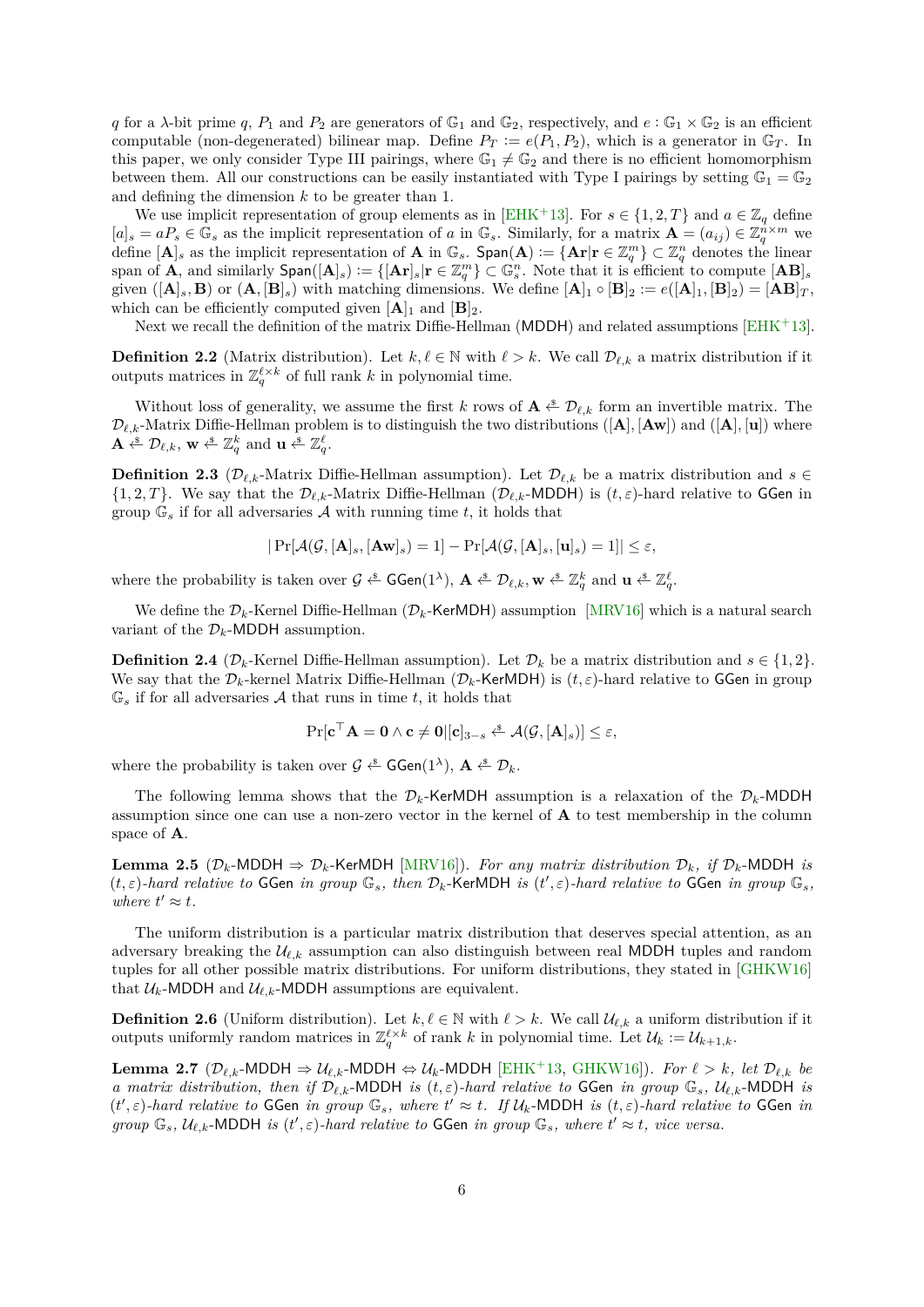<span id="page-6-4"></span>

| INIT:                                                                                               | $CHAL(m^*)$ :<br>$\#$ at most $Q_c$ queries                                                     |
|-----------------------------------------------------------------------------------------------------|-------------------------------------------------------------------------------------------------|
| $sk_{MAC} \stackrel{\$}{\leftarrow} Gen_{MAC}(par)$                                                 | $\overline{\mathcal{C}_M} = \overline{\mathcal{C}_M} \cup \{m^{\star}\}\$                       |
| Return $\epsilon$                                                                                   | $\mathbf{h} \leftarrow \mathbb{Z}_a^n;$                                                         |
|                                                                                                     | $\mathbf{h}_0 = \sum f_i(\mathsf{m}^{\star}) \mathbf{X_i}^{\top} \mathbf{h} \in \mathbb{Z}_a^n$ |
| EVAL(m):<br>$\#$ at most $Q_e$ queries                                                              | $h_1 = \sum f_i'(\mathsf{m}^{\star}) {\mathbf{x}_i'}^{\top} \mathbf{h} \in \mathbb{Z}_q$        |
| $Q_{\mathcal{M}} = Q_{\mathcal{M}} \cup \{m\}$                                                      | $\mathbf{h}_0 \triangleq \mathbb{Z}_q^n$ , $h_1 \triangleq \mathbb{Z}_q$                        |
| If $(\mathbf{t}_m, \mathbf{u}_m) = (\perp, \perp)$ then                                             | Return $([\mathbf{h}]_1, [\mathbf{h}_0]_1, [h_1]_T)$                                            |
| $([t_m]_2, [u_m]_2) \overset{\text{\sf g}}{\leftarrow} \textsf{Tag}(\textsf{sk}_{\textsf{MAC}}, m)$ |                                                                                                 |
| Return ( $[\mathbf{t}_m]_2$ , $[\mathbf{u}_m]_2$ )                                                  | FINALIZE $(d \in \{0,1\})$ :                                                                    |
|                                                                                                     | Return $d \wedge (Q_{\mathcal{M}} \cap C_{\mathcal{M}} = \emptyset)$                            |

<span id="page-6-1"></span>Figure 1: Games mPR-CMA<sub>0</sub> and mPR-CMA<sub>1</sub> for defining mPR-CMA security.

For  $Q \in \mathbb{N}$ ,  $\mathbf{W} \stackrel{\ast}{\leftarrow} \mathbb{Z}_q^{k \times Q}$ ,  $\mathbf{U} \stackrel{\ast}{\leftarrow} \mathbb{Z}_q^{\ell \times Q}$ , consider the *Q*-fold  $\mathcal{D}_{\ell,k}$ -MDDH problem which is distinguishing the distributions  $([A], [AW])$  and  $([A], [U])$ . That is, the *Q*-fold  $\mathcal{D}_{\ell,k}$ -MDDH problem contains *Q* independent instances of the  $\mathcal{D}_{\ell,k}$ -MDDH problem (with the same **A** but different  $\mathbf{w}_i$ ). By a hybrid argument one can show that the two problems are equivalent, where the reduction loses a factor *Q*. The following lemma gives a tight reduction. And the self-reduction is tighter for uniform distribution.

<span id="page-6-2"></span>**Lemma 2.8** (Random self-reducibility [\[EHK](#page-21-13)<sup>+</sup>13]). *For*  $\ell > k$  *and any matrix distribution*  $\mathcal{D}_{\ell,k}$ *,*  $\mathcal{D}_{\ell,k}$ -MDDH *is random self-reducible. In particular, for any*  $Q \geq 1$ , *if*  $\mathcal{D}_{\ell,k}$ -MDDH *is*  $(t,\varepsilon)$ -*hard relative to* GGen *in group*  $\mathbb{G}_s$ , then Q-fold  $\mathcal{D}_{\ell,k}$ -MDDH is  $(t',\varepsilon')$ -hard relative to GGen in group  $\mathbb{G}_s$ , where  $t \approx t' + Q \cdot \text{poly}(\lambda)$ ,  $\varepsilon' \leq$  $(\ell - k)\varepsilon + \frac{1}{q-1}, \text{ and for } \mathcal{D}_{\ell,k} = \mathcal{U}_{\ell,k}, \varepsilon' \leq \varepsilon + \frac{1}{q-1}.$ 

# <span id="page-6-3"></span>**3 Affine MACs in the Multi-Challenge Setting**

### **3.1 Definition**

We recall the definition of affine MACs from [\[BKP14\]](#page-21-5) and extend its security requirements of pseudorandomness to the multi-challenge setting.

**Definition 3.1** (Affine MACs). Let par be system parameters which contain a pairing group description  $\mathcal{G} = (\mathbb{G}_1, \mathbb{G}_2, \mathbb{G}_T, q, P_1, P_2, e)$  of prime order q, and let *n* be a positive integer, MAC = (Gen<sub>MAC</sub>, Tag, Ver<sub>MAC</sub>) is an affine MAC over  $\mathbb{Z}_q^n$  if the following conditions hold: *q*

- 1.  $\mathsf{sk}_\mathsf{MAC} \xleftarrow{\$} \mathsf{Gen}_\mathsf{MAC}( \mathsf{par}), \text{ where } \mathsf{sk}_\mathsf{MAC} = (\mathbf{B}, \mathbf{X}_0, ..., \mathbf{X}_{\ell}, \mathbf{x}'_0, ..., \mathbf{x}'_{\ell'}) \in \mathbb{Z}_q^{n \times n'} \times (\mathbb{Z}_q^{n \times n})^{\ell+1} \times (\mathbb{Z}_q^{\eta})^{\ell'+1},$  $n', \ell, \ell'$  and  $\eta$  are positive integers and the rank of **B** is at least 1.
- 2. *τ*  $\xi^*$  Tag(sk<sub>MAC</sub>, m), where  $\tau := ([t]_2, [u]_2) \in \mathbb{G}_2^n \times \mathbb{G}_2^\eta$  is computed as

<span id="page-6-0"></span>
$$
\mathbf{t} := \mathbf{Bs} \in \mathbb{Z}_q^n \quad \text{for} \quad \mathbf{s} \stackrel{\ast}{\leftarrow} \mathbb{Z}_q^{n'} \tag{2}
$$

$$
\mathbf{u} := \sum_{i=0}^{\ell} f_i(\mathbf{m}) \mathbf{X}_i \mathbf{t} + \sum_{i=0}^{\ell'} f'_i(\mathbf{m}) \mathbf{x}'_i \in \mathbb{Z}_q^n \tag{3}
$$

for some public defining functions  $f_i: \mathcal{M} \to \mathbb{Z}_q$  and  $f'_i: \mathcal{M} \to \mathbb{Z}_q$ . Note that only **u** is the message dependent part.

3. Ver<sub>MAC</sub>(sk<sub>MAC</sub>, m,  $\tau = (\lbrack t \rbrack_2, \lbrack u \rbrack_2)$ ) output 1 iff [\(3\)](#page-6-0) holds, 0 otherwise.

**Definition 3.2** An affine MAC over  $\mathbb{Z}_q^n$  is  $(Q_e, Q_c, t, \varepsilon)$ -mPR-CMA (pseudorandom against chosen-message and multi-challenge attacks) if for all  $\tilde{\mathcal{A}}$  that runs in time t, makes at most  $Q_{e}$  queries to the evaluation oracle, Eval, and at most *Q*<sup>c</sup> queries to the challenge oracle, Chal, the following holds

$$
|\Pr[\mathsf{mPR\text{-}CMA}^{\mathcal{A}}_0 \Rightarrow 1] - \Pr[\mathsf{mPR\text{-}CMA}^{\mathcal{A}}_1 \Rightarrow 1]| \leq \varepsilon,
$$

where experiments mPR-CMA<sub>0</sub> and mPR-CMA<sub>1</sub> are defined in Figure [1.](#page-6-1)

Our notion is a generalization of the PR-CMA security in [\[BKP14\]](#page-21-5). In [BKP14] an adversary  $\mathcal A$  can only query the challenge oracle CHAL at most once, while here  $A$  can ask multiple times.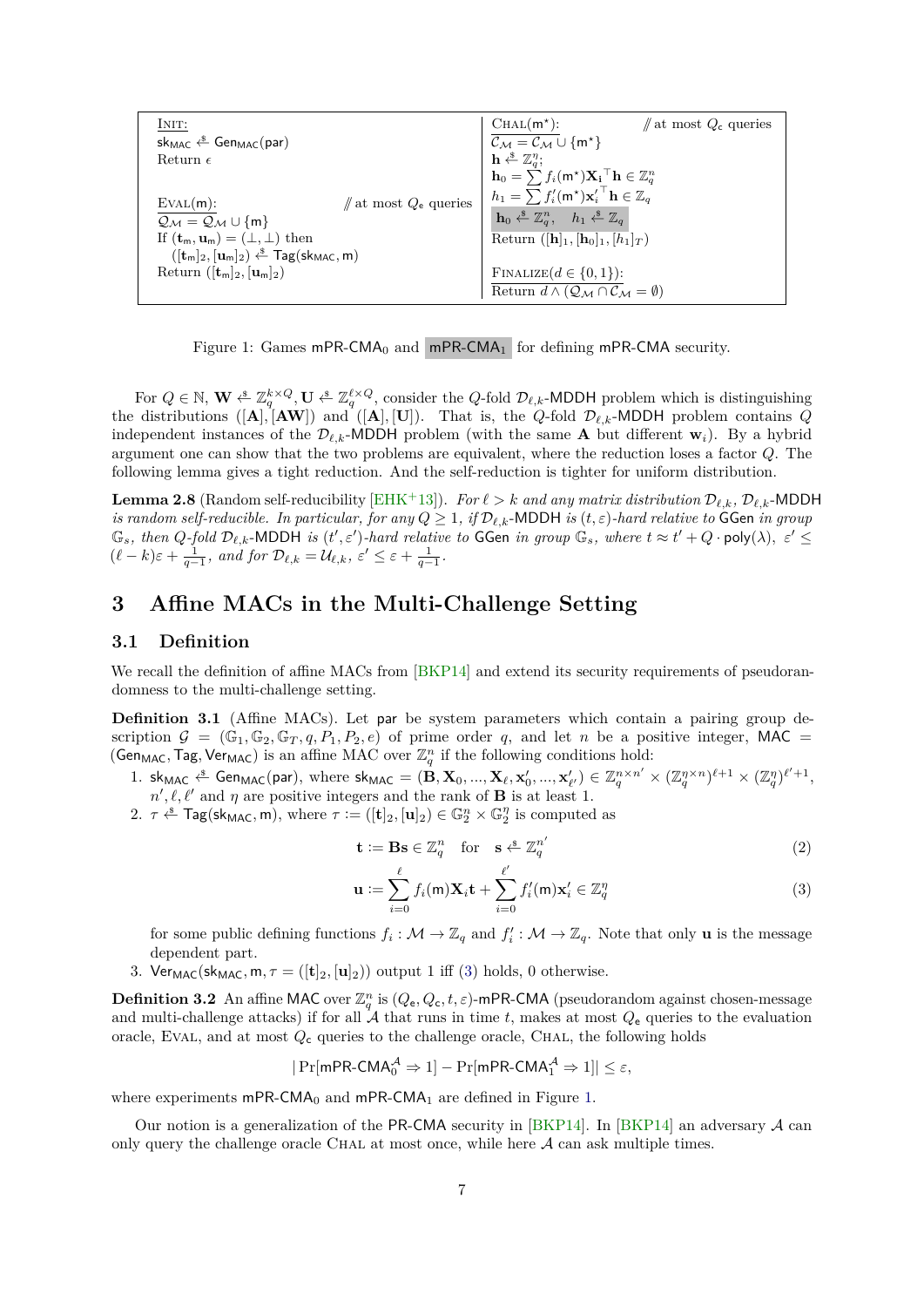<span id="page-7-4"></span>

<span id="page-7-1"></span>Figure 2: Games  $\mathsf{G}_0, \mathsf{G}_{1,i}, \mathsf{G}_{3,i}$   $(0 \le i \le L)$  and  $\mathsf{G}_2, \mathsf{G}_4$  for the proof of Theorem [3.3.](#page-7-0) RF<sub>i</sub>:  $\{0,1\}^i \to \mathbb{Z}_q^{2k}$ is a random function.Boxed codes are only executed in the games marked in the same box style at the top right of every procedure. Non-boxed codes are always run.

#### **3.2 Instantiation**

We extend the tightly secure affine MAC  $\text{MAC}_{NR}[D_k]$  from [\[BKP14\]](#page-21-5) to the multi-challenge setting. Instead of choosing random vectors  $\mathbf{x}_{i,b} \in \mathbb{Z}_q^k$  as the MAC secret keys in the original, here we choose random matrices  $\mathbf{X}_{i,b} \in \mathbb{Z}_q^{2k \times k}$  such that in the security proof we can randomize all the tags and at the same time answer multiple challenge queries in a tight way.

Let  $\mathcal{G} := (\mathbb{G}_1, \mathbb{G}_2, \mathbb{G}_T, q, P_1, P_2, e)$  be an asymmetric pairing group and par :=  $\mathcal{G}$ . Our affine MAC  $MAC_{NR}^{mc} := (Gen_{MAC}, Tag, Ver_{MAC})$  for message space  $\{0, 1\}^L$  is defined as follows.

| $Gen_{MAC}(par):$                                                                                                | $Tag(\text{sk}_{MAC}, m \in \{0, 1\}^L)$ :                                           | $\mathsf{Ver}_\mathsf{MAC}(\mathsf{sk}_\mathsf{MAC}, \tau, \mathsf{m})$ :        |
|------------------------------------------------------------------------------------------------------------------|--------------------------------------------------------------------------------------|----------------------------------------------------------------------------------|
| $\mathbf{A} \overset{\hspace{0.1em}\mathsf{\scriptscriptstyle\$}}{\leftarrow} \mathcal{U}_{2k,k}$                | $\mathbf{s} \triangleq \mathbb{Z}_a^k, \mathbf{t} := \mathbf{Bs} \in \mathbb{Z}_a^k$ | Parse $\tau := ([\mathbf{t}]_2, [\mathbf{u}]_2)$                                 |
| $\mathbf{B} \mathrel{\mathop{:}}= \overline{\mathbf{A}} \in \mathbb{Z}_a^{k \times k}$                           | $\mathbf{X}_{\mathsf{m}} \coloneqq \sum_{i=1}^{L} \mathbf{X}_{i, \mathsf{m}_i}$      | $\mathbf{X}_{\mathsf{m}} \vcentcolon= \sum_{i=1}^L \mathbf{X}_{i, \mathsf{m}_i}$ |
| For $1 \leq i \leq L$ and $b = 0, 1$ :                                                                           | $\mathbf{u} := \mathbf{X}_{m} \mathbf{t} + \mathbf{x}' \in \mathbb{Z}_{q}^{2k}$      | If $[\mathbf{u}]_2 = [\mathbf{X}_{m} \mathbf{t} + \mathbf{x}']_2$ then           |
| $\mathbf{X}_{i,b} \triangleq \mathbb{Z}_a^{2k \times k}$                                                         | Return $\tau = ([t]_2, [u]_2)$                                                       | return 1<br>Else return 0.                                                       |
| $\mathbf{x}' \leftarrow \mathbb{Z}_q^{2k}$                                                                       |                                                                                      |                                                                                  |
| $\mathsf{sk}_{\mathsf{MAC}} \vcentcolon = (\mathbf{B}, \mathbf{X}_{1,0}, \ldots, \mathbf{X}_{L,1}, \mathbf{x}')$ |                                                                                      |                                                                                  |
| Return sk <sub>MAC</sub>                                                                                         |                                                                                      |                                                                                  |

Our scheme can be present by using any  $\mathcal{D}_{2k,k}$  distribution and some of them have compact representation and give more efficient scheme. For simplicity of presentation, we present our scheme based on the  $\mathcal{U}_{2k,k}$  distribution.

<span id="page-7-0"></span>**Theorem 3.3** *If the*  $U_{2k,k}$ -MDDH *problem is*  $(t_1, \varepsilon_1)$ *-hard in*  $\mathbb{G}_1$  *and*  $(t_2, \varepsilon_2)$ *-hard in*  $\mathbb{G}_2$ *, the*  $U_{2k}$ -MDDH *problem is*  $(t_3, \varepsilon_3)$ *-hard in*  $\mathbb{G}_1$ *, then*  $\mathsf{MAC}_{\mathsf{NR}}^{\mathsf{mc}}$  *is*  $(Q_e, Q_c, t_A, \varepsilon)$ *-*mPR-CMA*-secure with*  $t_1 \approx t_2 \approx t_3 \approx$  $t_A + (Q_e + Q_c)$ poly( $\lambda$ ), and  $\varepsilon \le 4L\varepsilon_1 + 3L\varepsilon_2 + 3\varepsilon_3 + 2^{-\Omega(\lambda)}$ , where poly( $\lambda$ ) *is independent of*  $t_A$ .

<span id="page-7-2"></span>*Proof.* We prove the theorem via a sequence of games as shown in Figure [2.](#page-7-1)

**Lemma 3.4** ( $G_0$  to  $G_{1,0}$ ). Pr[mPR-CMA $_A^A \Rightarrow 1$ ] = Pr[ $G_0^A \Rightarrow 1$ ] = Pr[ $G_{1,0}^A \Rightarrow 1$ ].

*Proof.*  $G_0$  is the original game and it is the same as mPR-CMA<sub>0</sub>. In  $G_{1,0}$ , we define  $RF_0(\epsilon)$  as a fix random vector  $\mathbf{x}' \stackrel{\hspace{0.1em}\mathbf{\scriptscriptstyle\$}}{=} \mathbb{Z}_q^{2k}$  and then have Lemma [3.4.](#page-7-2) П

<span id="page-7-3"></span>**Lemma 3.5** ( $G_{1,i}$  to  $G_{1,i+1}$ ). If the  $U_{2k,k}$ -MDDH problem is  $(t_1, \varepsilon_1)$ -hard in  $G_1$  and  $(t_2, \varepsilon_2)$ -hard in  $G_2$ , *then*

$$
|\Pr[\mathsf{G}^{\mathcal{A}}_{1,i} \Rightarrow 1] - \Pr[\mathsf{G}^{\mathcal{A}}_{1,i+1} \Rightarrow 1]| \leq 4\varepsilon_1 + 2\varepsilon_2 + 2^{-\Omega(\lambda)}
$$

 $\alpha$ *and*  $t_1 \approx t_2 \approx t_A + (Q_e + Q_c)$  poly( $\lambda$ )*, where* poly( $\lambda$ ) *is independent of*  $t_A$ .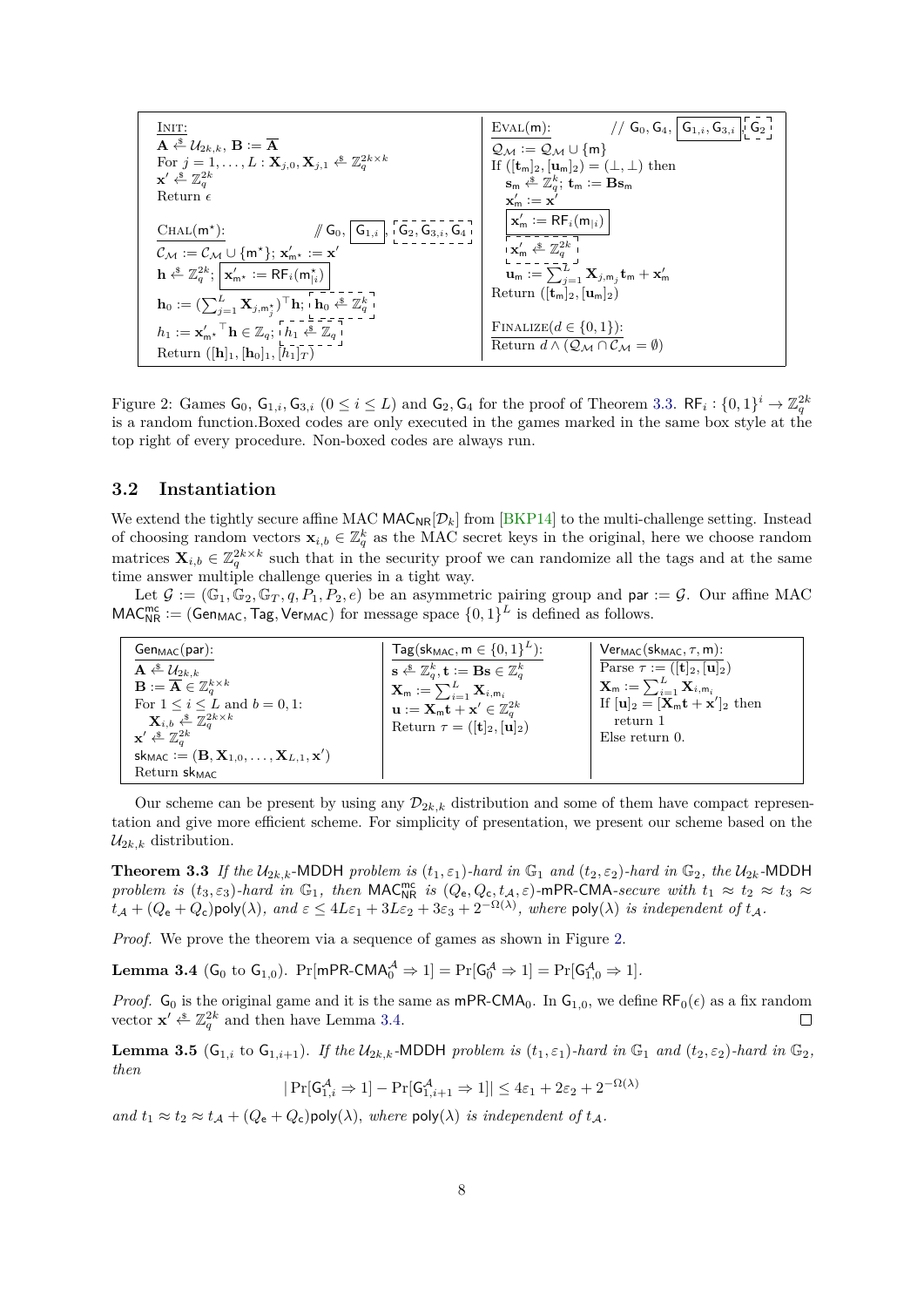| <u>INIT:</u> $\int G_{1,i}, H_{i,1},  H_{i,2} ,  H_{i,3} ,  H_{i,4} ,  H_{i,5}, G_{1,i+1} $                                                           | $CHAL(m^*)$ :<br>$\ A\ $ G <sub>1,i</sub> , G <sub>1,i+1</sub> $\ $ , H <sub>i,1</sub> -H <sub>i,5</sub>             |
|-------------------------------------------------------------------------------------------------------------------------------------------------------|----------------------------------------------------------------------------------------------------------------------|
| $\mathbf{A} \stackrel{\hspace{0.1em}\mathsf{\scriptscriptstyle\$}}{\leftarrow} \mathcal{U}_{2k,k}; \, \mathbf{B} \vcentcolon = \overline{\mathbf{A}}$ | $\mathcal{C}_\mathcal{M} := \mathcal{C}_\mathcal{M} \cup \{m^\star\}$                                                |
| For $j = 1, \ldots, L : \mathbf{X}_{i,0}, \mathbf{X}_{i,1} \leftarrow \mathbb{Z}_q^{2k \times k}$                                                     | $\mathbf{h} \overset{\mathsf{\$}}{\leftarrow} \mathbb{Z}_a^{2k}$                                                     |
| $\mathbf{A}_0, \mathbf{A}_1 \stackrel{\hspace{0.1em}\mathsf{\scriptscriptstyle\$}}{\leftarrow} \mathcal{U}_{2k,k}$                                    |                                                                                                                      |
| Compute $\mathbf{A}_0^{\perp}, \mathbf{A}_1^{\perp} \in \mathbb{Z}_q^{2k \times k}$ s.t.                                                              | $\mathbf{r} \triangleq \mathbb{Z}_q^k, \mathbf{h} := \mathbf{A}_{\mathsf{m}_{i+1}^\star} \mathbf{r}^\top$            |
| $\mathbf{A}_0^{\top} \mathbf{A}_0^{\perp} = \mathbf{A}_1^{\top} \mathbf{A}_1^{\perp} = \mathbf{0}$                                                    |                                                                                                                      |
| For all $m \in \{0, 1\}^L$ :                                                                                                                          | $\mathbf{h}_0 := \mathbf{X}_{m \star}^{\top} \mathbf{h}; h_1 = \mathbf{x}'_{m \star}^{\top} \mathbf{h}$              |
|                                                                                                                                                       | Return $([h]_1, [h_0]_1, [h_1]_T)$                                                                                   |
| $\mathbf{X}_{\mathsf{m}} := \sum_{i=1}^{L} \mathbf{X}_{j,\mathsf{m}_j}$                                                                               |                                                                                                                      |
| $\mathbf{x}'_{m} := \mathsf{RF}_{i}(m_{i})$                                                                                                           | EVAL(m):<br>// $G_{1,i}$ , $G_{1,i+1}$ , $H_{i,1}$ - $H_{i,5}$                                                       |
| $\mathbf{x}'_{m} := \mathbf{A}_{0}^{\perp} \mathsf{ZF}_{i}(\mathsf{m}_{ i}) + \mathbf{A}_{1}^{\perp} \mathsf{OF}_{i}(\mathsf{m}_{ i})$                | $Q_{\mathcal{M}} := Q_{\mathcal{M}} \cup \{m\}$                                                                      |
|                                                                                                                                                       | If $([\mathbf{t}_m]_2, [\mathbf{u}_m]_2) = (\perp, \perp)$ then                                                      |
| $\mathbf{x}'_{m} := \mathbf{A}_{0}^{\perp} \mathsf{ZF}_{i+1}(\mathsf{m}_{ i+1}) + \mathbf{A}_{1}^{\perp} \mathsf{OF}_{i}(\mathsf{m}_{ i})$            | $\mathbf{s}_{\mathsf{m}} \triangleq \mathbb{Z}_q^k$ ; $\mathbf{t}_{\mathsf{m}} := \mathbf{B}\mathbf{s}_{\mathsf{m}}$ |
| $\mathbf{x}'_m := \mathbf{A}_0^{\perp} \mathsf{ZF}_{i+1}(m_{i+1}) + \mathbf{A}_1^{\perp} \mathsf{OF}_{i+1}(m_{i+1})$                                  | $\mathbf{u}_{m} := \mathbf{X}_{m} \mathbf{t}_{m} + \mathbf{x}'_{m}$                                                  |
|                                                                                                                                                       | Return $([t_m]_2, [u_m]_2)$                                                                                          |
| ${\bf x}'_m := {\sf RF}_{i+1}({\sf m}_{ i+1})$                                                                                                        |                                                                                                                      |
| Return $\epsilon$                                                                                                                                     | FINALIZE $(d \in \{0, 1\})$ :                                                                                        |
|                                                                                                                                                       | Return $d \wedge (Q_{\mathcal{M}} \cap C_{\mathcal{M}} = \emptyset)$                                                 |

Figure 3: Games  $\mathsf{G}_{1,i}$ ,  $\mathsf{G}_{1,i+1}$ ,  $\mathsf{H}_{i,1},...$ ,  $\mathsf{H}_{i,5}$   $(0 \leq i \leq L)$  for the proof of Lemmata [3.6](#page-8-0) to [3.11,](#page-10-0). RF<sub>i</sub>:  $\{0,1\}^i \to \mathbb{Z}_q^{2k}$ , and  $\mathsf{ZF}_i$ ,  $\mathsf{OF}_i: \{0,1\}^i \to \mathbb{Z}_q^k$  are three independent random functions.

<span id="page-8-1"></span>

| #                             | h in CHAL                                         | $\mathbf{x}'_{m}$ in CHAL and EVAL                                                                          | game knows                                   | remark                                       |
|-------------------------------|---------------------------------------------------|-------------------------------------------------------------------------------------------------------------|----------------------------------------------|----------------------------------------------|
| $\overline{\mathsf{G}_{1,i}}$ | $\stackrel{\$}{\leftarrow} \mathbb{Z}_q^{2k}$     | $RF_i(m_{ i})$                                                                                              |                                              |                                              |
| $H_{i,1}$                     | $\mathbf{A}_{\mathsf{m}^{\star}_{i+1}}\mathbf{r}$ | $RF_i(m_{ii})$                                                                                              |                                              | $\mathcal{U}_{2k,k}$ -MDDH in $\mathbb{G}_1$ |
| $H_{i,2}$                     | $\mathbf{A}_{\mathsf{m}^{\star}_{i+1}}\mathbf{r}$ | $\mathbf{A}_0^{\perp} \mathsf{ZF}_i(\mathsf{m}_{ i}) + \mathbf{A}_1^{\perp} \mathsf{OF}_i(\mathsf{m}_{ i})$ | $\mathbf{A}_0^{\perp}, \mathbf{A}_1^{\perp}$ |                                              |
| $H_{i,3}$                     | $\mathbf{A}_{\mathsf{m}^{\star}_{i+1}}\mathbf{r}$ | ${\bf A}_{0}^{\perp}ZF_{i+1}(m_{ i+1}) + {\bf A}_{1}^{\perp}OF_{i}(m_{ i})$                                 | ${\bf A}_0^{\perp}, {\bf A}_1^{\perp}$       | $\mathcal{U}_{2k,k}$ -MDDH in $\mathbb{G}_2$ |
| $H_{i,4}$                     | $\mathbf{A}_{\mathsf{m}^{\star}_{i+1}}\mathbf{r}$ | ${\bf A}_{0}^{\perp}ZF_{i+1}({\sf m}_{ i+1})+{\bf A}_{1}^{\perp}OF_{i+1}({\sf m}_{ i+1})$                   | $\mathbf{A}_0^{\perp}, \mathbf{A}_1^{\perp}$ | $\mathcal{U}_{2k,k}$ -MDDH in $\mathbb{G}_2$ |
| $H_{i,5}$                     | $\mathbf{A}_{\mathsf{m}^{\star}_{i+1}}\mathbf{r}$ | $RF_{i+1}(m_{ i+1})$                                                                                        | $\mathbf{A}^{\perp}_0, \mathbf{A}^{\perp}_1$ |                                              |
| $G_{1,i+1}$                   | $\overset{\$}{\leftarrow} \mathbb{Z}_a^{2k}$      | $RF_{i+1}(m_{ i+1})$                                                                                        |                                              | $\mathcal{U}_{2k,k}$ -MDDH in $\mathbb{G}_1$ |

<span id="page-8-2"></span>Figure 4: Overview of the transitions in the proof of Lemma [3.5.](#page-7-3) We highlight the respective changes between the games in gray. RF<sub>i</sub>:  $\{0,1\}^i \to \mathbb{Z}_q^{2k}$ , and  $\mathsf{ZF}_i$ ,  $\mathsf{OF}_i$ :  $\{0,1\}^i \to \mathbb{Z}_q^k$  are three independent random functions.

*of Lemma [3.5.](#page-7-3)* To bound the difference between  $G_{1,i}$  and  $G_{1,i+1}$ , we introduce a series of intermediate games  $H_{i,1}$  to  $H_{i,5}$  as in Figure [3.](#page-8-1) An overview of the transitions is given in Figure [4.](#page-8-2) We prove the indistinguishability of these games in Lemmata [3.6](#page-8-0) to [3.11.](#page-10-0)

<span id="page-8-0"></span>**Lemma 3.6** ( $G_{1,i}$  to  $H_{i,1}$ ). *If the*  $\mathcal{U}_{2k,k}$ -MDDH *problem is*  $(t_1, \varepsilon_1)$ *-hard in*  $G_1$ *, then* 

$$
|\Pr[\mathsf{G}^{\mathcal{A}}_{1,i} \Rightarrow 1] - \Pr[\mathsf{H}^{\mathcal{A}}_{i,1} \Rightarrow 1]| \leq 2\varepsilon_1 + 2/(q-1) \text{ and } t_1 \approx t_{\mathcal{A}} + (Q_e + Q_c) \text{poly}(\lambda),
$$

*where*  $\text{poly}(\lambda)$  *is independent of*  $t_A$ *.* 

*Proof.* Let  $\mathbf{A}_0$ ,  $\mathbf{A}_1 \stackrel{\$}{\leftarrow} \mathcal{U}_{2k,k}$ . We define an intermediate game  $\mathsf{H}'_{i,1}$  which is the same as  $\mathsf{G}_{1,i}$  except for CHAL: precisely, if  $m_{i+1}^* = 0$  then we pick **h** uniformly random from  $\text{Span}(\mathbf{A}_0)$ ; otherwise,  $\mathbf{h} \overset{\$}{\leftarrow} \mathbb{Z}_q^{2k}$ . Oracles INIT, EVAL and FINALIZE are defined as in  $G_{1,i}$ .

The difference between  $\mathsf{G}_{1,i}$  and  $\mathsf{H}'_{i,1}$  is bounded by a straightforward reduction to break the  $Q_{\mathsf{c}}$ -fold  $U_{2k,k}$ -MDDH problem in  $\mathbb{G}_1$  with  $[\mathbf{A}_0]_1$  as the challenge matrix. Thus, by Lemma [2.8](#page-6-2) we have

$$
|\Pr[\mathsf{G}^{\mathcal{A}}_{1,i} \Rightarrow 1] - \Pr[\mathsf{H}^{'\mathcal{A}}_{i,1} \Rightarrow 1]| \leq \varepsilon_1 + \frac{1}{q-1}.
$$

Similarly, we can bound  $H'_{i,1}$  and  $H_{i,1}$  with the  $\mathcal{U}_{2k,k}$ -MDDH assumption in  $\mathbb{G}_1$ , namely,

$$
|\Pr[\mathsf{H}_{i,1}^{'\mathcal{A}} \Rightarrow 1]-\Pr[\mathsf{H}_{i,1}^{\mathcal{A}} \Rightarrow 1]|\leq \varepsilon_1+\frac{1}{q-1}.
$$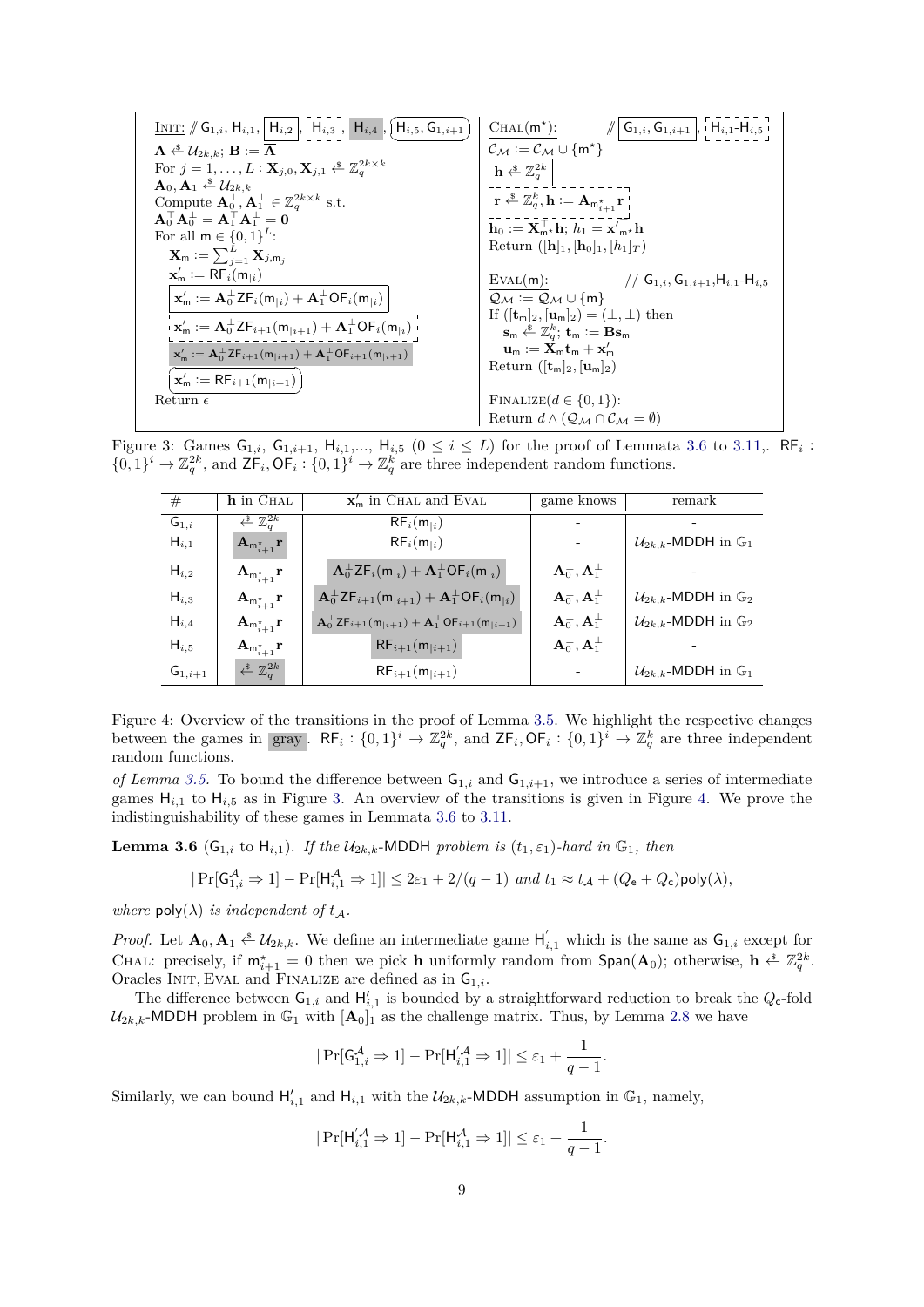<span id="page-9-3"></span>Here we have  $t_1 \approx t_A + (Q_e + Q_c)$  poly( $\lambda$ ), where poly( $\lambda$ ) is independent of  $t_A$ .

After switching  $[\mathbf{h}]_1$  in CHAL to the right span, the following reductions can have  $\mathbf{A}_0$  and  $\mathbf{A}_1$  over  $\mathbb{Z}_q$ . Since the rank of  $\mathbf{A}_0$  and that of  $\mathbf{A}_1$  are both *k*, we can efficiently compute the kernel matrix  $\mathbf{A}_0^{\perp} \in \mathbb{Z}_q^{2k \times k}$ (resp.  $\mathbf{A}_1^{\perp}$ ) of  $\mathbf{A}_0$  (resp.  $\mathbf{A}_1$ ). We note that  $\mathbf{A}_0^{\top} \mathbf{A}_0^{\perp} = \mathbf{0} = \mathbf{A}_1^{\top} \mathbf{A}_1^{\perp}$  and  $(\mathbf{A}_0^{\perp} \mid \mathbf{A}_1^{\perp}) \in \mathbb{Z}_q^{2k \times 2k}$  is a full-rank matrix with overwhelming probability  $1 - 2^{-\Omega(\lambda)}$ , since  $\mathbf{A}_0$  and  $\mathbf{A}_1$  are two random matrices.

Let  $\mathsf{ZF}_i$  and  $\mathsf{OF}_i$  be two independent random functions mapping from  $\{0,1\}^i$  to  $\mathbb{Z}_q^k$ .

<span id="page-9-2"></span>**Lemma 3.7** ( $H_{i,1}$  to  $H_{i,2}$ ).  $|\Pr[H_{i,1}^{\mathcal{A}} \Rightarrow 1] - \Pr[H_{i,2}^{\mathcal{A}} \Rightarrow 1]| \leq 2^{-\Omega(\lambda)}$ .

*Proof.* The difference between these two games is statistically bounded. In  $H_{i,2}$ , we just rewrite  $RF_i(m_{i})$ as

<span id="page-9-0"></span>
$$
\mathsf{RF}_{i}(\mathsf{m}_{|i}) := (\mathbf{A}_{0}^{\perp} \mid \mathbf{A}_{1}^{\perp}) \begin{pmatrix} \mathsf{ZF}_{i}(\mathsf{m}_{|i}) \\ \mathsf{OF}_{i}(\mathsf{m}_{|i}) \end{pmatrix}
$$
(4)

Since  $(\mathbf{A}_0^{\perp} \mid \mathbf{A}_1^{\perp})$  is a full-rank matrix with overwhelming probability  $1 - \frac{k}{q}$  and  $\mathsf{ZF}_i$ ,  $\mathsf{OF}_i : \{0,1\}^i \to \mathbb{Z}_q^k$ are two independent random functions,  $\mathsf{RF}_i: \{0,1\}^i \to \mathbb{Z}_q^{2k}$  in [\(4\)](#page-9-0) is a random function as well. Thus,  $H_{i,1}$  and  $H_{i,2}$  are distributed the same except with probability  $2^{-\Omega(\lambda)}$ .  $\Box$ 

The following step is a main difference to  $\text{MAC}_{\text{NR}}[\mathcal{D}_k]$  in the original BKP framework [\[BKP14\]](#page-21-5). Here our reduction can randomize Eval queries with the MDDH assumption and at the same time it can answer multiple CHAL queries, while the original  $MAC_{NR}[\mathcal{D}_k]$  can not. Precisely, to be able to go from  $RF_i$  to  $RF_{i+1}$ , the security reduction of  $MAC_{NR}[\mathcal{D}_k]$  (cf. Lemma 3.6 in [\[BKP14\]](#page-21-5)) guesses  $b \stackrel{s}{\leftarrow} \{0,1\}$  which stands for the  $(i + 1)$ -th bit of  $m^*$  and implicitly embeds  $\mathbf{T_D} := \mathbf{D} \overline{\mathbf{D}}^{-1}$  in the secret key  $\mathbf{x}_{i+1,1-b}$ . Note that the reduction does not know  $\mathbf{x}_{i+1,1-b}$ , but, since the adversary A only has at most *one* query to CHAL and *b* is hidden from A, the reduction can hope  $m_{i+1}^* \neq 1 - b$  (with probability 1/2) and it can simulate the experiment. However, this proof strategy does not work in the multi-challenge setting, since A can ask two challenge queries with one query which has *b* in the  $(i + 1)$ -th position and  $1 - b$  in the other.

By increasing the dimension of  $\mathbf{X}_{j,\beta}$ , our strategy is first embedding  $\mathbf{A}_0^{\perp} \mathbf{T_D}$  in  $\mathbf{X}_{i+1,0}$  such that we can add entropy to  $\mathbf{x}'_m$  in the span of  $\mathbf{A}_0^{\perp}$  and at the same time upon CHAL queries with 0 in the  $(i+1)$ -th position  $T_D$  will be canceled out, and then add entropy to  $\mathbf{x}'_m$  in the span of  $\mathbf{A}_1^{\perp}$  in the similar way.

<span id="page-9-1"></span>**Lemma 3.8** (H<sub>i,2</sub> to H<sub>i,3</sub>). *If the*  $\mathcal{U}_{2k,k}$ -MDDH *problem is* ( $t_2, \epsilon_2$ )-hard in  $\mathbb{G}_2$ , then  $|\Pr[\mathsf{H}_{i,2}^{\mathcal{A}} \Rightarrow 1]$  –  $\Pr[\mathsf{H}_{i,3}^{\mathcal{A}} \Rightarrow 1] \leq \varepsilon_2 + 2^{-\Omega(\lambda)}$  and  $t_2 \approx t_{\mathcal{A}} + (Q_e + Q_c)$ poly $(\lambda)$ *, where* poly $(\lambda)$  *is independent of*  $t_{\mathcal{A}}$ *.* 

*Proof.* We bound the difference between  $H_{i,2}$  and  $H_{i,3}$  by the  $Q_e$ -fold  $\mathcal{U}_{2k,k}$ -MDDH assumption in  $\mathbb{G}_2$ . Formally, on receiving a  $Q_{e}$ -fold  $\mathcal{U}_{2k,k}$ -MDDH challenge  $([\mathbf{D}]_2, [\mathbf{F}]_2 := ([\mathbf{f}_1, \cdots, \mathbf{f}_{Q_e}]_2) \in \mathbb{G}_2^{2k \times k} \times \mathbb{G}_2^{2k \times Q_e}$ , where  $Q_e$  denotes the number of evaluation queries, we construct a reduction  $\mathcal{B}_2$  as in Figure [5.](#page-10-1) Let  $\mathsf{ZF}_i, \mathsf{ZF}_i'$  be two independent random functions, we define  $\mathsf{ZF}_{i+1}$  as

$$
\mathsf{ZF}_{i+1}(\mathsf{m}_{|i+1}) := \begin{cases} \mathsf{ZF}_i(\mathsf{m}_{|i}) + \mathsf{ZF}'_i(\mathsf{m}_{|i}) & \text{if } \mathsf{m}_{i+1} = 0\\ \mathsf{ZF}_i(\mathsf{m}_{|i}) & \text{if } \mathsf{m}_{i+1} = 1 \end{cases}
$$

Note that  $ZF_{i+1}$  is a random function, given  $ZF_i$  and  $ZF_i'$  are two independent random functions. If an adversary A queries messages m with  $m_{i+1} = 1$  to EVAL and CHAL, then A's view in  $H_{i,2}$  is the same as that in  $H_{i,3}$ . Thus, we only focus on messages with  $m_{i+1} = 0$ .

For queries with CHAL, if  $m_{i+1}^* = 0$ ,  $\mathcal{B}_2$  does not have  $\mathbf{X}_{i+1,0} = \hat{\mathbf{X}} + \mathbf{A}_0^{\perp} \mathbf{D} \overline{\mathbf{D}}^{-1}$ , since  $\mathcal{B}_2$  does not know  $\underline{\mathbf{D}}\overline{\mathbf{D}}^{-1}$  either over  $\mathbb{Z}_q$  or  $\mathbb{G}_2,$  but, since  $\mathbf{h}\in \mathsf{Span}(\mathbf{A}_0)$  for such  $\mathsf{m}^\star,$   $(\mathbf{A}_0^\perp\underline{\mathbf{D}}\overline{\mathbf{D}}^{-1})^\top\mathbf{h}=\mathbf{0}$  and thus  $\mathcal{B}_2$ computes

$$
\mathbf{h}_0 = (\mathbf{X}_{m\setminus i+1} + \hat{\mathbf{X}} + \mathbf{A}_0^{\perp} \mathbf{D} \overline{\mathbf{D}}^{-1})^{\top} \mathbf{h} = (\mathbf{X}_{m\setminus i+1} + \hat{\mathbf{X}})^{\top} \mathbf{h}.
$$

For queries with EVAL, if  $m_{i+1} = 0$ , we write  $\mathbf{f}_c := \begin{pmatrix} \overline{\mathbf{D}} \mathbf{w}_c \\ \mathbf{D} \mathbf{w}_c \end{pmatrix}$  $\mathbf{\underline{D}}\mathbf{w}_{c} + \mathbf{r}_{c}$ for some  $\mathbf{w}_c \in \mathbb{Z}_q^k$ , where  $\mathbf{r}_c \in \mathbb{Z}_q^k$  is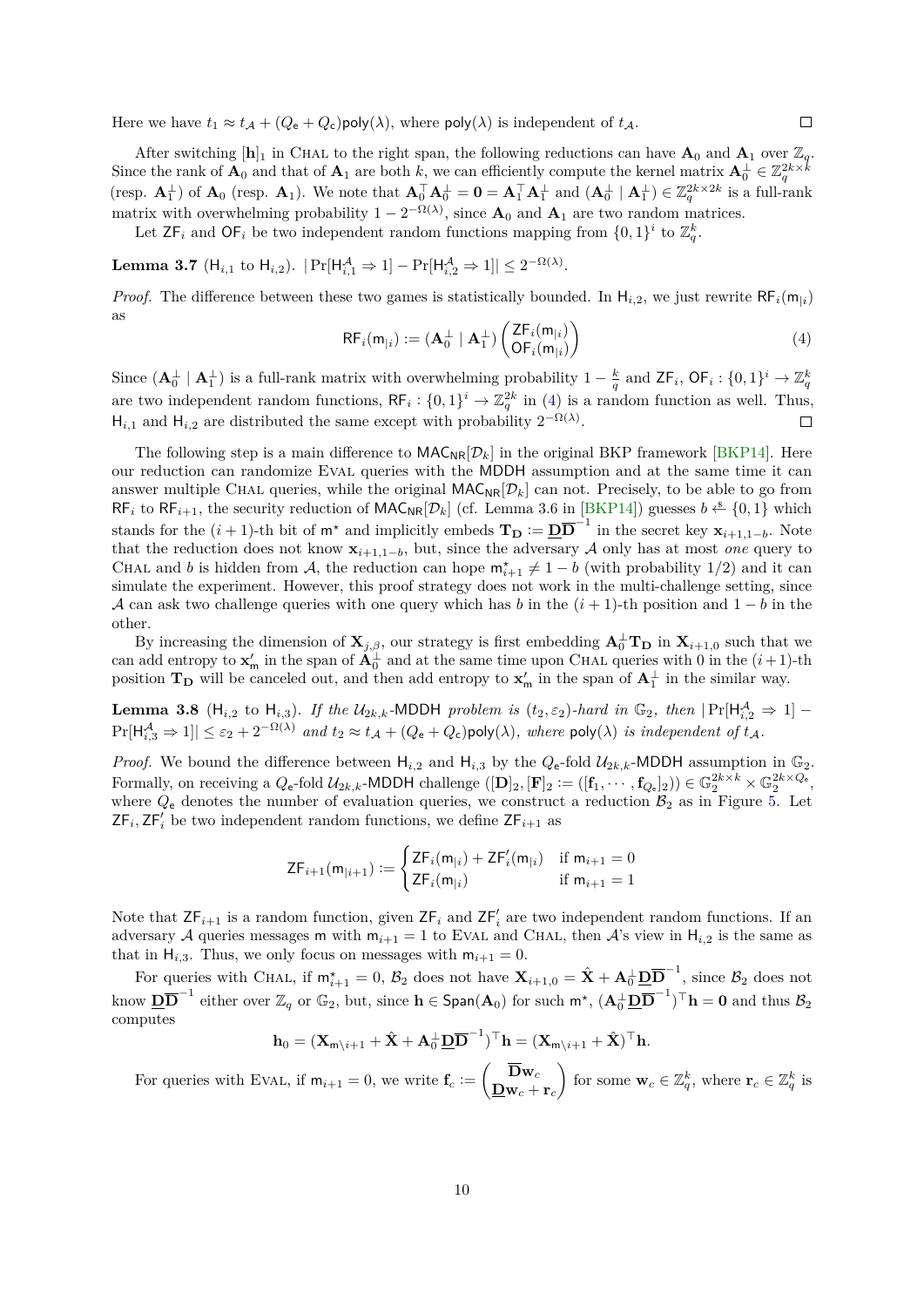| INIT:                                                                      | $A_0, A_1$ $\overset{\&}{\sim} \mathcal{U}_{2k,k}$                    | $\mathcal{E}_{2k,k}$                                                                                                                                                                                                                                                                                                                                                                                                                                                                                                                                                                                                                                                                                                                                                                                                                                                                                                                                                                                                                                                                                                  |
|----------------------------------------------------------------------------|-----------------------------------------------------------------------|-----------------------------------------------------------------------------------------------------------------------------------------------------------------------------------------------------------------------------------------------------------------------------------------------------------------------------------------------------------------------------------------------------------------------------------------------------------------------------------------------------------------------------------------------------------------------------------------------------------------------------------------------------------------------------------------------------------------------------------------------------------------------------------------------------------------------------------------------------------------------------------------------------------------------------------------------------------------------------------------------------------------------------------------------------------------------------------------------------------------------|
| Compute $A_0^{\dagger}, A_1^{\dagger} \in \mathbb{Z}_q^{2k \times k}$ s.t. | \n $A_0^{\dagger} A_0^{\dagger} = A_1^{\dagger} A_1^{\dagger} = 0$ \n | \n $F$ for $j = 1, ..., L$ and $\beta = 0, 1$ :\n        If $j \neq i + 1$ or $\beta \neq 0$ then\n        If $j \neq i + 1$ or $\beta \neq 0$ then\n $\begin{aligned}\n &\text{if } \mathbf{m}_{i+1} = 0 \\  &\text{if } \mathbf{m}_{i+1} = 0 \text{ then} \\  &\text{if } \mathbf{m}_{i+1} = 0 \text{ then} \\  &\text{if } \mathbf{m}_{i+1} = 0 \text{ then} \\  &\text{if } \mathbf{m}_{i+1} = 0 \text{ then} \\  &\text{if } \mathbf{m}_{i+1} = 1 \text{ then} \\  &\text{if } \mathbf{m}_{i+1} = 1 \text{ then} \\  &\text{if } \mathbf{m}_{i+1} = 1 \text{ then} \\  &\text{if } \mathbf{m}_{i+1} = 1 \text{ then} \\  &\text{if } \mathbf{m}_{i+1} = 1 \text{ then} \\  &\text{if } \mathbf{m}_{i+1} = 1 \text{ then} \\  &\text{if } \mathbf{m}_{i+1} = 1 \text{ then} \\  &\text{if } \mathbf{m}_{i+1} = 1 \text{ then} \\  &\text{if } \mathbf{m}_{i+1} = 1 \text{ then} \\  &\text{if } \mathbf{m}_{i+1} = 0 \text{ then} \\  &\text{if } \mathbf{m}_{i+1} = 0 \text{ then} \\  &\text{if } \mathbf{m}_{i+1} = 0 \text{ then} \\  &\text{if } \mathbf{m}_{i+1} = 0 \text{ then} \\  &\text{if } \mathbf{$ |

<span id="page-10-1"></span>Figure 5: Description of  $\mathcal{B}_2(\text{par},([\mathbf{D}]_2,[\mathbf{F}]_2))$  for proving Lemma [3.8.](#page-9-1)

**0** if  $[\mathbf{F}]_2$  is from the real  $\mathcal{U}_{2k,k}$ -MDDH distribution, or  $\mathbf{r}_c$  is random otherwise. Then, we have

$$
\mathbf{u}_{\mathsf{m}} := \mathbf{x}'_{\mathsf{m}} + \mathbf{X}_{\mathsf{m}\setminus(i+1)}\mathbf{t}_{\mathsf{m}} + \hat{\mathbf{X}}\mathbf{t}_{\mathsf{m}} + \mathbf{A}_{0}^{\perp}\underline{\mathbf{D}}\mathbf{s} + \mathbf{A}_{0}^{\perp}\underline{\mathbf{f}}_{c}
$$
\n
$$
= \mathbf{x}'_{\mathsf{m}} + \mathbf{X}_{\mathsf{m}\setminus(i+1)}\mathbf{t}_{\mathsf{m}} + \hat{\mathbf{X}}\mathbf{t}_{\mathsf{m}} + \mathbf{A}_{0}^{\perp}\underline{\mathbf{D}}\mathbf{s} + \mathbf{A}_{0}^{\perp}(\underline{\mathbf{D}}\mathbf{w}_{c} + \mathbf{r}_{c})
$$
\n
$$
= \mathbf{x}'_{\mathsf{m}} + \mathbf{X}_{\mathsf{m}\setminus(i+1)}\mathbf{t}_{\mathsf{m}} + \hat{\mathbf{X}}\mathbf{t}_{\mathsf{m}} + \mathbf{A}_{0}^{\perp}\underline{\mathbf{D}}(\mathbf{s} + \mathbf{w}_{c}) + \mathbf{A}_{0}^{\perp}\mathbf{r}_{c}
$$
\n
$$
= \mathbf{x}'_{\mathsf{m}} + \mathbf{X}_{\mathsf{m}\setminus(i+1)}\mathbf{t}_{\mathsf{m}} + \hat{\mathbf{X}}\mathbf{t}_{\mathsf{m}} + \mathbf{A}_{0}^{\perp}\underline{\mathbf{D}}\overline{\mathbf{D}}^{-1}\underbrace{\overline{\mathbf{D}}(\mathbf{s} + \mathbf{w}_{c})}_{\mathbf{t}_{\mathsf{m}}} + \mathbf{A}_{0}^{\perp}\mathbf{r}_{c}
$$
\n
$$
= \mathbf{X}_{\mathsf{m}}\mathbf{t}_{\mathsf{m}} + \underbrace{\mathbf{A}_{1}^{\perp}\mathbf{O}\mathbf{F}_{i}(\mathsf{m}_{|i}) + \mathbf{A}_{0}^{\perp}\mathbf{Z}\mathbf{F}_{i}(\mathsf{m}_{|i})}_{\mathbf{x}'_{\mathsf{m}}} + \mathbf{A}_{0}^{\perp}\mathbf{r}_{c}
$$

Now it is clear that if  $\mathbf{r}_c = \mathbf{0}$  then  $\mathbf{u}_m$  is distributed as in  $H_{i,2}$ ; if  $\mathbf{r}_c$  is random, then we define  $\mathsf{ZF}'_i(\mathsf{m}_{|i}) := \mathbf{r}_c$ and  $\mathbf{u}_m$  is distributed as in  $H_{i,3}$ .  $\Box$ 

The proof of Lemma [3.9](#page-10-2) is very similar to that of Lemma [3.8](#page-9-1) except that it handles cases with  $m_{i+1} = 1$ . More precisely, we define

$$
\mathsf{OF}_{i+1}(\mathsf{m}_{|i+1}) := \begin{cases} \mathsf{OF}_{i}(\mathsf{m}_{|i}) & \text{if } \mathsf{m}_{i+1} = 0 \\ \mathsf{OF}_{i}(\mathsf{m}_{|i}) + \mathsf{OF}'_{i}(\mathsf{m}_{|i}) & \text{if } \mathsf{m}_{i+1} = 1 \end{cases}
$$

where  $\mathsf{OF}_i$ ,  $\mathsf{OF}_i'$  are two independent random functions mapping from  $\{0,1\}^i$  to  $\mathbb{Z}_q^k$ . By the similar arguments of Lemma [3.8,](#page-9-1) we have the following lemma.

<span id="page-10-2"></span>**Lemma 3.9** (H<sub>i,3</sub> to H<sub>i,4</sub>). *If the*  $\mathcal{U}_{2k,k}$ -MDDH *problem is* ( $t_2, \epsilon_2$ )-hard in  $\mathbb{G}_2$ , then  $|\Pr[\mathsf{H}_{i,3}^{\mathcal{A}} \Rightarrow 1]$  –  $\Pr[\mathsf{H}_{i,4}^{\mathcal{A}} \Rightarrow 1] \leq \varepsilon_2 + 2^{-\Omega(\lambda)} \text{ and } t_2 \approx t_{\mathcal{A}}.$ 

<span id="page-10-3"></span>Lemmata [3.10](#page-10-3) and [3.11](#page-10-0) are the reverse of Lemmata [3.6](#page-8-0) and [3.7,](#page-9-2) and we omit the detailed proofs. **Lemma 3.10**  $(H_{i,4} \text{ to } H_{i,5})$ .  $|\Pr[H_{i,4}^{\mathcal{A}} \Rightarrow 1] - \Pr[H_{i,5}^{\mathcal{A}} \Rightarrow 1]| \leq 2^{-\Omega(\lambda)}$ .

<span id="page-10-0"></span>**Lemma 3.11** ( $H_{i,5}$  to  $G_{1,i+1}$ ). *If the*  $\mathcal{U}_{2k,k}$ *-MDDH problem is*  $(t_1, \varepsilon_1)$ *-hard in*  $G_1$ *, then* 

$$
|\Pr[\mathsf{H}_{i,5}^{\mathcal{A}} \Rightarrow 1] - \Pr[\mathsf{G}_{1,i+1}^{\mathcal{A}} \Rightarrow 1]| \leq 2\varepsilon_1 + 2^{-\Omega(\lambda)} \text{ and } t_2 \approx t_{\mathcal{A}} + (Q_e + Q_c) \text{poly}(\lambda),
$$

*where*  $\text{poly}(\lambda)$  *is independent of*  $t_A$ *.*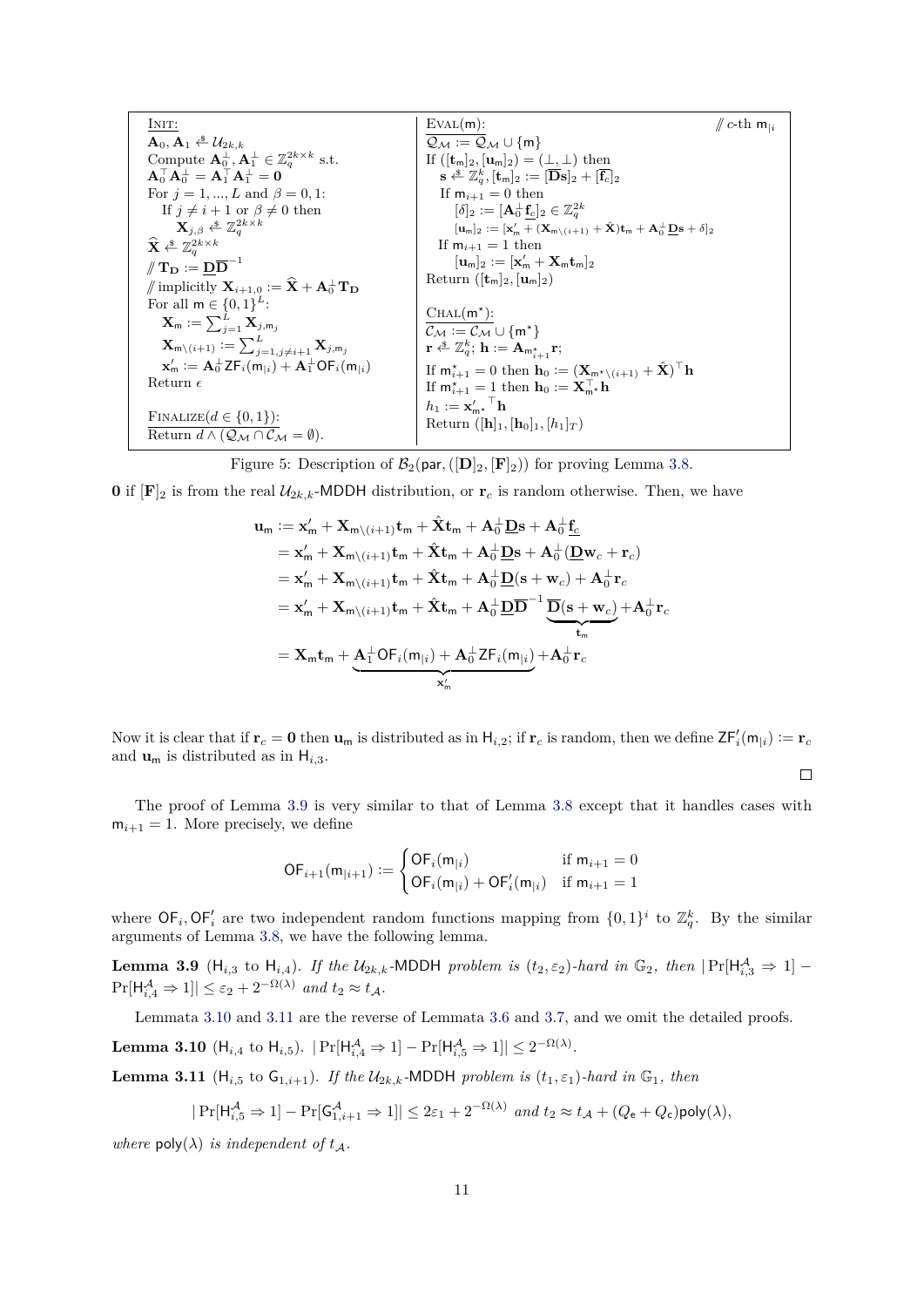| INIT:                                                                                                    | $CHAL(m^*)$ :                                                                                                                               | $\ell$ cth query |
|----------------------------------------------------------------------------------------------------------|---------------------------------------------------------------------------------------------------------------------------------------------|------------------|
| $\mathbf{A} \stackrel{\$}{\leftarrow} \mathcal{U}_{2k,k}; \, \mathbf{B} \coloneqq \overline{\mathbf{A}}$ | $\overline{\mathcal{C}_M := \mathcal{C}_M} \cup \{m^{\star}\}\$                                                                             |                  |
| For $(j, \beta) \in ([L], \{0, 1\})$ :                                                                   | If $RF'(m^*) = \perp$ , then                                                                                                                |                  |
| $\mathbf{X}_{i, \beta} \notin \mathbb{Z}_a^{2k \times k}$                                                | $RF'(m^*)\leftarrow \mathbb{Z}_q^{2k}$                                                                                                      |                  |
| For all $m \in \{0, 1\}^L$ :                                                                             | $\mathcal{RL} := \mathcal{RL} \cup \{(\mathsf{m}^{\star}, \mathsf{RF}'(\mathsf{m}^{\star}))\}$                                              |                  |
| $\mathbf{X}_{\mathsf{m}} \vcentcolon= \sum_{i=1}^L \mathbf{X}_{j,\mathsf{m}_i}$                          | $[\mathbf{h}]_1 := [\overline{\mathbf{f}_c}]_1; [\mathbf{h}_0]_1 := [\mathbf{X}_{m^*}^{\top} \mathbf{h}]_1;$                                |                  |
| Return $\epsilon$                                                                                        | $[h_1]_1 := [RF'(m^*)^{\top} \overline{f_c} + f_c]_1;$                                                                                      |                  |
|                                                                                                          | $\text{min}(\text{S})$ implicitly set RF(m <sup>*</sup> ) := RF'(m <sup>*</sup> ) + ( $\mathbf{D}\overline{\mathbf{D}}^{-1}$ ) <sup>T</sup> |                  |
| EVAL(m):                                                                                                 | Return $([h]_1, [h_0]_1, [h_1]_T)$                                                                                                          |                  |
| $Q_{\mathcal{M}} := Q_{\mathcal{M}} \cup \{m\}$                                                          |                                                                                                                                             |                  |
| If $([\mathbf{t}_m]_2, [\mathbf{u}_m]_2) = (\perp, \perp)$ then                                          | FINALIZE $(d \in \{0, 1\})$ :                                                                                                               |                  |
| $\mathbf{t}_{\mathsf{m}} \notin \mathbb{Z}_a^k$ ; $\mathbf{u}_{\mathsf{m}} \notin \mathbb{Z}_a^{2k}$     | Return $d \wedge (Q_M \cap C_M = \emptyset)$ .                                                                                              |                  |
| Return $([t_m]_2, [u_m]_2)$                                                                              |                                                                                                                                             |                  |

<span id="page-11-0"></span>Figure 6: Description of  $\mathcal{B}'(\mathcal{G}_1,([\mathbf{D}]_1,[\mathbf{F}]_1)$  interpolating between  $\mathsf{G}_2'$  and  $\mathsf{G}_{1,L}$ .

**Lemma 3.12** ( $G_{1,L}$  to  $G_2$ ). If the  $U_{2k}$ -MDDH problem is  $(t_3, \varepsilon_3)$ -hard in  $G_1$ , then

 $|\Pr[\mathsf{G}_{1,L}^{\mathcal{A}} \Rightarrow 1] - \Pr[\mathsf{G}_{2}^{\mathcal{A}} \Rightarrow 1]| \leq 3\varepsilon_3 + 2^{-\Omega(\lambda)} \text{ and } t_3 \approx t_{\mathcal{A}} + (Q_{\mathsf{e}} + Q_{\mathsf{c}}) \mathsf{poly}(\lambda),$ 

*where*  $poly(\lambda)$  *is independent of*  $t_A$ *.* 

*Proof.* Firstly we bound the difference between  $G_{1,L}$  and  $G_{2'}$  by the  $Q_c$ -fold  $\mathcal{U}_{2k}$ -MDDH assumption in  $\mathbb{G}_1$ , where  $\mathsf{G}_2'$  is the same as  $\mathsf{G}_{1,L}$  except that on a challenge query, we pick a random  $h_1 \stackrel{\hspace{0.1em}\mathsf{\scriptscriptstyle\$}}{}}{\longrightarrow} \mathbb{Z}_q$  for each query in  $G'_2$ .

Formally, on receiving a  $Q_c$ -fold  $\mathcal{U}_{2k}$ -MDDH challenge  $([\mathbf{D}]_1, [\mathbf{F}]_1 := ([\mathbf{f}_1, \cdots, \mathbf{f}_{Q_c}]_1) \in \mathbb{G}_1^{(2k+1)\times 2k} \times$  $\mathbb{G}_1^{(2k+1)\times Q_c}$ , where  $Q_c$  denotes the number of challenge queries, we construct a reduction  $\mathcal{B}_2$  as in Figure [6.](#page-11-0) For EVAL queries, since  $\mathbf{u}_m$  is information-theoretically hidden by  $\mathsf{RF}(m)$ , we can just pick  $\mathbf{u}_m$  uniformly random.

For CHAL queries, we write  $\mathbf{f}_c := \begin{pmatrix} \overline{\mathbf{D}} \mathbf{w}_c \\ \mathbf{D} \mathbf{w}_c \end{pmatrix}$  $\mathbf{\underline{D}}\mathbf{w}_c + r_c$ for some  $\mathbf{w}_c \in \mathbb{Z}_q^{2k}$ , where  $r_c \in \mathbb{Z}_q$  is 0 if  $[\mathbf{F}]_2$  is from the real  $U_{2k}$ -MDDH distribution, and  $r_c$  is random otherwise. Then, we have

$$
h_1 := \mathsf{RF}'(\mathsf{m}^{\star})^{\top} \overline{\mathbf{f}_c} + \underline{\mathbf{f}_c} = \mathsf{RF}'(\mathsf{m}^{\star})^{\top} \overline{\mathbf{f}_c} + \underline{\mathbf{D}} \mathbf{w}_c + r_c
$$
  
= \mathsf{RF}'(\mathsf{m}^{\star})^{\top} \overline{\mathbf{f}\_c} + \underline{\mathbf{D}} \overline{\mathbf{D}}^{-1} \overline{\mathbf{f}\_c} + r\_c = \underbrace{(\mathsf{RF}'(\mathsf{m}^{\star})^{\top} + \underline{\mathbf{D}} \overline{\mathbf{D}}^{-1})}\_{\mathsf{RF}(\mathsf{m}^{\star})^{\top}} \overline{\mathbf{f}\_c} + r\_c.

Now it is clear that if  $r_c = 0$  then  $h_1$  is distributed as in  $G_{1,L}$ ; if  $r_c$  is random, then  $h_1$  is distributed as in  $\mathsf{G}_2'.$ 

Next we bound the difference between  $G'_2$  and  $G''_2$  by the  $Q_c$ -fold  $\mathcal{U}_{3k,2k}$ -MDDH assumption in  $\mathbb{G}_1$ , where  $G''_2$  is the same as  $G'_2$  except that when answering CHAL with  $m_1^* = 0$ , one picks a random  $h_0 \stackrel{*}{\leftarrow} \mathbb{Z}_q^k$ for each query. And the difference between  $G'_2$  and  $G''_2$  can be bounded by the  $Q_c$ -fold  $\mathcal{U}_{3k,2k}$ -MDDH assumption in  $\mathbb{G}_1$ . Formally, on receiving a  $Q_c$ -fold  $\mathcal{U}_{3k,2k}$ -MDDH challenge  $([\mathbf{D}]_1, [\mathbf{F}]_1 :=([\mathbf{f}_1, \cdots, \mathbf{f}_{Q_c}]_1)$  $\mathcal{L} \in \mathbb{G}_1^{3k \times 2k} \times \mathbb{G}_1^{3k \times Q_c}$ , where  $Q_c$  denotes the number of challenge queries, we construct a reduction  $\mathcal{B}_2$  as in Figure [7.](#page-12-0)

For EVAL(m) queries, since  $\mathbf{u}_m$  is information-theoretically hidden by  $RF(m)$ , here we just pick  $\mathbf{u}_m$ uniformly random.

For CHAL( $m^*$ ) queries, if  $m_1^* = 1$ ,  $G_2''$  and  $G_2'$  are the same, if  $m_1^* = 0$ , we write  $\mathbf{f}_c := \begin{pmatrix} \overline{\mathbf{D}} \mathbf{w}_c \\ \mathbf{D} \mathbf{w}_c \end{pmatrix}$  $\mathbf{\underline{D}}\mathbf{w}_{c} + \mathbf{r}_{c}$  $\Big)$  for some  $\mathbf{w}_c \in \mathbb{Z}_q^{2k}$ , where  $\mathbf{r}_c \in \mathbb{Z}_q^k$  is 0 if  $[\mathbf{F}]_2$  is from the real  $\mathcal{U}_{3k,2k}$ -MDDH distribution, and  $\mathbf{r}_c$  is random otherwise. Then, we have

$$
\begin{aligned} \mathbf{h}_0 &:= \mathbf{X}_{\mathsf{m}^\star \backslash 1}^\top \mathbf{h} + \underline{\mathbf{f}}_c = \mathbf{X}_{\mathsf{m}^\star \backslash 1}^\top \mathbf{h} + \underline{\mathbf{D}} \mathbf{w}_c + \mathbf{r}_c = \mathbf{X}_{\mathsf{m}^\star \backslash 1}^\top \mathbf{h} + \underline{\mathbf{D}} \overline{\mathbf{D}}^{-1} \overline{\mathbf{f}}_c + \mathbf{r}_c \\ & = \underbrace{(\mathbf{X}_{\mathsf{m}^\star \backslash 1}^\top + \underline{\mathbf{D}} \overline{\mathbf{D}}^{-1})}_{\mathbf{X}_{\mathsf{m}^\star}^\top} \overline{\mathbf{f}}_c + \mathbf{r}_c. \end{aligned}
$$

Now it is clear that if  $\mathbf{r}_c = \mathbf{0}$  then  $\mathbf{h}_0$  is distributed as in  $\mathsf{G}'_2$ ; if  $\mathbf{r}_c$  is random, then  $\mathbf{h}_0$  is distributed as in  $G_2''$ .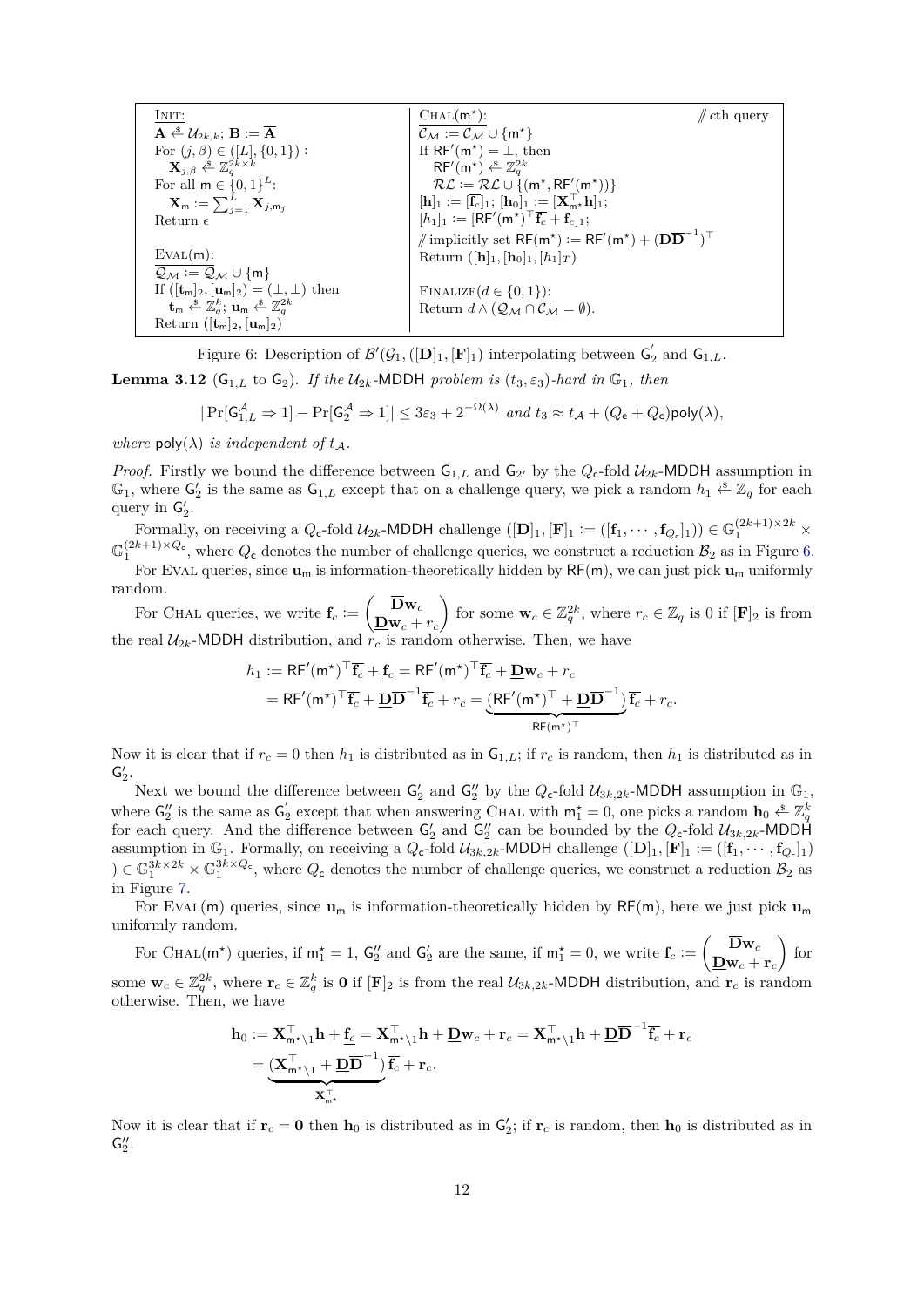<span id="page-12-2"></span>

| INIT:                                                                                                                                      |                                                                                                                        | $\ell$ cth query |
|--------------------------------------------------------------------------------------------------------------------------------------------|------------------------------------------------------------------------------------------------------------------------|------------------|
| for $(j, \beta) \neq (1, 0)$ :                                                                                                             | CHAL(m <sup>*</sup> ):<br>$\overline{C_{\mathcal{M}}} := \overline{C_{\mathcal{M}}} \cup \{m^*\};$                     |                  |
| $\mathbf{X}_{j,\beta} \overset{\hspace{0.1em}\mathsf{\scriptscriptstyle\$}}{\leftarrow} \mathbb{Z}_q^{2k \times k}$                        | $[\mathbf{h}]_1 := [\overline{\mathbf{f}_c}]_1;$                                                                       |                  |
| For all $m \in \{0,1\}^L$ ,                                                                                                                | If $m_1^* = 1$ then $[\mathbf{h}_0]_1 := [\mathbf{X}_{m^*}^{\top} \mathbf{h}]_1$                                       |                  |
| $\mathbf{X}_{\mathsf{m}} \vcentcolon= \sum_{i=1}^m \mathbf{X}_{j,\mathsf{m}_j}$                                                            | If $\mathbf{m}_1^* = 0$ then $[\mathbf{h}_0]_1 := [\mathbf{X}_{m^*\setminus 1}^\top \mathbf{h}]_1 + [\mathbf{f}_c]_1;$ |                  |
| $\mathbf{X}_{\mathsf{m}\backslash 1} \coloneqq \sum_{i=2}^m \mathbf{X}_{j,\mathsf{m}_i}$                                                   | $h_1 \xleftarrow{\$} \mathbb{Z}_q$ ;                                                                                   |                  |
| Return $\epsilon$                                                                                                                          | $\mathscr{N}$ here we implicitly set $\mathbf{X}_{1,0} := (\mathbf{D}\mathbf{\overline{D}}^{-1})^{\top}$ ;             |                  |
|                                                                                                                                            | Return $([h]_1, [h_0]_1, [h_1]_T)$                                                                                     |                  |
| EVAL(m):                                                                                                                                   |                                                                                                                        |                  |
| $\mathcal{Q}_\mathcal{M} := \mathcal{Q}_\mathcal{M} \cup \{m\}$                                                                            | FINALIZE $(d \in \{0, 1\})$ :                                                                                          |                  |
| If $([\mathbf{t}_m]_2, [\mathbf{u}_m]_2) = (\perp, \perp)$ then                                                                            | Return $d \wedge (Q_{\mathcal{M}} \cap C_{\mathcal{M}} = \emptyset)$                                                   |                  |
| $\mathbf{t}_{\mathsf{m}} \stackrel{\$}{\leftarrow} \mathbb{Z}_a^k$ , $\mathbf{u}_{\mathsf{m}} \stackrel{\$}{\leftarrow} \mathbb{Z}_a^{2k}$ |                                                                                                                        |                  |
| Return $([t_m]_2, [u_m]_2)$                                                                                                                |                                                                                                                        |                  |
|                                                                                                                                            |                                                                                                                        |                  |

<span id="page-12-0"></span>Figure 7: Description of  $\mathcal{B}'(\mathcal{G}_1,([\mathbf{D}]_1,[\mathbf{F}]_1)$  interpolating between  $\mathsf{G}'_2$  and  $\mathsf{G}'_2$ .

The difference between  $G_2''$  and  $G_2$  can be bounded by the  $Q_c$ -fold  $\mathcal{U}_{3k,2k}$ -MDDH assumption in a similar way.

In the following, we perform all the previous changes of Figure [2](#page-7-1) in a reverse order without changing the simulation of Chal. Then we have the following lemma. The concrete proof is given in Appendix [A.1.](#page-23-10)

<span id="page-12-3"></span>**Lemma 3.13** (Advantage of  $\mathsf{G}_2$ ). *If the*  $\mathcal{U}_{3k,k}$ -MDDH *problem is*  $(t_2, \varepsilon_2)$ -*hard in*  $\mathbb{G}_2$ *, then* 

$$
|\Pr[\mathsf{G}_2^{\mathcal{A}} \Rightarrow 1] - \Pr[\mathsf{mPR\text{-}CMA}_1^{\mathcal{A}} \Rightarrow 1]| \le L\varepsilon_2 + 2^{-\Omega(\lambda)}
$$

*and*  $t_1 \approx t_2 \approx t_A + (Q_e + Q_c)$ poly( $\lambda$ )*, where* poly( $\lambda$ ) *is independent of*  $t_A$ *.* 

 $\Box$  $\Box$ 

 $\Box$ 

# <span id="page-12-1"></span>**4 Quasi-adaptive Zero-knowledge Arguments for Linear Subspaces**

#### **4.1 Definition**

The notion of quasi-adaptive non-interactive zero-knowledge arguments (QANIZK) is proposed by Jutla and Roy [\[JR13\]](#page-23-11), where the common reference string CRS depends on the specific language for which proofs are generated. In the following we define a tag-based variant of QANIZK [\[KW15,](#page-23-12) [GHKW16\]](#page-22-2). For simplicity, we only consider arguments for linear subspaces.

Let par be the public parameters for QANIZK and  $\mathcal{D}_{par}$  be a probability distribution over a collection of relations  $R = \{R_{\textbf{[M]}_1}\}$  parametrized by a matrix  $\textbf{[M]}_1 \in \mathbb{G}_1^{n \times t}$   $(n > t)$  with associated language  $\mathcal{L}_{\left[\mathbf{M}\right]_1} = \{[\mathbf{c}_0]_1 : \exists \mathbf{r} \in \mathbb{Z}_q^{t'}$ , s.t.  $[\mathbf{c}_0]_1 = [\mathbf{Mr}]_1\}$ . We consider witness sampleable distributions [\[JR13\]](#page-23-11) where there is an efficiently sampleable distribution  $\mathcal{D}'_{\text{par}}$  outputs  $\mathbf{M}' \in \mathbb{Z}_q^{n \times t}$  such that  $[\mathbf{M}']_1$  distributes the same as  $[M]_1$ . We note that the matrix distribution in Definition [2.2](#page-5-0) is sampleable.

**Definition 4.1** (Tag-based QANIZK). A tag-based quasi-adaptive non-interactive zero-knowledge argument (QANIZK) for a language distribution  $\mathcal{D}_{par}$  consists of four PPT algorithms  $\Pi = (Gen_{NIZK}, Prove,$ VerNIZK*,* Sim).

- The key generation algorithm  $Gen_{NIZK}(par, [M]_1)$  returns a common reference string crs and the trapdoor td, where crs defines a tag space  $\mathcal{T}$ .
- The proving algorithm Prove(crs, tag,  $[\mathbf{c}_0]_1$ , **r**) returns a proof  $\pi$ .
- The deterministic verification algorithm  $\text{Ver}_{\text{NIZK}}(\text{crs},\text{tag},[\mathbf{c}_0]_1,\pi)$  returns 1 or 0, where 1 indicates that  $\pi$  is a valid proof for  $[\mathbf{c}_0]_1 \in \mathcal{L}_{[\mathbf{M}]_1}$ .
- The simulation algorithm  $Sim(crs, td, tag, [c_0]_1)$  returns a proof  $\pi$  for  $[c_0]_1 \in \mathcal{L}_{[M]_1}$ .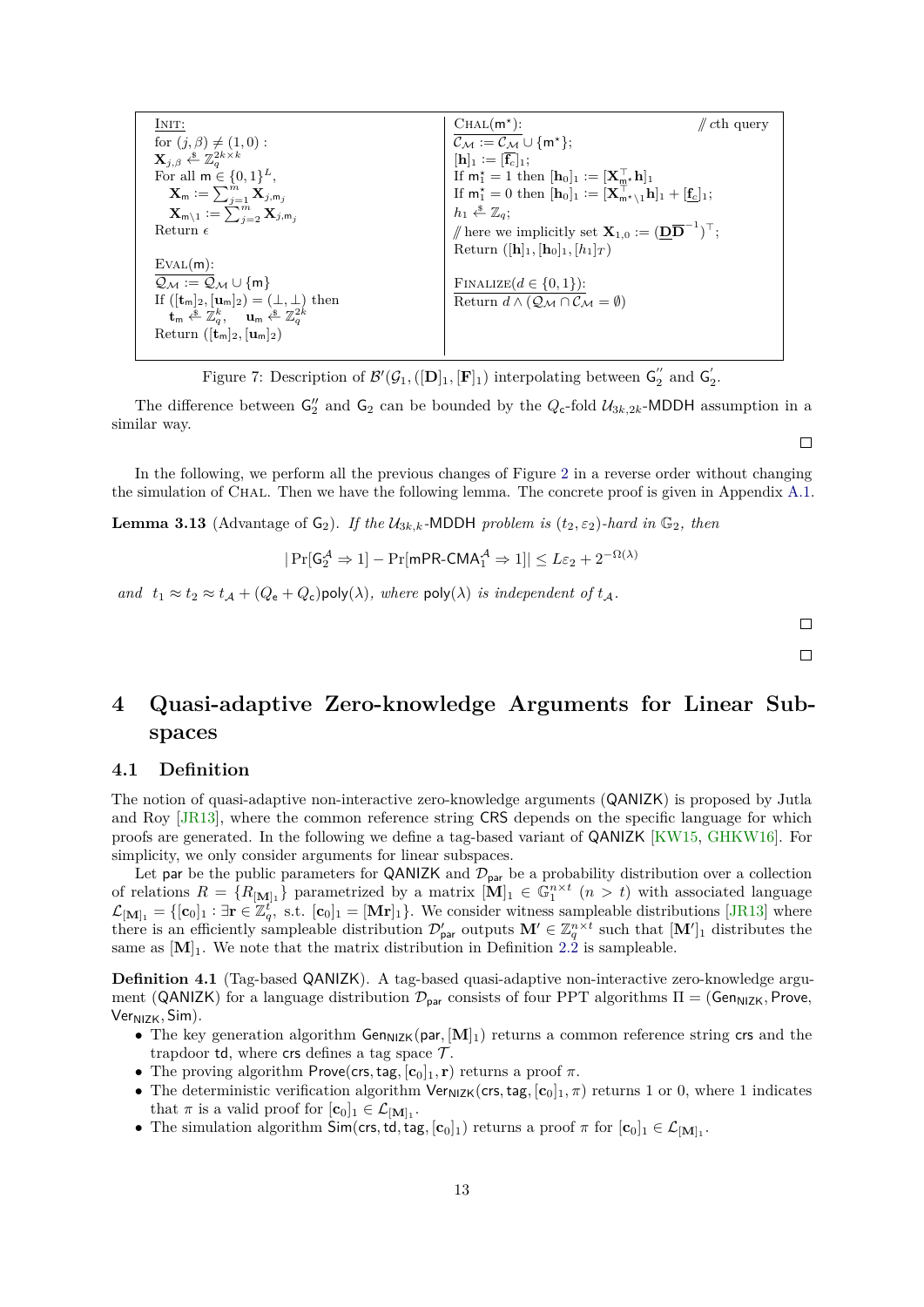<span id="page-13-3"></span>

| INT(M):                                                                                                          | FINALIZE(tag <sup>*</sup> , $[\mathbf{c}_0^*]_1, \pi^*$ ):                                                                               |
|------------------------------------------------------------------------------------------------------------------|------------------------------------------------------------------------------------------------------------------------------------------|
| $(crs, td) \xleftarrow{\$} Gen_{NIZK}(par, [M]_1)$                                                               | If Ver <sub>NIZK</sub> (crs, tag <sup>*</sup> , $[c_0^*]_1, \pi^*$ ) = 1 $\wedge$ $[c_0^*]_1 \notin \mathcal{L}_{ \mathbf{M} _1} \wedge$ |
| Return crs.                                                                                                      | $(\textsf{tag}^*, [\mathbf{c}_0^*]_1, \pi^*) \notin \mathcal{P}$ then                                                                    |
|                                                                                                                  | return 1                                                                                                                                 |
| SIM(tag, $[\mathbf{c}_0]_1$ ): $\mathcal{O}_s$ queries                                                           | $E$ lse return $0$                                                                                                                       |
| $\pi \stackrel{\hspace{0.1em}\mathsf{\scriptscriptstyle\$}}{\leftarrow}$ Sim(crs, td, tag, $[\mathbf{c}_0]_1$ ); |                                                                                                                                          |
| $\mathcal{P} := \mathcal{P} \cup (\text{tag}, [\mathbf{c}_0]_1, \pi);$                                           |                                                                                                                                          |
| Return $\pi$                                                                                                     |                                                                                                                                          |

<span id="page-13-0"></span>

| Figure 8: USS security game for QANIZK |  |  |
|----------------------------------------|--|--|
|                                        |  |  |

(Perfect Completeness.) For all  $\lambda$ , all  $[M]_1$ , all  $([c_0]_1, r)$  with  $[c_0]_1 = [Mr]_1$ , all  $(crs, td) \in Gen_{NIZK}(par, [M]_1)$ , and all  $\pi \in \text{Prove}(\text{crs},\text{tag}, [\mathbf{c}_0]_1, \mathbf{r})$ , we have  $\text{Ver}_{\text{NIZK}}(\text{crs},\text{tag}, [\mathbf{c}_0]_1, \pi) = 1$ .

We require Π to have the following security.

**Definition 4.2** (Perfect Zero-Knowledge). A tag-based QANIZK Π is perfectly zero-knowledge if for all  $\lambda$ , all  $[M]_1$ , all  $([c_0]_1, r)$  with  $[c_0]_1 = [Mr]_1$ , and all  $(crs, td) \in Gen_{NIZK}(par, [M]_1)$ , the following two distributions are identical:

Prove(crs, tag,  $[\mathbf{c}_0]_1$ , **r**) and  $\textsf{Sim}(\textsf{crs},\textsf{td},\textsf{tag},[\mathbf{c}_0]_1)$ *.* 

Here we require a stronger version of unbounded simulation soundness than the usual one in [\[KW15,](#page-23-12) [GHKW16\]](#page-22-2), where an adversary is allowed to submit a forgery with a reused tag.

<span id="page-13-1"></span>**Definition 4.3** (Unbounded Simulation Soundness.). A tag-based QANIZK Π is (*Q*<sup>s</sup> *, t, ε*)-unbounded simulation sound USS) if for any adversary A that runs in time *t*, it holds that  $Pr[USS^{\mathcal{A}} \Rightarrow 1] \leq \varepsilon$ , where Game USS is defined in Figure [8.](#page-13-0)

### **4.2 Construction: QANIZK with unbounded simulation soundness**

We (slightly) modify the QANIZK scheme in [\[GHKW16\]](#page-22-2) to achieve our stronger unbounded simulation soundness (as in Definition [4.3\)](#page-13-1). Let  $\mathsf{par} := (\mathbb{G}_1, \mathbb{G}_2, \mathbb{G}_T, q, P_1, P_2, e, H)$  be the system parameter, where *H* is chosen uniformly from a collision-resistant hash function family *H*. Our QANIZK scheme Π is defined as in Figure [9.](#page-13-2)

| Gen <sub>NIZK</sub> (par, $[M]_1 \in \mathbb{G}_1^{n \times t}$ ):                                                                                                                                                   | $Ver_{NIZK}(crs, tag, [c0]1, \pi):$                                                                                                                                                                                           |
|----------------------------------------------------------------------------------------------------------------------------------------------------------------------------------------------------------------------|-------------------------------------------------------------------------------------------------------------------------------------------------------------------------------------------------------------------------------|
| $\mathbf{A}, \mathbf{B} \overset{\hspace{0.1em}\mathsf{\scriptscriptstyle\$}}{\leftarrow} \mathcal{D}_k, \mathbf{K} \overset{\hspace{0.1em}\mathsf{\scriptscriptstyle\$}}{\leftarrow} \mathbb{Z}_q^{n \times (k+1)}$ | Parse $\pi = ([\mathbf{t}]_1, [\mathbf{u}]_1)$                                                                                                                                                                                |
| $H \xleftarrow{\$} \mathcal{H}$ :                                                                                                                                                                                    | $\tau := H(\text{tag}, [\mathbf{c}_0]_1, [\mathbf{t}]_1)$                                                                                                                                                                     |
| For $j = 1, , \lambda$ and $b = 0, 1$ :                                                                                                                                                                              | $\mathbf{K}_{\tau} \vcentcolon= \sum_{i=1}^{\lambda} \mathbf{K}_{j,\tau_i}$                                                                                                                                                   |
| $\mathbf{K}_{i,b} \overset{\hspace{0.1em}\mathsf{\scriptscriptstyle\$}}{\leftarrow} \mathbb{Z}_a^{k \times (k+1)}$                                                                                                   | If $[\mathbf{u}]_1 \circ [\mathbf{A}]_2 = [\mathbf{c}_0^\top]_1 \circ [\mathbf{K} \mathbf{A}]_2 + [\mathbf{t}^\top]_1 \circ [\mathbf{K}_{\tau} \mathbf{A}]_2$                                                                 |
| crs := $([\mathbf{A}]_2, [\mathbf{K}\mathbf{A}]_2, [\overline{\mathbf{B}}]_1, [\mathbf{M}^\top\mathbf{K}]_1$                                                                                                         | then                                                                                                                                                                                                                          |
| $([{\bf K}_{j,b}{\bf A}]_2, [{\bf B}{\bf K}_{j,b}]_1)_{1\leq j\leq\lambda,0\leq b\leq 1}, H)$                                                                                                                        | return 1                                                                                                                                                                                                                      |
| $td := K$                                                                                                                                                                                                            | $E$ lse return 0                                                                                                                                                                                                              |
| Return (crs, td)                                                                                                                                                                                                     |                                                                                                                                                                                                                               |
|                                                                                                                                                                                                                      | $Sim(crs, td, tag,  c0 1)$ :                                                                                                                                                                                                  |
| Prove(crs, tag, $ {\bf c}_0 _1$ , r):                                                                                                                                                                                | $\mathbb{Z}/\hspace{-0.1cm}C_0=\mathbf{Mr}\in\mathbb{Z}_q^n\;\left \;\; \mathbf{s}\stackrel{\hspace{0.1em}\mathbf{s}}{\leftarrow}\mathbb{Z}_q^k, [\mathbf{t}]_1:=[\mathbf{\overline{B}}\mathbf{s}]_1\in\mathbb{G}_1^k\right $ |
| $\mathbf{s} \stackrel{\$}{\leftarrow} \mathbb{Z}_q^k, [\mathbf{t}]_1 := [\overline{\mathbf{B}} \mathbf{s}]_1 \in \mathbb{G}_1^k$                                                                                     | $\tau := H(\mathsf{tag}, [\mathbf{c}_0]_1, [\mathbf{t}]_1)$                                                                                                                                                                   |
| $\tau := H(\text{tag}, [\mathbf{c}_0]_1, [\mathbf{t}]_1)$                                                                                                                                                            | $[\overline{\mathbf{B}}^{\top} \mathbf{K}_{\tau}]_1 := [\sum_{i=1}^{\lambda} \overline{\mathbf{B}}^{\top} \mathbf{K}_{j, \tau_i}]_1$                                                                                          |
| $[\overline{\mathbf{B}}^\top \mathbf{K}_\tau]_1 \vcentcolon= [\sum_{j=1}^\lambda \overline{\mathbf{B}}^\top \mathbf{K}_{j,\tau_j}]_1$                                                                                | $[\mathbf{u}]_1 := [\mathbf{c}_0^\top \cdot \mathbf{K}]_1 + [\mathbf{s}^\top (\overline{\mathbf{B}}^\top \mathbf{K}_\tau)]_1$                                                                                                 |
| $[\mathbf{u}]_1 := [\mathbf{r}^\top \cdot \mathbf{M}^\top \mathbf{K}]_1 + [\mathbf{s}^\top \cdot (\overline{\mathbf{B}}^\top \mathbf{K}_\tau)]_1$                                                                    | Return $\pi := ([\mathbf{t}]_1, [\mathbf{u}]_1) \in \mathbb{G}_1^k \times \mathbb{G}_1^{1 \times (k+1)}$                                                                                                                      |
| Return $\pi := ([{\bf t}]_1, [{\bf u}]_1) \in \mathbb{G}_1^k \times \mathbb{G}_1^{1 \times (k+1)}$                                                                                                                   |                                                                                                                                                                                                                               |

<span id="page-13-2"></span>Figure 9: Construction of  $\Pi_{\text{use}}$ .

<span id="page-13-4"></span>**Theorem 4.4** *The QANIZK system* Πuss *defined in Figure [9](#page-13-2) has perfect completeness and perfect zeroknowledge. Suppose in addition that the distribution of matrix*  $\bf{M}$  *is witness sampleable, the*  $D_k$ -MDDH *is*  $(t_1, \varepsilon_1)$ *-hard in*  $\mathbb{G}_1$ *, the*  $\mathcal{D}_k$ -KerMDH *is* ( $t_2, \varepsilon_2$ )*-hard in*  $\mathbb{G}_2$ *,*  $\mathcal{H}$  *is a* ( $t_3, \varepsilon_3$ )*-collision resistant hash function family from*  $\mathcal{T} \times \mathbb{G}_1^{n+k}$  *to*  $\{0,1\}^{\lambda}$ *, then*  $\Pi_{\text{uss}}$  *is*  $(t,\varepsilon)$ -USS*, where*  $t_1 \approx t_2 \approx t_3 \approx t + Q_{\text{s}}$ poly $(\lambda)$ *, and*  $\varepsilon \leq \varepsilon_2 + 4\lambda \varepsilon_1 + \varepsilon_3 + 2^{-\Omega(\lambda)}$ , poly $(\lambda)$  *is a polynomial independent of t.* 

Our proof is similar to that of [\[GHKW16\]](#page-22-2) and we give the formal proof in Appendix [A.3.](#page-27-0)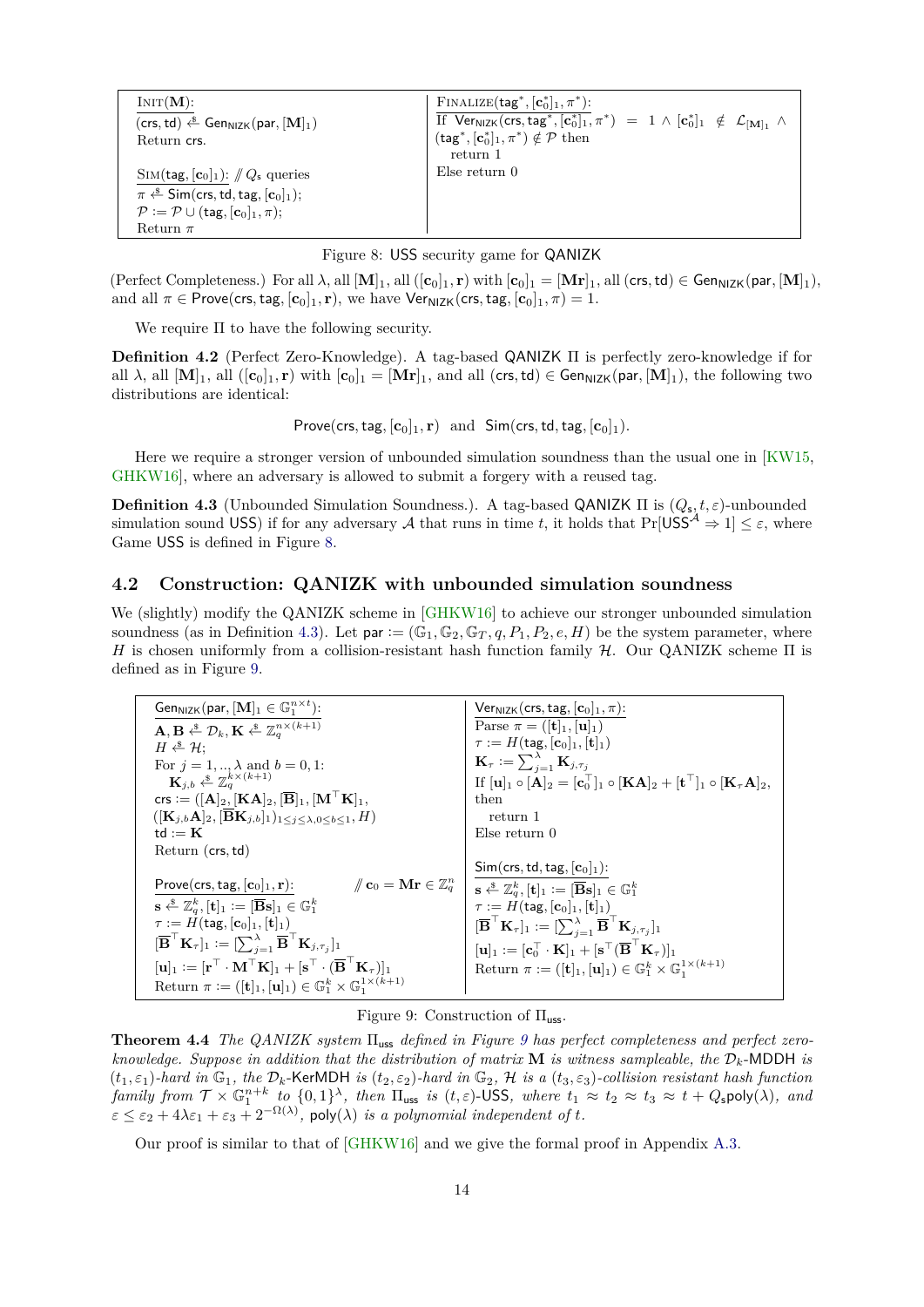<span id="page-14-1"></span>

| INIT:                                                                                                                             | $\text{Enc}(\mathsf{id}^*)$ :                                                                           | $\#$ at most $Q_{\text{enc}}$ queries |
|-----------------------------------------------------------------------------------------------------------------------------------|---------------------------------------------------------------------------------------------------------|---------------------------------------|
| $(\mathsf{pk}, \mathsf{sk}) \overset{\hspace{0.1em}\mathsf{\scriptscriptstyle\$}}{\leftarrow} \mathsf{Setup}(\mathsf{par})$       | $\overline{\mathcal{Q}_{\mathsf{enc}}} := \overline{\mathcal{Q}}_{\mathsf{enc}} \cup \{\mathsf{id}^*\}$ |                                       |
| Return pk                                                                                                                         | $(C, K) \stackrel{\$}{\leftarrow} Enc(pk, id^*)$                                                        |                                       |
|                                                                                                                                   | $K \xleftarrow{\$} K$                                                                                   |                                       |
| $\mathrm{DEC}(\mathsf{id}_i, \mathsf{C}_i, \mathsf{pred}_i)$ :<br>$\#$ at most $Q_{\text{dec}}$ queries                           | Return $(C, K)$                                                                                         |                                       |
| usk $[\mathrm{id}_i] \stackrel{\hspace{0.1em}\mathsf{\scriptscriptstyle\$}}{\leftarrow} \mathsf{Ext}(\mathsf{sk},\mathrm{id}_i);$ |                                                                                                         |                                       |
| $K_i \leftarrow \text{Dec}(\text{usk}[\text{id}_i], \text{id}_i, C_i);$                                                           | $\operatorname{EXT}(\operatorname{\sf id})$ :                                                           | $\#$ at most $Q_{\text{ext}}$ queries |
| If $(id_i, C_i) \notin \mathcal{C}_{\text{enc}}$ and $\text{pred}_i(K_i) = 1$ then                                                | $\mathcal{Q}_{\text{usk}} := \mathcal{Q}_{\text{usk}} \cup \{\text{id}\}\$                              |                                       |
| return $K_i$                                                                                                                      | If $usk(id] = \perp then$                                                                               |                                       |
| Else return $\perp$ .                                                                                                             | usk[id] $\xleftarrow{\$}$ Ext(sk, id)                                                                   |                                       |
|                                                                                                                                   | Return usklid                                                                                           |                                       |
| $\text{FinALIZE}(d')$ :                                                                                                           |                                                                                                         |                                       |
| Return d' if $(Q_{usk} \cap Q_{enc} = \emptyset)$                                                                                 |                                                                                                         |                                       |

<span id="page-14-0"></span>Figure 10: Security Games mID-CCCA<sub>0</sub> and mID-CCCA<sub>1</sub> for defining mID-CCCA-security.

# **5 Identity-based Key Encapsulation Mechanism**

We give our generic construction of an identity-based key encapsulation mechanism (IBKEM) from an affine MAC. Here we only focus on IBKEMs, since, even in the multi-instance, multi-challenge setting, a constrained CCA (resp. CPA) secure IBKEM can be transformed to a CCA (resp. CPA) secure identitybased encryption (IBE) in an efficient and tightly secure way by using an authenticated symmetric encryption scheme. One can prove this by adapting the known techniques from [\[HK07,](#page-22-12) [GKP18\]](#page-22-13) in a straightforward way.

### **5.1 Definition**

Let par be a set of system parameters.

**Definition 5.1** (Identity-based key encapsulation mechanism). An identity-based key encapsulation mechanism (IBKEM) has four algorithms IBKEM := (Setup*,* Ext*,* Enc*,* Dec) with the following properties:

- The key generation algorithm Setup(par) returns the (master) public/secret key (pk*,*sk). We assume that pk implicitly defines an identity space  $\mathcal{ID}$ , a symmetric key space K, and a ciphertext space C.
- The user secret-key generation algorithm  $Ext(s, id)$  returns a user secret key usk[id] for an identity  $id \in \mathcal{ID}.$
- The encapsulation algorithm  $Enc(\mathsf{pk}, \mathsf{id})$  returns a symmetric key  $\mathsf{K} \in \mathcal{K}$  together with a ciphertext  $C \in \mathcal{C}$  with respect to identity id.
- The deterministic decapsulation algorithm  $\text{Dec}(\text{usk}[id], id, C)$  returns the decapsulated key  $K \in \mathcal{K}$  or the rejection symbol ⊥.

**(Perfect correctness)** We require that for all pairs  $(\mathsf{pk}, \mathsf{sk}) \overset{\hspace{0.1em}\mathsf{\scriptscriptstyle\$}}{\phantom{}} \mathsf{Setup}(\mathsf{par})$ , all identities  $\mathsf{id} \in \mathcal{ID}$ , all usk[id]  $\overset{\circ}{\le}$  Ext(sk, id) and all  $(K, C) \overset{\circ}{\le}$  Enc(pk, id), Pr[Dec(usk[id], id, C) = K] = 1.

We define indistinguishability against constrained chosen-ciphertext and chosen-identity attacks for IBKEM in the multi-challenge setting.

**Definition 5.2** (mID-CCCA security). An identity-based key encapsulation scheme IBKEM is (*Q*ext*, Q*enc*,*  $Q_{\text{dec}}$ ,  $t, \varepsilon$ )-mID-CCCA-secure if for all A with negligible uncert(A) that runs in time *t*, makes at most  $Q_{\text{ext}}$ user secret-key queries,  $Q_{\text{enc}}$  encryption queries and  $Q_{\text{dec}}$  decryption queries,

$$
|\Pr[\mathsf{mID\text{-}\mathsf{CCCA}^{\mathcal{A}}_0 \Rightarrow 1] - \Pr[\mathsf{mID\text{-}\mathsf{CCCA}^{\mathcal{A}}_1 \Rightarrow 1]| \le \varepsilon,
$$

where the security game is defined as in Figure [10,](#page-14-0) here  $\text{pred}_i : \mathcal{K} \to \{0,1\}$  denotes the predicate sent in the *i*th decryption query, the *uncertainty of knowledge about keys* corresponding to decryption queries is defined as

$$
\mathsf{uncert}(\mathcal{A}) := \frac{1}{Q_{\mathsf{dec}}} \sum_{i=1}^{Q_{\mathsf{dec}}} \Pr_{\mathsf{K}^{\xi^{\underline{\mathsf{S}}}} \mathcal{K}}[\mathsf{pred}_i(\mathsf{K}) = 1].
$$

If an adversary is not allowed to query Dec, then we get the security notion of indistinguishability against chosen-plaintext and chosen-identity attacks.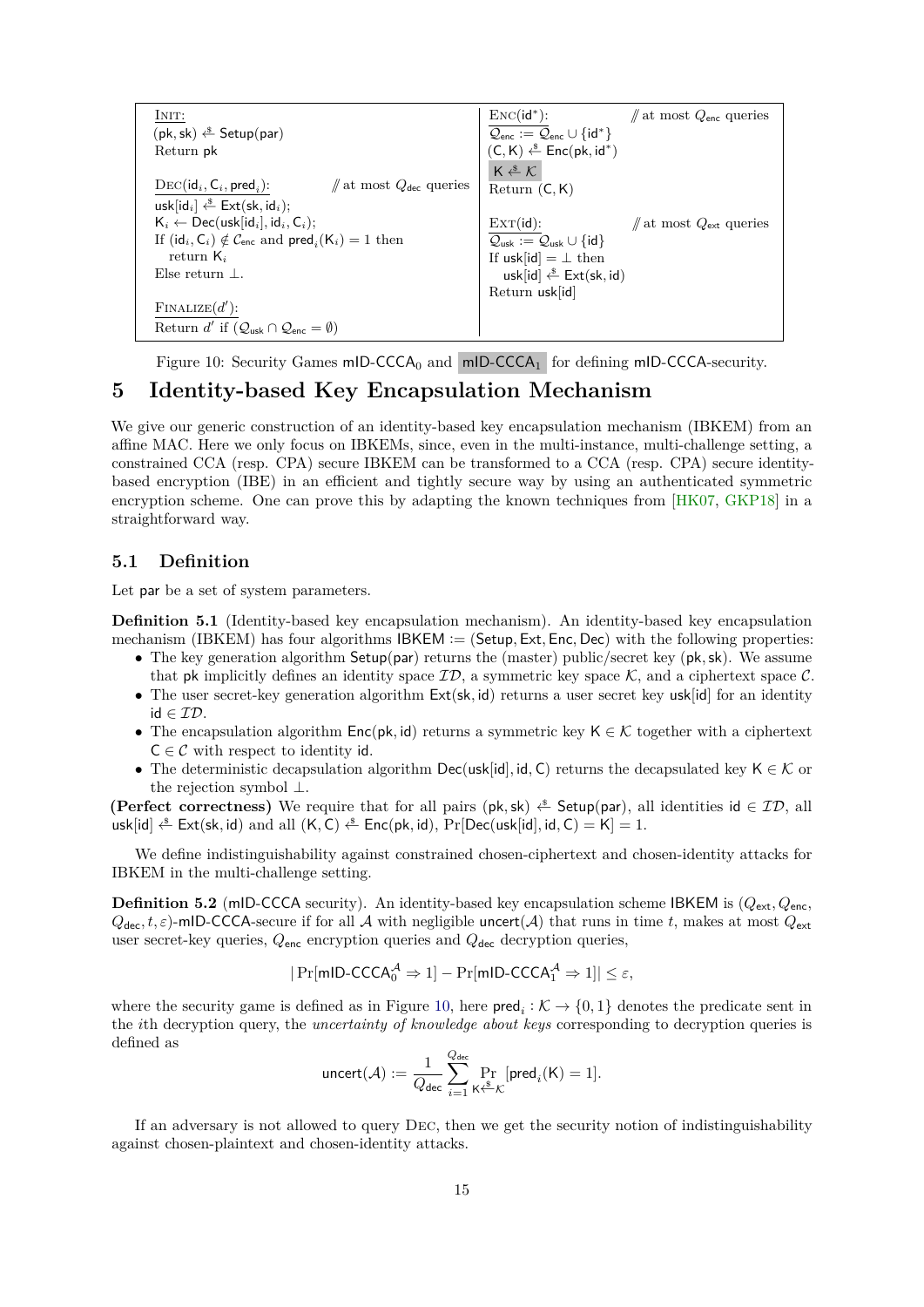<span id="page-15-1"></span>**Definition 5.3** (mID-CPA security). An identity-based key encapsulation scheme IBKEM is  $(Q_{ext}, Q_{enc}, t, \varepsilon)$ mID-CPA-secure if IBKEM is (*Q*ext*, Q*enc*,* 0*, t, ε*)-mID-CCCA-secure.

*Remark 5.4* (EXT queries with the same identity). For simplicity, we assume that an adversary can query Ext with the same identity at most once. This is without loss of generality when assuming that the scheme is made deterministic, e.g., by generating the randomness in Ext with a (tightly secure) pseudorandom function such as the Naor-Reingold PRF [\[NR97\]](#page-23-13). Thus the anonymity we achieve here is usually called weak anonymity [\[GDCC16\]](#page-22-6).

*Remark 5.5* (On uncert( $\mathcal{A}$ )). When we prove the IND-CCA security of the hybrid IBE scheme by combining an IND-CCCA secure ID-KEM together with an unconditionally one-time secure authenticated encryption scheme AE, the term  $(Q_{\text{dec}} + Q_{\text{enc}})$ uncert(A) is related to the one-time integrity of AE and can be made exponentially small (since it does not necessarily rely on any computational assumption). Hence, in line with previous works (e.g.,  $[GHKW16]$ ), we still call our reduction (almost) tight.

#### **5.2 Two Transformations**

We construct two generic transformations of IBKEM from affine MACs,  $IBKEM_1$  and  $IBKEM_2$ . Let par :=  $(\mathbb{G}_1, \mathbb{G}_2, \mathbb{G}_T, q, P_1, P_2, e)$ , MAC := (Gen<sub>MAC</sub>, Tag, Ver<sub>MAC</sub>) be an affine MAC and  $\Pi := (\text{Gen}_{NIZK}, \text{Prove}, \text{Gen}_{NIZK})$  $\mathsf{Ver}_{\mathsf{NIZK}}$ , Sim) be a QANIZK system for linear language  $\mathcal{L}_{[\mathbf{M}]_1} := \{[\mathbf{c}_0]_1 : \exists \mathbf{r} \in \mathbb{Z}_q^k \text{ s.t. } \mathbf{c}_0 = \mathbf{Mr}\},\$  where  $\mathbf{M} \in \mathcal{U}_{k+n,k}$ . Our IBKEMs IBKEM<sub>1</sub> and IBKEM<sub>2</sub> are defined in Figure [11.](#page-15-0)

It is worth mentioning that if we instantiate our schemes with the SXDH assumption then we have: 4 elements in user secret keys, 4 elements in ciphertexts, and  $(2\lambda + 4)$  elements in master public keys for IBKEM<sub>1</sub> (which is denoted by  $(|\text{usk}|, |C|, |\text{pk}|) = (4, 4, 2\lambda + 4)$ ); and  $(|\text{usk}|, |C|, |\text{pk}|) = (4, 7, 8\lambda + 12)$  for  $IBKEM<sub>2</sub>$ .

| Setup(par):                                                                                                                                                                     | $Enc(pk, id)$ :                                                                                                                                                  |
|---------------------------------------------------------------------------------------------------------------------------------------------------------------------------------|------------------------------------------------------------------------------------------------------------------------------------------------------------------|
| $\mathbf{M} \overset{\hspace{0.1em}\mathsf{\scriptscriptstyle\$}}{\leftarrow} \mathcal{U}_{k+\eta,k}$                                                                           | $\mathbf{r} \overset{\hspace{0.1em}\mathsf{\scriptscriptstyle\$}}{\leftarrow} \mathbb{Z}_q^k; \, \mathbf{c}_0 = \mathbf{M} \mathbf{r} \in \mathbb{Z}_q^{k+\eta}$ |
| $\frac{1}{2}$ Sk <sub>MAC</sub> $\frac{1}{2}$ Gen <sub>MAC</sub> (par)                                                                                                          | $\mathbf{c}_1 = \left(\sum_{i=0}^{\ell} f_i(\mathsf{id}) \mathbf{Z}_i\right) \cdot \mathbf{r} \in \mathbb{Z}_q^n$                                                |
| Parse sk <sub>MAC</sub> := $(\mathbf{B}, \mathbf{X}_0, \dots, \mathbf{X}_{\ell}, \mathbf{x}'_0, \dots, \mathbf{x}'_{\ell})$                                                     | $\pi = \text{Prove}(\text{crs}, [\mathbf{c}_1]_1, [\mathbf{c}_0]_1, \mathbf{r})$                                                                                 |
| $(crs, td) \xleftarrow{\$} Gen_{NIZK}(par, [M]_1)$                                                                                                                              |                                                                                                                                                                  |
| For $i=0,\ldots,\ell$ :                                                                                                                                                         | $\overline{K} = (\sum_{i=0}^{\ell'} f'_i(\mathsf{id}) \mathbf{z}'_i) \cdot \mathbf{r} \in \mathbb{Z}_q$<br>$C := ([c_0]_1, [c_1]_1, \pi)$                        |
| $\mathbf{Y}_i \stackrel{\$}{\leftarrow} \mathbb{Z}_a^{k \times n}$ ; $\mathbf{Z}_i = (\mathbf{Y}_i^\top \mid \mathbf{X}_i^\top) \cdot \mathbf{M} \in \mathbb{Z}_a^{n \times k}$ | Return $(C, K := [K]_T)$ .                                                                                                                                       |
| For $i=0,\ldots,\ell'$ :                                                                                                                                                        |                                                                                                                                                                  |
| $\mathbf{y}'_i \stackrel{\$}{\leftarrow} \mathbb{Z}_{a}^k$ ; $\mathbf{z}'_i = (\mathbf{y}'_i^\top \mid \mathbf{x}'_i^\top) \cdot \mathbf{M} \in \mathbb{Z}_{a}^{1 \times k}$    | $Dec(usklid], id, C)$ :                                                                                                                                          |
| $pk := ( \text{ crs }, [M]_1, ([Z_i]_1)_{0 \leq i \leq \ell}, ([z'_i]_1)_{0 \leq i \leq \ell'})$                                                                                | Parse usk[id] = $([t]_2, [u]_2, [v]_2)$                                                                                                                          |
| $\mathsf{sk} := (\mathsf{sk}_{\mathsf{MAC}}, (\mathbf{Y}_i)_{0 \leq i \leq \ell}, (\mathbf{y}'_i)_{0 \leq i \leq \ell'})$<br>Return (pk, sk)                                    | Parse $C = ( c_0 _1,  c_1 _1, \pi)$                                                                                                                              |
|                                                                                                                                                                                 | If Ver <sub>NIZK</sub> (crs, $[\mathbf{c}_1]_1$ , $[\mathbf{c}_0]_1$ , $\pi$ ) = 0 then                                                                          |
| $Ext(sk, id)$ :                                                                                                                                                                 | return $\perp$                                                                                                                                                   |
| $([t]_2, [u]_2) \stackrel{\hspace{0.1em}\mathsf{\scriptscriptstyle\$}}{\leftarrow} \mathsf{Tag}(\mathsf{sk}_{\mathsf{MAC}}, \mathsf{id})$                                       | $\mathbf{w}^{\top} := (\mathbf{v}^{\top}   \mathbf{u}^{\top})$                                                                                                   |
| $\mathcal{J}_i \mathbf{u} = \sum_{i=0}^\ell f_i(\mathsf{id}) \mathbf{X}_i \mathbf{t} + \sum_{i=0}^{\ell'} f'_i(\mathsf{id}) \mathbf{x}'_i$                                      | $K = [\mathbf{c}_0^\top]_1 \circ [\mathbf{w}]_2 - [\mathbf{c}_1^\top]_1 \circ [\mathbf{t}]_2$                                                                    |
| $\mathbf{v} = \sum_{i=0}^{\ell} f_i(\mathsf{id}) \mathbf{Y}_i \mathbf{t} + \sum_{i=0}^{\ell'} f'_i(\mathsf{id}) \mathbf{y}'_i \in \mathbb{Z}_q^k$                               | Return $\mathsf{K} \in \mathbb{G}_T$                                                                                                                             |
| Return usk[id] $:=( [t]_2, [u]_2, [v]_2) \in \mathbb{G}_2^{n+\eta+k}$                                                                                                           |                                                                                                                                                                  |

<span id="page-15-0"></span>Figure 11:  $IBKEM_1$  and  $IBKEM_2$ . Gray instructions are only executed in  $IBKEM_2$ . IBKEM<sub>1</sub> is mID-CPA-secure and it follows the same idea as IBE[MAC,  $\mathcal{D}_k$ ] in [\[BKP14\]](#page-21-5). Since our underlying MAC is secure in the multi-challenge setting,  $IBKEM_1$  is ID-CPA-secure in the multi-challenge setting, and it can be also viewed as an alternative abstraction of [\[GDCC16\]](#page-22-6) in the BKP framework.

The difficulty for  $IBKEM_1$  to achieve mID-CCCA security is that decryption answers may leak information about usk[id] for challenge id. We observe that if ciphertexts satisfy that  $(c_0 = Mr) \wedge (c_1 =$  $\left(\sum_{i=0}^{\ell} f_i(\mathsf{id}) \mathbf{Z}_i\right) \cdot \mathbf{r}$  for some  $\mathbf{r}$  (we call such ciphertexts as "well-formed"), then the decrypted K reveals no more information about usk[id] than pk. Since " $c_0 \in Span(M)$ " is a linear statement, we can introduce the efficient unbounded simulation-sound QANIZK from Section [4](#page-12-1) to reject Dec queries with  $[\mathbf{c}_0]_1 \notin \text{Span}([\mathbf{M}]_1)$ . Furthermore, due to the randomness contained in usk[id], if  $\mathbf{c}_0 \in \text{Span}(\mathbf{M})$  but  $\mathbf{c}_1$ is not "well-formed", the decrypted K will be randomly distributed and thus it will be rejected by the decryption oracle. Note that  $[\mathbf{c}_1]_1$  works as the tag for NIZK argument. We refer the proof of Theorem [5.7](#page-16-0) for technical details.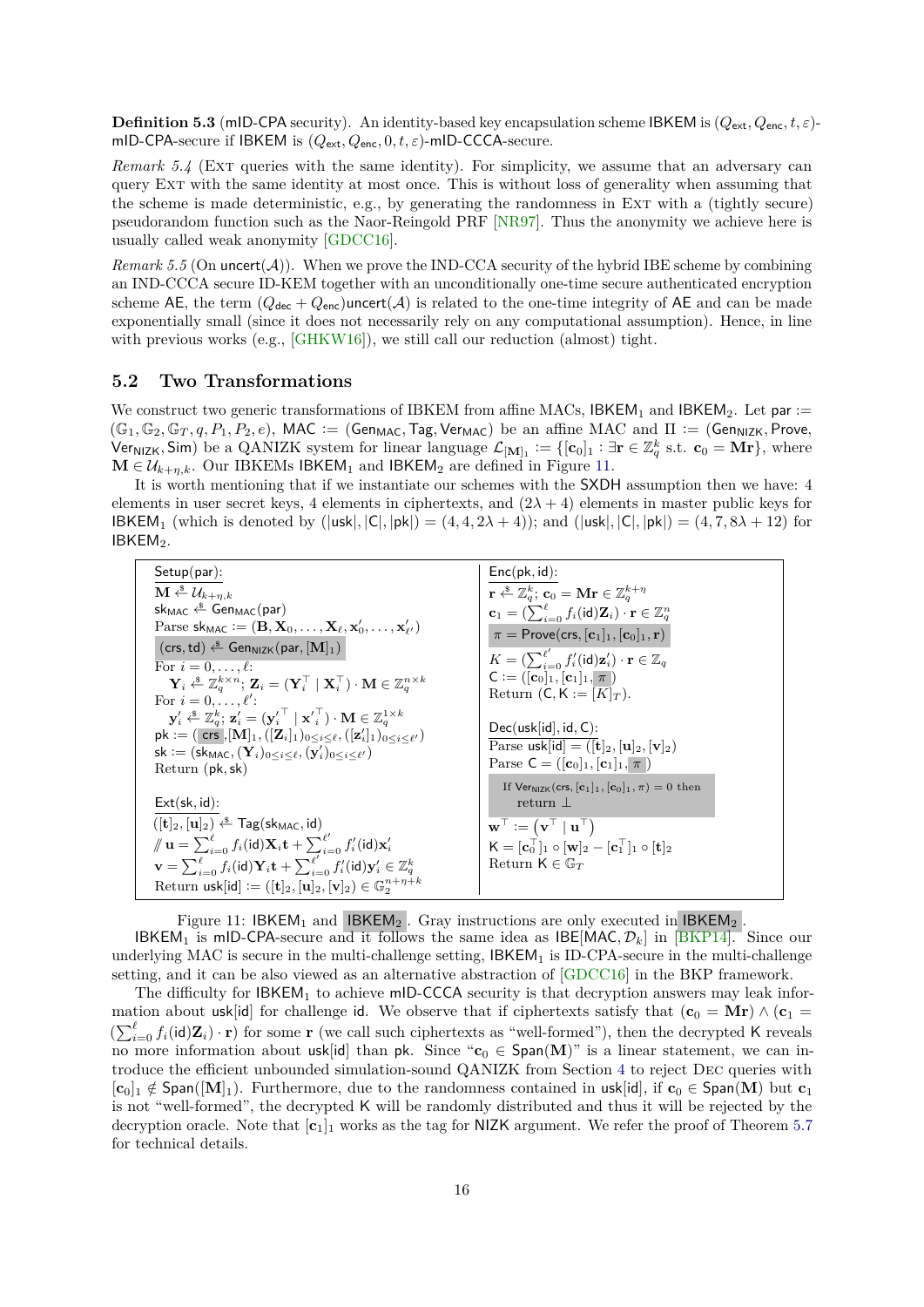<span id="page-16-5"></span><span id="page-16-1"></span>**Theorem 5.6 (**mID-CPA **Security of** IBKEM<sub>1</sub>). *If the*  $U_k$ -MDDH *is*  $(t_1, \varepsilon_1)$ *-hard in*  $\mathbb{G}_1$ *, and* MAC *is*  $a (Q_e, Q_c, t_2, \varepsilon_2)$ -mPR-CMA-secure affine MAC, then IBKEM<sub>1</sub> is  $(Q_{ext}, Q_{enc}, t, \varepsilon)$ -mID-CPA-secure, where  $Q_{\text{ext}} \leq Q_{\text{e}}, Q_{\text{enc}} \leq Q_{\text{c}}, t_1 \approx t_2 \approx t + (Q_{\text{ext}} + Q_{\text{enc}}) \text{poly}(\lambda) \text{ and } \varepsilon \leq 2(\varepsilon_1 + \varepsilon_2 + 2^{-\Omega(\lambda)}).$ 

The proof of Theorem [5.6](#page-16-1) is an extension of Theorem 4.3 in [\[BKP14\]](#page-21-5) in the multi-challenge setting. We leave the full proof in Appendix [A.2.](#page-25-0)

<span id="page-16-0"></span>**Theorem 5.7** (mID-CCCA **Security of** IBKEM<sub>2</sub>). *If the*  $U_k$ -MDDH *is* ( $t_1, \epsilon_1$ )*-hard in*  $\mathbb{G}_1$ , MAC *is a*  $(Q_e, Q_c, t_2, \varepsilon_2)$ -mPR-CMA-secure affine  $MAC$ ,  $\Pi$  *is a*  $(Q_s, t_3, \varepsilon_3)$ -USS  $QANIZK$ , then  $\mathsf{IBKEM}_2$  *is*  $(Q_{\mathsf{ext}}, Q_{\mathsf{enc}},$  $Q_{\text{dec}}$ ,  $t, \varepsilon$ )-mID-CCCA*-secure, where*  $Q_{\text{ext}} \leq Q_{\text{e}}$ ,  $Q_{\text{enc}} \leq Q_{\text{c}} \approx Q_{\text{s}}$ ,  $t_3 \approx t_1 \approx t_2 \approx t + (Q_{\text{dec}} + Q_{\text{enc}} + Q_{\text{enc}})$  $Q_{\mathsf{ext}}$ )poly $(\lambda)$  *and*  $\varepsilon \leq 2(\varepsilon_1 + \varepsilon_2 + \varepsilon_3 + 2Q_{\mathsf{dec}} \cdot \mathsf{uncert}(\mathcal{A}) + 2^{-\Omega(\lambda)}).$ 

To verify the correctness of IBKEM<sub>2</sub>, let  $(C := ([c_0]_1, [c_1]_1, \pi), K)$  be the output of Enc(pk, id) and let usk[id] be the output of Ext(sk*,* id). By Equation [\(3\)](#page-6-0) in Section [3,](#page-6-3) we have

$$
[\mathbf{c}_0^\top]_1 \circ [\mathbf{w}]_2 = \left[ (\mathbf{M}\mathbf{r})^\top \cdot \left( \frac{\sum_{i=0}^\ell f_i(\mathrm{id}) \mathbf{Y}_i \mathbf{t} + \sum_{i=0}^{\ell'} f'_i(\mathrm{id}) \mathbf{y}'_i}{\sum_{i=0}^{\ell} f_i(\mathrm{id}) \mathbf{X}_i \mathbf{t} + \sum_{i=0}^{\ell'} f'_i(\mathrm{id}) \mathbf{x}'_i} \right) \right]_T
$$

$$
[\mathbf{c}_1^\top]_1 \circ [\mathbf{t}]_2 = \left[ (\mathbf{M}\mathbf{r})^\top \left( \sum_{i=0}^{\ell} f_i(\mathrm{id}) \mathbf{Y}_i \right) \cdot \mathbf{t} \right]_T
$$

and the subtraction between the two yields  $\mathbf{K} = \left[ \left( \sum_{i=0}^{\ell'} f'_i(\mathbf{id}) \mathbf{z}'_i \right) \cdot \mathbf{r} \right]_T$ . Combined with the perfect correctness of  $\Pi$ , the correctness of  $IBKEM_2$  is implied.

*Proof.* We define a series of games in Figure [12](#page-17-0) to prove the mID-CCCA security of IBKEM<sub>2</sub>. A brief overview of game changes is described as in Figure [13.](#page-18-0) For a simple presentation of Figure [12,](#page-17-0) we  $\text{define }\mathbf{X}_{\mathsf{id}}\,:=\sum_{i=0}^\ell f_i(\mathsf{id})\mathbf{X}_i,\ \mathbf{Y}_{\mathsf{id}}\,:=\sum_{i=0}^\ell f_i(\mathsf{id})\mathbf{Y}_i,\ \mathbf{Z}_{\mathsf{id}}\,:=\sum_{i=0}^\ell f_i(\mathsf{id})\mathbf{Z}_i,\ \mathbf{x}'_{\mathsf{id}}\,:=\sum_{i=0}^{\ell'} f'_i(\mathsf{id})\mathbf{x}'_i,\ \mathbf{y}'_{\mathsf{id}}\,:=\sum_{i=0}^\ell f'_i(\mathsf{id})\mathbf{x}'_i$  $\sum_{i=0}^{\ell'} f'_i(\text{id}) \mathbf{y}'_i, \mathbf{z}'_i = \sum_{i=0}^{\ell'} f'_i(\text{id}) \mathbf{z}'_i \text{ for an id } \in \{0,1\}^L.$ 

<span id="page-16-4"></span>**Lemma 5.8** ( $G_0$  to  $G_1$ ). Pr[mID-CCCA $_0^{\mathcal{A}} \Rightarrow 1] = Pr[G_0^{\mathcal{A}} \Rightarrow 1] = Pr[G_1^{\mathcal{A}} \Rightarrow 1]$ 

*Proof.*  $G_0$  is the real attack game. In  $G_1$ , we change the simulation of  $c_1$  and K in ENC(id<sup>\*</sup>) by substituting  $\mathbf{Z}_i$  and  $\mathbf{z}'_i$  with their respective definitions:

$$
\mathbf{c}_1 = \mathbf{Z}_{\mathsf{id}^*}\mathbf{r} = (\mathbf{Y}_{\mathsf{id}^*}^\top \mid \mathbf{X}_{\mathsf{id}^*}^\top)\mathbf{M}\mathbf{r} = (\mathbf{Y}_{\mathsf{id}^*}^\top \mid \mathbf{X}_{\mathsf{id}^*}^\top)\mathbf{c}_0
$$

and  $K = (\mathbf{y}_{\mathsf{id}^*}^{\prime\top} \mid \mathbf{x}_{\mathsf{id}^*}^{\prime\top}) \mathbf{M} \mathbf{r} = (\mathbf{y}_{\mathsf{id}^*}^{\prime\top} \mid \mathbf{x}_{\mathsf{id}^*}^{\prime\top}) \mathbf{c}_0$ . This change is only conceptual. Moreover, we simulate the QANIZK proof  $\pi$  in ENC(id<sup>\*</sup>) by using  $\Pi$ 's zero-knowledge simulator. By the perfect zero-knowledge property of  $\Pi$ ,  $G_1$  is identical to  $G_0$ .  $\Box$ 

<span id="page-16-2"></span>**Lemma 5.9** ( $G_1$  to  $G_2$ ). *If the*  $\mathcal{U}_{k+\eta,k}$ -MDDH *problem is*  $(t_1, \varepsilon_1)$ -hard in  $\mathbb{G}_1$ , then  $|\Pr[G_1^{\mathcal{A}} \Rightarrow 1] - \Pr[G_2^{\mathcal{A}} \Rightarrow$  $|1| \leq \varepsilon_1 + 2^{-\Omega(\lambda)}$  and  $t_1 \approx t_{\mathcal{A}} + (Q_{\text{dec}} + Q_{\text{enc}} + Q_{\text{ext}})$ poly $(\lambda)$ *, where* poly *is a polynomial independent of*  $t_{\mathcal{A}}$ *.* 

Lemma [5.9](#page-16-2) can be proved by a straightforward reduction to the  $Q_{\text{enc}}$ -fold  $\mathcal{U}_{k+\eta,k}$ -MDDH problem in  $\mathbb{G}_1$  and we omit it here.

<span id="page-16-3"></span>**Lemma 5.10** ( $G_2$  to  $G_3$ ). *If the tag-based* QANIZK  $\Pi$  *is* ( $Q_s$ ,  $t_3$ ,  $\varepsilon_3$ )-USS, *then*  $|\Pr[G_2^{\mathcal{A}} \Rightarrow 1] - \Pr[G_3^{\mathcal{A}} \Rightarrow$  $1| |\leq \varepsilon_3 + Q_{\text{dec}}$ uncert(*A*) and  $Q_s \geq Q_{\text{enc}}$ ,  $t_3 \approx t_A + (Q_{\text{dec}} + Q_{\text{ext}} + Q_{\text{enc}})$ poly(*λ*), where poly *is a polynomial independent of*  $t_A$ .

*Proof.* The difference between  $G_2$  and  $G_3$  happens when an adversary queries the decryption oracle DEC with  $(id, C = ([c_0]_1, [c_1]_1, \pi)$ , pred) where  $id \notin Q_{usk} \wedge pred(Dec(usk[id], id, C)) = 1 \wedge c_0 \notin Span(M) \wedge$ Ver<sub>NIZK</sub>(crs,  $[\mathbf{c}_1]_1, [\mathbf{c}_0]_1, \pi$ ) = 1. That is bounded by the unbounded simulation soundness (USS) of  $\Pi$ . Formally, we construct an algorithm  $\beta$  in Figure [14](#page-19-0) to break the USS of  $\Pi$  and we highlight the important steps with gray.

We analyze the success probability of  $\mathcal{B}$ . For a DEC(id, C, pred<sub>i</sub>) query, we have the following two cases: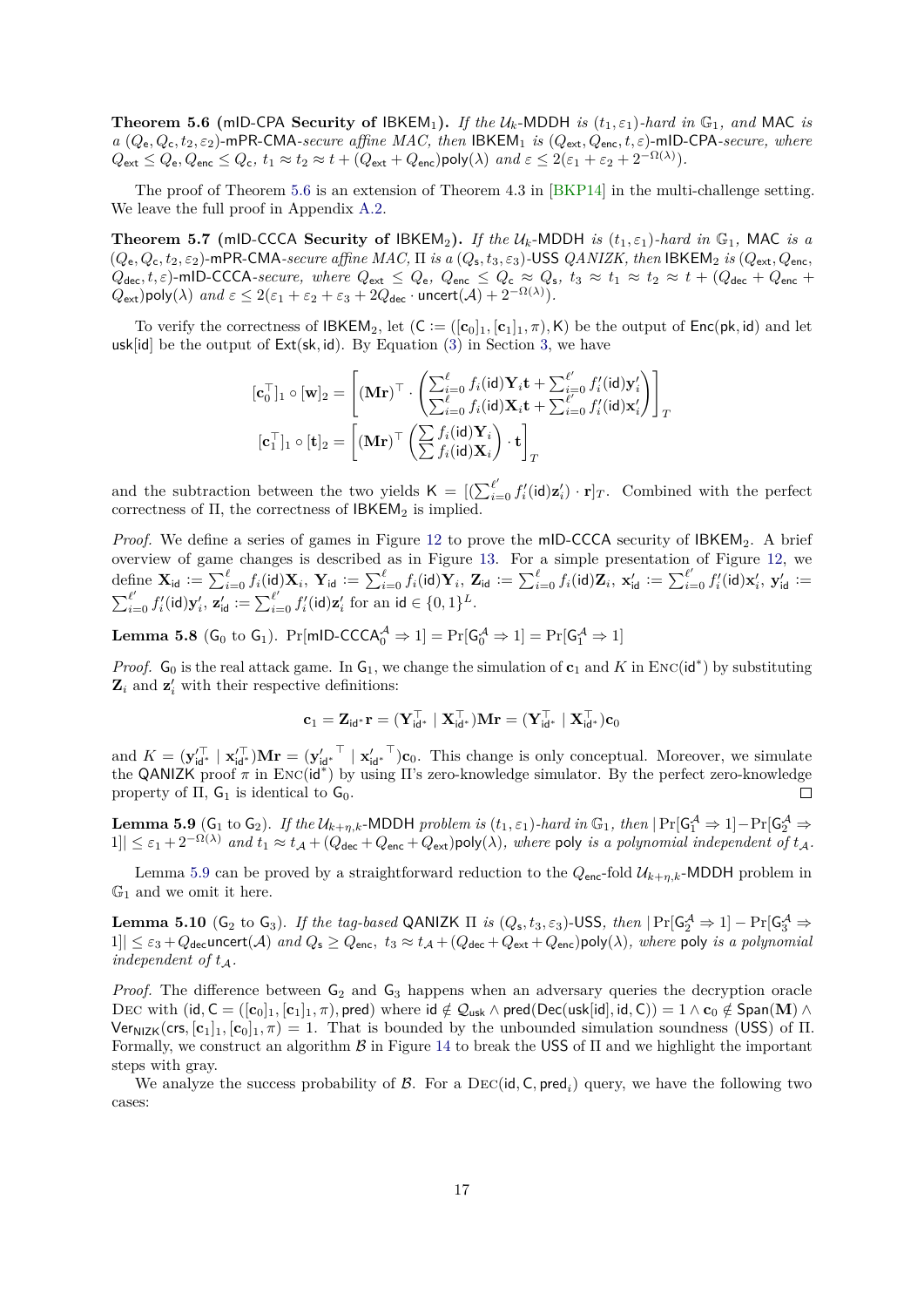INIT:  $\mathbf{M} \overset{\hspace{0.1em}\mathsf{\scriptscriptstyle\$}}{\leftarrow} \mathcal{U}_{k+\eta,k}$  $sk_{MAC} \overset{\$}{\leftarrow} Gen_{MAC}(par)$  $\text{Parse } \textsf{sk}_{\textsf{MAC}} := (\mathbf{B}, \mathbf{X}_0, \dots, \mathbf{X}_{\ell}, \mathbf{x}'_0, \dots, \mathbf{x}'_{\ell'})$  $(crs, td) \xleftarrow{s} Gen_{NIZK}(par, [\mathbf{M}]_1)$ For  $i = 0, \ldots, \ell$ :  $\mathbf{Y}_i \triangleq \mathbb{Z}_q^{k \times n};$  $\mathbf{Z}_i = (\mathbf{Y}_i^\top \mid \mathbf{X}_i^\top) \cdot \mathbf{M} \in \mathbb{Z}_q^{n \times k}$ For  $i = 0, \ldots, \ell'$ :  $\mathbf{y}_i' \overset{\hspace{0.1em}\mathsf{\scriptscriptstyle\$}}{\leftarrow} \mathbb{Z}_q^k; \, \mathbf{z}_i' = (\mathbf{y}_i'^\top \mid \mathbf{x'}_i^\top) \cdot \mathbf{M} \in \mathbb{Z}_q^{1 \times k} \ \mathsf{pk} := (\mathsf{crs}, [\mathbf{M}]_1, ([\mathbf{Z}_i]_1)_{0 \leq i \leq \ell}, ([\mathbf{z}'_i]_1)_{0 \leq i \leq \ell'})$  $\mathsf{sk} \coloneqq (\mathsf{sk}_\mathsf{MAC}, (\mathbf{Y}_i)_{0 \leq i \leq \ell}, (\mathbf{y}'_i)_{0 \leq i \leq \ell'})$ Return pk  $\text{DEC}(\text{id}, \textsf{C}, \textsf{pred})$ : //  $\textsf{G}_{0-2}$ ,  $\textsf{G}_3$ ,  $\textsf{G}_{4-6}$ If  $(id, C) \in \mathcal{C}_{enc}$  then return Parse  $C = ([c_0]_1, [c_1]_1, \pi)$ If  $Ver_{NIZK}(crs, [c_1]_1, [c_0]_1, \pi) = 0$ , return ⊥ If id  $\notin \mathcal{Q}_{\text{usk}}$  then if  $c_0 \notin \text{Span}(M)$  then return ⊥ if  $(\mathbf{c}_1 \neq \mathbf{Z}_{\mathsf{id}} \overline{\mathbf{M}}^{-1} \overline{\mathbf{c}_0})$ return ⊥ else  $\mathsf{K} := [(\mathbf{z}^\prime_{\mathsf{id}} \overline{\mathbf{M}}^{-1} \overline{\mathbf{c}_0})]_T$ if  $pred(K) = 1$  then return K else return ⊥  $\overline{\text{u}}$ sk $[\overline{\text{id}}] = (\overline{\text{t}}]_2, \overline{\text{u}}]_2, \overline{\text{v}}]_2$ )  $\overline{\leftarrow}$  Ext $\overline{\text{r}}'(\overline{\text{id}})$  $\mathbf{w}^{\top} \vcentcolon= (\mathbf{v}^{\top} \mid \mathbf{u}^{\top}).$  $\mathsf{K} = [\mathbf{c}_0^\top]_1 \circ [\mathbf{w}]_2 - [\mathbf{c}_1^\top]_1 \circ [\mathbf{t}]_2$ If  $pred(K) = 1$  then return K Else return ⊥  $\text{FINALIZE}(d)$ : Return  $d \wedge (Q_{\text{enc}} \cap Q_{\text{usk}} = \emptyset)$  $\text{Enc}(\mathsf{id}^*)$ :  $\mathcal{N}$  G<sub>0</sub>, G<sub>1</sub>, G<sub>2-4</sub><sup>-1</sup>, G<sub>5</sub>, G  $\left($  G<sub>6</sub> ☎  $^{\prime}$  $\mathcal{Q}_{\mathsf{enc}} \vcentcolon= \mathcal{Q}_{\mathsf{enc}} \cup \{\mathsf{id}^*\}$  $\mathbf{r} \triangleq \mathbb{Z}_q^k, \, \mathbf{c}_0 = \tilde{\mathbf{M}} \mathbf{r} \in \mathbb{Z}_q^{k+\eta}$  $\mathbf{c}_0 \overset{\hspace{0.1em}\mathsf{\scriptscriptstyle\$}}{\leftarrow} \mathbb{Z}_q^{k+\eta}$  $\mathbf{h} \stackrel{\$}{\leftarrow} \mathbb{Z}_a^\eta,$  $\mathbf{h}_0 := \mathbf{X}_{\mathsf{id}^*}^\top \mathbf{h}, \ h_1 := \mathbf{x}_{\mathsf{id}^*}^\top \mathbf{h};$  $\overline{\mathbf{c}_0 \triangleq \mathbb{Z}_q^k},$  $\mathbf{a}$ ✆  $\mathbf{h} \stackrel{\$}{\leftarrow} \mathbb{Z}_q^n, \mathbf{h}_0 \stackrel{\$}{\leftarrow} \mathbb{Z}_q^k, h_1 \stackrel{\$}{\leftarrow} \mathbb{Z}_q;$  $\mathbf{c}_0 \vcentcolon= \overline{\mathbf{h}} + \underline{\mathbf{M}} \overline{\mathbf{M}}^{-1} \overline{\mathbf{c}_0}$  $\pi = \text{Prove}(\text{crs}, [\mathbf{c}_1]_1, [\mathbf{c}_0]_1, \mathbf{r})$  $\mathbf{c}_1 = \mathbf{Z}_{\mathsf{id}^*} \cdot \mathbf{r} \in \mathbb{Z}_q^n$  $K = \mathbf{z}^{\prime}_{\mathsf{id}^*} \cdot \mathbf{r} \in \mathbb{Z}_q$  $\mathbf{c}_1 = (\mathbf{Y}_{\mathsf{\underline{id}}^*}^\top \mid \mathbf{X}_{\mathsf{\underline{id}}^*}^\top)\mathbf{c}_0 \in \mathbb{Z}_q^n$  $K = (\mathbf{y'}_{\mathsf{id}^*}^\top \mid \mathbf{x'}_{\mathsf{id}^*}^\top)\mathbf{c}_0 \in \mathbb{Z}_q^{\top}$  $[\mathbf{c}_1]_1 = [\mathbf{Z}_\mathsf{id^*} \overline{\mathbf{M}}^{-1} \overline{\mathbf{c}_0}]_1 + [\mathbf{h}_0]_1$  $\mathsf{K} = [\mathbf{z}^{\prime}_{\mathsf{id}^*}\overline{\mathbf{M}}^{-1}\overline{\mathbf{c}_0}]_T + [h_1]_T$  $\pi = Sim(crs, td, [\mathbf{c}_1]_1, [\mathbf{c}_0]_1)$  $\overline{\mathcal{C}_{\mathsf{enc}}\coloneqq \mathcal{C}_{\mathsf{enc}}\cup\{(\mathsf{id}^*,([\mathbf{c}_0]_1,[\mathbf{c}_1]_1,\pi))\}}$ Return  $C = ([c_0]_1, [c_1]_1, \pi) \in \mathbb{G}_1^{n+k+\eta}$  and  $K = [K]_T$ .  $EXT(id)$  $\mathcal{Q}_{\mathsf{usk}} := \mathcal{Q}_{\mathsf{usk}} \cup \{\mathsf{id}\}$  $\textsf{usk}[\textsf{id}] := ([\textbf{t}]_2, [\textbf{u}]_2, [\textbf{v}]_2) \overset{\hspace{0.1em}\mathsf{\scriptscriptstyle\$}}{\leftarrow} \text{EXT}'(\textsf{id})$ Return usk[id]  $\operatorname{ExT}^{\prime}$ (id):  $\sqrt{G_{0-4}}, G_{5-6}$  $(\overline{[\mathbf{t}}]_2, [\mathbf{u}]_2) \overset{\hspace{0.1em}\mathsf{\scriptscriptstyle\$}}{\leftarrow} \mathsf{Tag}(\mathsf{sk}_{\mathsf{MAC}}, \mathsf{id})$  $\mathbf{v} \vcentcolon= \mathbf{Y}_{\mathsf{id}} \mathbf{t} + \mathbf{y}'_{\mathsf{id}} \in \mathbb{Z}_q^k$  $\mathbf{v}^\top := (\mathbf{t}^\top \mathbf{Z}_{\mathsf{id}} + \mathbf{z}'_{\mathsf{id}} - \mathbf{u}^\top \underline{\mathbf{M}}) \overline{\mathbf{M}}^{-1}$  $\textsf{usk}[\textsf{id}] := ([\textbf{t}]_2, [\textbf{u}]_2, [\textbf{v}]_2) \in \mathbb{G}_2^{n+\eta+k}$  $Key := Key \cup \{(id, usk(id])\}$  $\text{Return usk}[\text{id}] \in \mathbb{G}_2^{n+\eta+k}$ 

Figure 12: Games  $G_0-G_6$  for the proof of Theorem [5.7.](#page-16-0) In each procedure, a solid (dotted, gray) frame indicates that the command is only executed in the game marked by a solid (dotted,gray) frame.

<span id="page-17-0"></span> $\bullet$  ( $[\mathbf{c}_1]_1, [\mathbf{c}_0]_1, \pi$ ) = ( $[\mathbf{c}_1^*]_1, [\mathbf{c}_0^*]_1, \pi^*$ ) for some ( $\mathsf{id}^*, \mathsf{C}^*$ )  $\in \mathcal{C}_{\mathsf{enc}}$  with  $\mathsf{id} \neq \mathsf{id}^*$ . In this case,  $\mathcal{B}$  cannot break the USS property, but the adversary  $\mathcal A$  can ask such a query with  $\mathsf{pred}_i(\mathsf{Dec}(\mathsf{usk}[\mathsf{id}], \mathsf{id}, \mathsf{C})) = 1$ with probability uncert $(A)$ .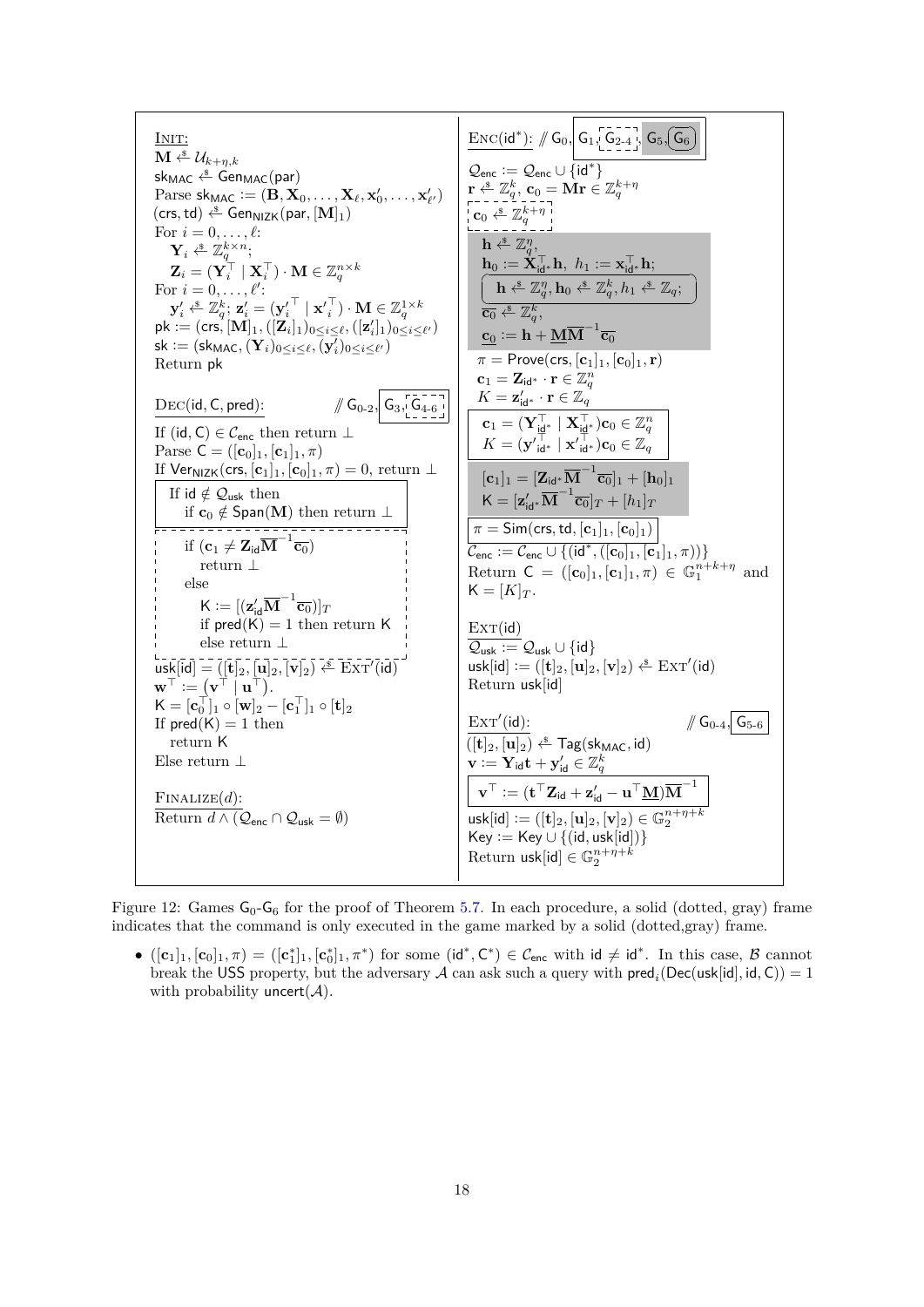| #                                   | modification                                                                                                                       | remarks                                       |
|-------------------------------------|------------------------------------------------------------------------------------------------------------------------------------|-----------------------------------------------|
| $\overline{\mathsf{G}_0}$           | the same as $mID-CCCA0$                                                                                                            |                                               |
| $\overline{\mathsf{G}_1}$           | ENC: compute $c_1$ , K with $sk, \pi$ with td                                                                                      | $2K$ of $\Pi$                                 |
| $\overline{\mathsf{G}_2}$           | ENC: $\mathbf{c}_0 \stackrel{\$}{\leftarrow} \mathbb{Z}_a^{k+\eta}$                                                                | $\mathcal{U}_{k+n,k}$ -MDDH on $\mathbb{G}_1$ |
| $\overline{\mathsf{G}_3}$           | DEC:for $id \notin \mathcal{Q}_{usk}$ , reject C with $\mathbf{c}_0 \notin Span(\mathbf{M})$                                       | USS of $\Pi$                                  |
| $\frac{\mathsf{G}_4}{\mathsf{G}_5}$ | DEC:for id $\notin Q_{usk}$ , reject C with $\mathbf{c}_1 \neq \mathbf{Z}_{id} \overline{\mathbf{M}}^{-1} \overline{\mathbf{c}_0}$ | entropy of $t$                                |
|                                     | EXT, ENC : compute $c_1, K$ and v with pk and                                                                                      |                                               |
|                                     | <b>sk</b> <sub>MAC</sub>                                                                                                           |                                               |
| $G_6$                               | ENC: $\mathbf{c}_1 \xleftarrow{\$} \mathbb{Z}_q^k, K \xleftarrow{\$} \mathbb{Z}_q$                                                 | mPR-CMA of affine MAC                         |

<span id="page-18-0"></span>Figure 13: Overview of game changes for proof of Theorem [5.7](#page-16-0)

More precisely, we have

$$
\begin{aligned} \mathsf{K} &=[\mathbf{c}_0^\top]_1\circ [\mathbf{w}]_2-[\mathbf{c}_1^\top]_1\circ [\mathbf{t}]_2 \\&=[\mathbf{c}_0^\top]_1\circ [\mathbf{w}]_2-[\mathbf{c}_0^\top \begin{pmatrix} \mathbf{Y}_{\mathsf{id}^*}\\ \mathbf{X}_{\mathsf{id}^*} \end{pmatrix}]_1\circ [\mathbf{t}]_2 \\&=[\mathbf{c}_0^\top]_1\circ [\begin{pmatrix} \mathbf{Y}_{\mathsf{id}}\\ \mathbf{X}_{\mathsf{id}} \end{pmatrix}\mathbf{t}]_2-[\mathbf{c}_0^\top \begin{pmatrix} \mathbf{Y}_{\mathsf{id}^*}\\ \mathbf{X}_{\mathsf{id}^*} \end{pmatrix}]_1\circ [\mathbf{t}]_2 \\&=[\mathbf{c}_0^\top]_1\circ [\begin{pmatrix} \mathbf{Y}_{\Delta}\\ \mathbf{X}_{\Delta} \end{pmatrix}\mathbf{t}]_2 \end{aligned}
$$

where  $Y_{\Delta} := Y_{id} - Y_{id}$ <sup>\*</sup> and  $X_{\Delta} := X_{id} - X_{id}$ <sup>\*</sup>. By  $id \notin \mathcal{Q}_{usk}$ , the corresponding **t** is randomly distributed in the adversary's view. Clearly,  $(Y_\Delta | X_\Delta) \neq 0$ , since  $\mathsf{id} \neq \mathsf{id}^*$ . Thus, K is randomly distributed and  $A$  can output a  $\mathsf{pred}_i$  such that  $\mathsf{pred}_i(\mathsf{K}) = 1$  with probability uncert $(A)$ .

 $\bullet$  ([**c**<sub>1</sub>]<sub>1</sub>, [**c**<sub>0</sub>]<sub>1</sub>,  $\pi$ )  $\neq$  ([**c**<sup>\*</sup><sub>1</sub>]<sub>1</sub>, [**c**<sup>\*</sup><sub>0</sub>]<sub>1</sub>,  $\pi$ <sup>\*</sup>) for all (**id**<sup>\*</sup>, **C**<sup>\*</sup>)  $\in$  *C*<sub>enc</sub>. In this case, ([**c**<sub>1</sub>]<sub>1</sub>, [**c**<sub>0</sub>]<sub>1</sub>,  $\pi$ ) is a valid proof to break the USS of Π.

To sum up, the success probability of  $\mathcal B$  is at least  $|\Pr[\mathsf{G}_2^{\mathcal A}\Rightarrow 1]-\Pr[\mathsf{G}_3^{\mathcal A}\Rightarrow 1]|-Q_{\mathsf{dec}}\cdot \mathsf{uncert}(\mathcal A).$  $\Box$ Lemma 5.11  $(G_3 \text{ to } G_4)$ .  $|\Pr[G_3^{\mathcal{A}} \Rightarrow 1] - \Pr[G_4^{\mathcal{A}} \Rightarrow 1]| \leq Q_{\text{dec}} \cdot \text{uncert}(\mathcal{A})$ *.* 

*Proof.* An adversary A can distinguish  $G_4$  from  $G_3$  if A asks the decryption oracle DEC with (id, C =  $([\mathbf{c}_0]_1, [\mathbf{c}_1]_1, \pi)$ , pred) where  $\mathbf{c}_1 \neq \sum_{i=0}^\ell f_i(\mathsf{id}) (\mathbf{Z}_i \overline{\mathbf{M}}^{-1} \cdot \overline{\mathbf{c}_0})$  but  $\mathsf{pred}(\mathsf{Dec}(\mathsf{usk}[\mathsf{id}], \mathsf{id}, \mathsf{C})) = 1.$ 

We show that, before an identity id is queried to EXT, for any  $(c_0, c_1)$ , the value  $K = \mathbf{c}_0^{\top}$  $\begin{pmatrix} \mathbf{v}_{\mathsf{id}} \\ \mathbf{u}_{\mathsf{id}} \end{pmatrix} - \mathbf{c}_1^\top \mathbf{t}_{\mathsf{id}}$ is uniformly random from the adversary's view, where  $([\mathbf{t}_{\mathsf{id}}]_2, [\mathbf{u}_{\mathsf{id}}]_2, [\mathbf{v}_{\mathsf{id}}]_2) \in \text{EXT}(\mathsf{id})$ :

$$
K = \mathbf{c}_{0}^{\top} \begin{pmatrix} \mathbf{v}_{\mathbf{id}} \\ \mathbf{u}_{\mathbf{id}} \end{pmatrix} - \mathbf{c}_{1}^{\top} \mathbf{t}_{\mathbf{id}} \\
= \mathbf{c}_{0}^{\top} \left( \begin{pmatrix} (\mathbf{t}_{\mathbf{id}}^{\top} \sum f_{i}(\mathbf{id}) \mathbf{Z}_{i} + \sum f'_{i}(\mathbf{id}) \mathbf{z}_{i}^{\prime} - \mathbf{u}_{\mathbf{id}}^{\top} \cdot \underline{\mathbf{M}}) \cdot \overline{\mathbf{M}}^{-1} \end{pmatrix}^{\top} \right) - \mathbf{c}_{1}^{\top} \mathbf{t}_{\mathbf{id}} \\
= \overline{\mathbf{c}}_{0}^{\top} (\overline{\mathbf{M}}^{-1})^{\top} (\sum f'_{i}(\mathbf{id}) \mathbf{z}_{i}^{\prime})^{\top} + \underbrace{(\mathbf{c}_{0}^{\top} - (\underline{\mathbf{M}} \overline{\mathbf{M}}^{-1} \overline{\mathbf{c}_{0}})^{\top})}_{\Delta_{1}} \mathbf{u}_{\mathbf{id}} \\
+ \underbrace{((\sum f_{i}(\mathbf{id}) \mathbf{Z}_{i} \cdot \overline{\mathbf{M}}^{-1} \cdot \overline{\mathbf{c}}_{0})^{\top} - \mathbf{c}_{1}^{\top})}_{\Delta_{2}} \mathbf{t}_{\mathbf{id}}
$$

In  $G_3$  and  $G_4$ , a DEC query with  $c_0 \notin Span(M)$  and id  $\notin \mathcal{Q}_{usk}$  will be rejected, and thus we have  $\Delta_1 = 0$ . As id has never been queried to Ext,  $t_{\text{id}}$  is uniformly random to the adversary. Thus, if  $\mathbf{c}_1 \neq \sum_{i=0}^{\ell} f_i(\text{id}) (\mathbf{Z}_i \overline{\mathbf{M}}^{-1} \overline{\mathbf{c}_0})$  (namely,  $\Delta_2 \neq \mathbf{0}$ ) then *K* is random and a query of this form will be rejected except with probability uncert( $A$ ). By the union bound, the difference between  $G_3$  and  $G_4$  is bounded by  $Q_{\text{dec}} \cdot$  uncert $(\mathcal{A})$ .  $\Box$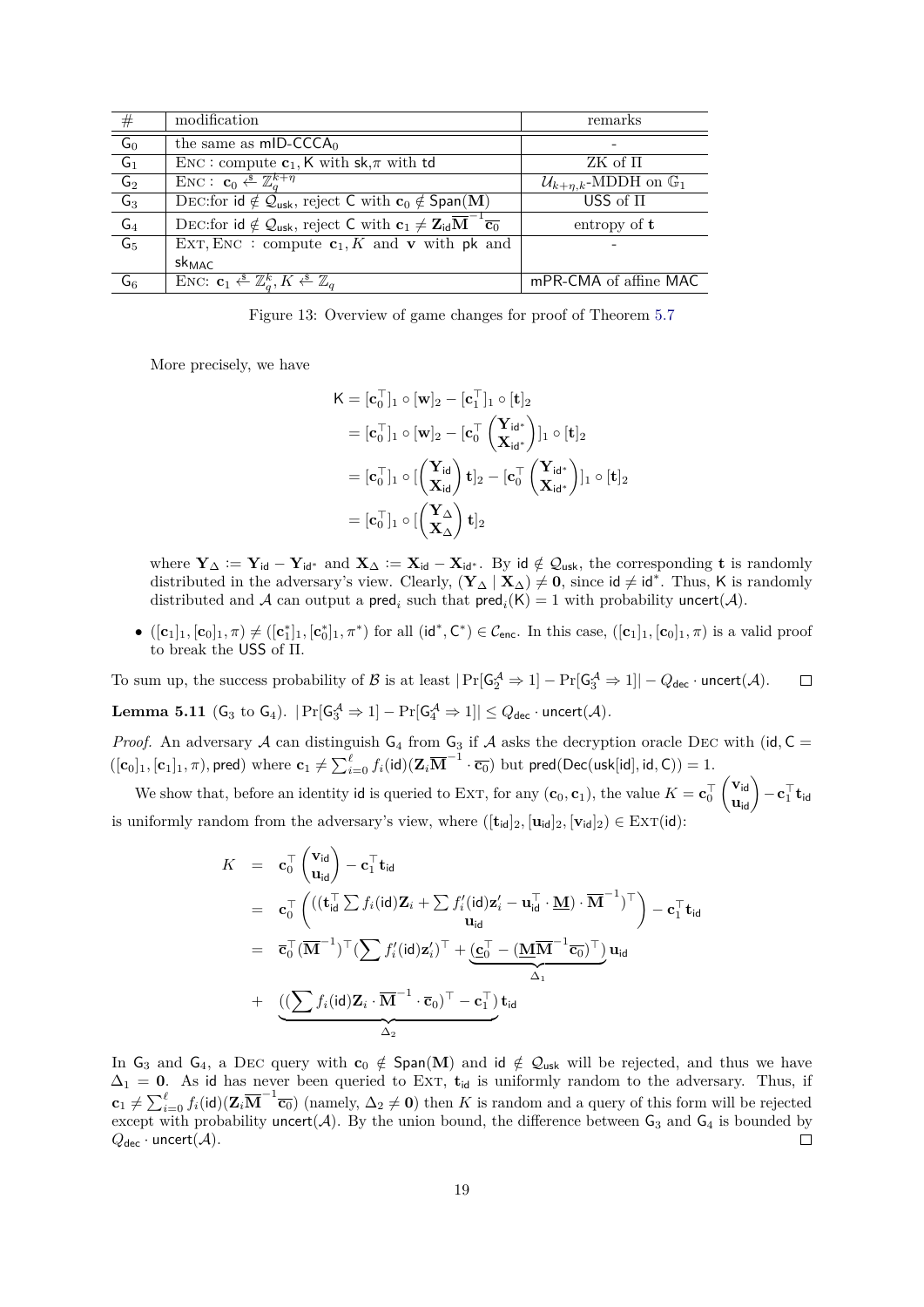| INIT:                                                                                                                                     | $\text{Enc}(\text{id}^*)$ :                                                                                                |
|-------------------------------------------------------------------------------------------------------------------------------------------|----------------------------------------------------------------------------------------------------------------------------|
| $\mathbf{M} \stackrel{\$}{\leftarrow} \mathcal{U}_{k+\eta,k}$                                                                             | $\mathcal{Q}_{\mathsf{enc}} := \mathcal{Q}_{\mathsf{enc}} \cup \{\mathsf{id}^*\}$                                          |
| Compute $\mathbf{M}^{\perp} \in \mathbb{Z}_q^{(k+\eta)\times \eta}$ s.t. $\mathbf{M}^{\top} \mathbf{M}^{\perp} = \mathbf{0}$              | $\mathbf{c}_0 \overset{\hspace{0.1em}\mathsf{\scriptscriptstyle\$}}{\leftarrow} \mathbb{Z}_q^{k+\eta}$                     |
| $sk_{MAC} \stackrel{\$}{\leftarrow} Gen_{MAC}(par)$                                                                                       | $\mathbf{c}_1 = (\mathbf{Y}_{\mathsf{id}^*}^\top \mid \mathbf{X}_{\mathsf{id}^*}^\top) \mathbf{c}_0 \in \mathbb{Z}_a^n$    |
| Parse sk <sub>MAC</sub> := $(\mathbf{B}, \mathbf{X}_0, \dots, \mathbf{X}_\ell, \mathbf{x}'_0, \dots, \mathbf{x}'_{\ell'})$                | $K = (\mathbf{y}'_{\mathsf{id}^*}^\top \mid \mathbf{x}'_{\mathsf{id}^*}^\top) \mathbf{c}_0 \in \mathbb{Z}_q$               |
| $\textsf{crs} \triangleq \text{INIT_{NIZK}}(\textbf{M})$                                                                                  | $\pi = \text{Sim}([\mathbf{c}_1]_1, [\mathbf{c}_0]_1)$                                                                     |
| For $i = \overline{0, \ldots, \ell}$ :                                                                                                    | $\mathcal{P} := \mathcal{P} \cup \{([\mathbf{c}_1]_1, [\mathbf{c}_0]_1, \pi)\}\$                                           |
| $\mathbf{Y}_i \stackrel{\$}{\leftarrow} \mathbb{Z}_q^{k \times n};$                                                                       | $\mathcal{C}_{\text{enc}} := \mathcal{C}_{\text{enc}} \cup \{ (\text{id}^*, ([\mathbf{c}_0]_1, [\mathbf{c}_1]_1, \pi)) \}$ |
| $[\mathbf{Z}_i]_1 = [(\mathbf{Y}_i^\top \mid \mathbf{X}_i^\top) \cdot \mathbf{M}]_1 \in \mathbb{Z}_a^{n \times k}$                        | $C = ([c_0]_1, [c_1]_1, \pi)$ and $K = [K]_T$ .                                                                            |
| For $i=0,\ldots,\ell'$ :                                                                                                                  | Return $(C, K)$                                                                                                            |
| $\mathbf{y}'_i \stackrel{\$}{\leftarrow} \mathbb{Z}_a^k$                                                                                  |                                                                                                                            |
| $[\mathbf{z}_i']_1 = [(\mathbf{y}_i'^\top \mid \mathbf{x'}_i^\top) \cdot \mathbf{M}]_1 \in \mathbb{Z}_a^{1 \times k}$                     | DEC(id, C, pred):                                                                                                          |
| $pk := (crs, [\mathbf{M}]_1, ([\mathbf{Z}_i]_1)_{0 \le i \le \ell}, ([\mathbf{z}_i']_1)_{0 \le i \le \ell'})$                             | If (id, C) $\in \mathcal{C}_{\text{enc}}$ then return $\perp$                                                              |
| $\mathsf{sk} \coloneqq (\mathsf{sk}_{\mathsf{MAC}}, (\mathbf{Y}_i)_{0 \leq i \leq \ell}, (\mathbf{y}'_i)_{0 \leq i \leq \ell'})$          | Parse $C = ([\mathbf{c}_0]_1, [\mathbf{c}_1]_1, \pi)$                                                                      |
| Return pk                                                                                                                                 | If Ver <sub>NIZK</sub> $(crs, [c_1]_1, [c_0]_1, \pi) = 1$ then                                                             |
|                                                                                                                                           | if id $\notin \mathcal{Q}_{\text{usk}} \wedge ([\mathbf{c}_1]_1, [\mathbf{c}_0]_1, \pi) \notin \mathcal{P} \wedge$         |
| $\operatorname{EXT}(\operatorname{\sf id})$ :                                                                                             | $[\mathbf{c}_0^\top \mathbf{M}^\perp]_1 \neq [\mathbf{0}]_1$ then                                                          |
| $\mathcal{Q}_{\text{usk}} := \mathcal{Q}_{\text{usk}} \cup \{\text{id}\}\$                                                                | Call FINALIZE <sub>NIZK</sub> $([\mathbf{c}_1]_1, [\mathbf{c}_0]_1, \pi)$                                                  |
| $([t]_2, [u]_2) \stackrel{\hspace{0.1em}\mathsf{\scriptscriptstyle\$}}{\leftarrow} \mathsf{Tag}(\mathsf{sk}_{\mathsf{MAC}}, \mathsf{id})$ | usk[id] $\xleftarrow{\$}$ Ext(sk, id)                                                                                      |
| $\mathbf{v} := \mathbf{Y}_{\text{id}} \mathbf{t} + \mathbf{y}'_{\text{id}} \in \mathbb{Z}_a^k$                                            | Parse usk[id] := $([t]_2, [u]_2, [v]_2)$                                                                                   |
| Return usk[id] := $([\mathbf{t}]_2, [\mathbf{u}]_2, [\mathbf{v}]_2) \in \mathbb{G}_2^{n+\eta+k}$                                          | $\mathbf{w}^{\top} := (\mathbf{v}^{\top}   \mathbf{u}^{\top})$                                                             |
|                                                                                                                                           | $K = [\mathbf{c}_0^\top]_1 \circ [\mathbf{w}]_2 - [\mathbf{c}_1^\top]_1 \circ [\mathbf{t}]_2$                              |
| $\text{FINALIZE}(d)$ :                                                                                                                    | If $pred(K) = 1$ then return K                                                                                             |
| Return $d \wedge (\mathcal{Q}_{\text{enc}} \cap \mathcal{Q}_{\text{usk}} = \emptyset)$                                                    | Else return $\perp$ .                                                                                                      |

<span id="page-19-0"></span>Figure 14: Description of  $\beta$  with oracle access to INIT<sub>NIZK</sub>, SIM, FINALIZE<sub>NIZK</sub> of the USS games of Figure [8](#page-13-0) for the proof of Lemma [5.10.](#page-16-3)

**Lemma 5.12** ( $G_4$  to  $G_5$ ).  $Pr[G_4^{\mathcal{A}} \Rightarrow 1] = Pr[G_5^{\mathcal{A}} \Rightarrow 1]$ .

*Proof.* The change from  $G_4$  to  $G_5$  is only conceptual. By  $\mathbf{Z}_i = (\mathbf{Y}_i^\top \mid \mathbf{X}_i^\top) \mathbf{M}$ , we have  $\mathbf{Y}_i^\top = (\mathbf{Z}_i - \mathbf{X}_i^\top \cdot \mathbf{M})$  $\underline{\mathbf{M}}$   $\cdot$   $(\overline{\mathbf{M}})^{-1}$ , and similarly we have  $\mathbf{y}'_i^{\top} = (\mathbf{z}'_i - \mathbf{x}'_i^{\top} \cdot \underline{\mathbf{M}}) \cdot \overline{\mathbf{M}}^{-1}$ . For Extr(id), by substituting  $\mathbf{Y}_i^{\top}$  and  $\mathbf{y}'_i^{\top}$ , we obtain

$$
\mathbf{v}^{\top} = \left( \mathbf{t}^{\top} (\mathbf{Z}_{\mathsf{id}} - \mathbf{X}_{\mathsf{id}}^{\top} \cdot \underline{\mathbf{M}}) + (\mathbf{z}_{\mathsf{id}}' - {\mathbf{x}_{\mathsf{id}}'}^{\top} \cdot \underline{\mathbf{M}}) \right) \overline{\mathbf{M}}^{-1} \\ = \left( \mathbf{t}^{\top} \mathbf{Z}_{\mathsf{id}} + \mathbf{z}_{\mathsf{id}}' - \underbrace{(\mathbf{t}^{\top} \mathbf{X}_{\mathsf{id}}^{\top} + {\mathbf{x}_{\mathsf{id}}'}^{\top})}_{\mathbf{u}^{\top}} \cdot \underline{\mathbf{M}} \right) \cdot \overline{\mathbf{M}}^{-1}
$$

Note that we can compute  $[\mathbf{v}]_2$  in  $\mathbf{G}_5$ , since **A**,  $\mathbf{z}'_i$  and  $\mathbf{Z}_i$  are known explicitly over  $\mathbb{Z}_q$  and  $[\mathbf{t}]_2$  and  $[\mathbf{u}]_2$ are known.

 $\mathbf{c}_0$  from ENC(id<sup>\*</sup>) is uniformly random in  $\mathsf{G}_4$  and  $\mathsf{G}_5$ . By  $\mathbf{h} = \underline{\mathbf{c}}_0 - \underline{\mathbf{M}} \cdot \overline{\mathbf{M}}^{-1} \overline{\mathbf{c}_0}$ , we have

$$
\begin{array}{lcl} \mathbf{c}_1 & = & \mathbf{Z}_{\mathsf{id}^*} \cdot \overline{\mathbf{M}}^{-1} \overline{\mathbf{c}_0} + \mathbf{X}_{\mathsf{id}^*}^\top \cdot (\underline{\mathbf{c}_0} - \underline{\mathbf{M}} \cdot \overline{\mathbf{M}}^{-1} \overline{\mathbf{c}_0}) \\ & = & (\mathbf{Y}_{\mathsf{id}^*}^\top \overline{\mathbf{M}} + \mathbf{X}_{\mathsf{id}^*}^\top \underline{\mathbf{M}}) \cdot \overline{\mathbf{M}}^{-1} \overline{\mathbf{c}_0} + \mathbf{X}_{\mathsf{id}^*}^\top \cdot (\underline{\mathbf{c}_0} - \underline{\mathbf{M}} \cdot \overline{\mathbf{M}}^{-1} \overline{\mathbf{c}_0}) \\ & = & (\mathbf{Y}_{\mathsf{id}^*}^\top \mid \mathbf{X}_{\mathsf{id}^*}^\top) \mathbf{c}_0 \end{array}
$$

and  $c_1$  is distributed as in  $G_4$ . The distribution of K can be proved by a similar argument.

<span id="page-19-1"></span> $\bf{Lemma 5.13}$  ( $\mathsf{G}_5$  to  $\mathsf{G}_6$ ). *If* MAC *is* ( $Q_e, Q_c, t_2, \varepsilon_2$ )-mPR-CMA-secure, then  $|\Pr[\mathsf{G}_5^{\mathcal{A}} \Rightarrow 1] - \Pr[\mathsf{G}_6^{\mathcal{A}} \Rightarrow$  $1]$   $\leq \varepsilon_2$  *with*  $Q_{\text{ext}} \leq Q_{\text{e}}$ ,  $Q_{\text{enc}} \leq Q_{\text{c}}$ ,  $t_2 \approx t_A + (Q_{\text{dec}} + Q_{\text{ext}} + Q_{\text{enc}})$ poly $(\lambda)$ *, where* poly *is a polynomial independent of*  $t_A$ .

 $\Box$ 

*Proof.* In  $G_6$ , we answer the ENC(id) query by choosing random K and  $([c_0]_1, [c_1]_1)$ . We construct an adversary  $D$  in Figure [15](#page-20-1) to bound the differences between  $G_5$  and  $G_6$  with the mPR-CMA security of MAC.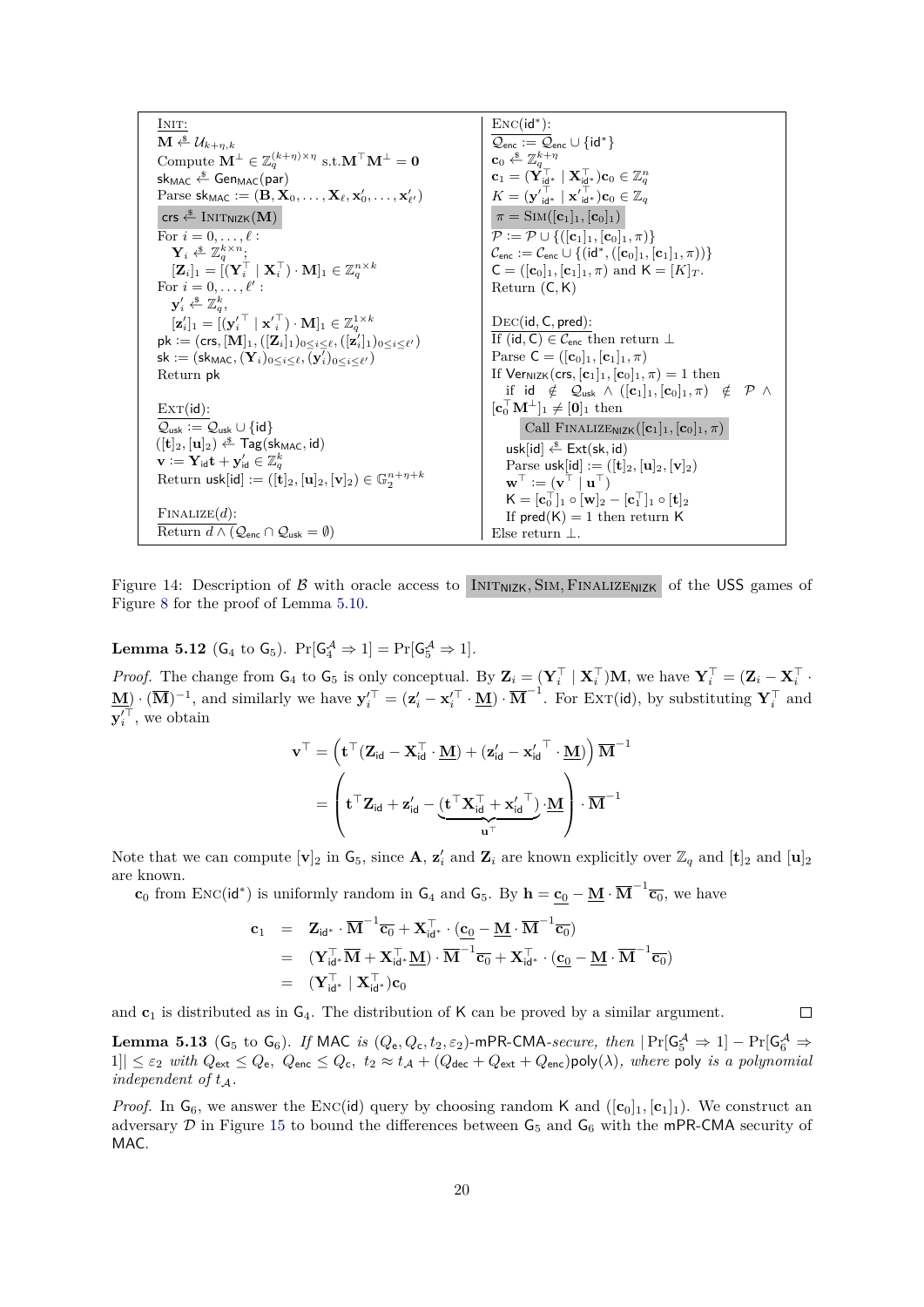| INIT:                                                                                                                                                                    | $\text{Enc}(\mathsf{id})$ :                                                                                                               |
|--------------------------------------------------------------------------------------------------------------------------------------------------------------------------|-------------------------------------------------------------------------------------------------------------------------------------------|
| $\mathbf{M} \stackrel{\$}{\leftarrow} \mathcal{U}_{k+\eta,k}$                                                                                                            | $\overline{\mathcal{Q}_{\mathsf{enc}}} := \mathcal{Q}_{\mathsf{enc}} \cup \{\mathsf{id}\}$                                                |
| Compute $\mathbf{M}^{\perp} \in \mathbb{Z}_q^{(k+\eta)\times \eta}$ , s.t. $\mathbf{M}^{\top} \mathbf{M}^{\perp} = \mathbf{0}$ ;                                         | $([{\bf h}]_1, [{\bf h}_0]_1, [h_1]_T) \stackrel{\hspace{0.1em}\mathsf{\scriptscriptstyle\$}}{\leftarrow}$ CHAL(id)                       |
| $\epsilon \stackrel{\$}{\leftarrow}$ INIT <sub>MAC</sub>                                                                                                                 | $\overline{\mathbf{c}_0} \stackrel{\hspace{0.1em}\mathsf{\scriptscriptstyle\$}}{\leftarrow} \mathbb{Z}_a^k$                               |
| $(crs, td) \stackrel{\$}{\leftarrow} Gen_{NIZK}(par, [\mathbf{M}]_1)$                                                                                                    | $\mathbf{c}_0 := \mathbf{h} + \underline{\mathbf{M}} \cdot \overline{\mathbf{M}}^{-1} \overline{\mathbf{c}_0} \in \mathbb{Z}_q^{\eta}$    |
| For $i = 0, \ldots, \ell$ :                                                                                                                                              | $\mathbf{c}_1 := \sum_{i=0}^{\ell} f_i(\mathsf{id}) \mathbf{Z}_i \cdot \overline{\mathbf{M}}^{-1} \overline{\mathbf{c}_0} + \mathbf{h}_0$ |
| $\mathbf{Z}_i \stackrel{\$}{\leftarrow} \mathbb{Z}_a^{n \times k}$                                                                                                       | $K:=\sum_{i=0}^{\ell}f_i(\mathsf{id})\mathbf{z}_i'\cdot \overline{\mathbf{M}}^{-1}\overline{\mathbf{c}_0}+h_1$                            |
| For $i=0,\ldots,\ell'$ :                                                                                                                                                 | $\pi := \mathsf{Sim}(\mathsf{crs}, \mathsf{td}, [\mathbf{c}_1]_1, [\mathbf{c}_0]_1)$                                                      |
| $\mathbf{z}'_i \overset{\$}{\leftarrow} \mathbb{Z}_a^{1 \times k}$                                                                                                       | $\mathcal{C}_{\text{enc}} := \mathcal{C}_{\text{enc}} \cup \{ (\text{id}, ([\mathbf{c}_0]_1, [\mathbf{c}_1]_1, \pi)) \}$                  |
| $pk := (crs, [\mathbf{M}]_1, ([\mathbf{Z}_i]_1)_{0 \le i \le \ell}, ([\mathbf{z}_i']_1)_{0 \le i \le \ell'})$                                                            | $C := ([c_0]_1, [c_1]_1, \pi)$ and $K := [K]_T$ .                                                                                         |
| Return pk                                                                                                                                                                | Return $(C, K)$                                                                                                                           |
|                                                                                                                                                                          |                                                                                                                                           |
| $\operatorname{EXT}(\operatorname{\sf id})$ :<br>$\mathcal{Q}_{\text{usk}} := \mathcal{Q}_{\text{usk}} \cup \{\text{id}\}\$                                              | DEC(id, C, pred):                                                                                                                         |
| $([t]_2, [u]_2) \xleftarrow{\$} \text{EVAL}(\mathsf{id})$                                                                                                                | If $(id, C) \in \mathcal{C}_{enc}$ then return $\perp$                                                                                    |
| $\mathbf{v}^{\top} := (\mathbf{t}^{\top} \sum_{i=1}^{\ell} f_i(\mathsf{id}) \mathbf{Z}_i + \sum_{i=1}^{\ell'} f'_i(\mathsf{id}) \mathbf{z}'_i - \mathbf{u}^{\top} \cdot$ | Parse $\mathbf{C} = ([\mathbf{c}_0]_1, [\mathbf{c}_1]_1, \pi)$                                                                            |
|                                                                                                                                                                          | If Ver <sub>NIZK</sub> $(crs, [c_1]_1, [c_0]_1, \pi) = 0$ then                                                                            |
| $\mathbf{M}) \cdot (\overline{\mathbf{M}})^{-1}$                                                                                                                         | return $\perp$                                                                                                                            |
| Return usk[id] := $([\mathbf{t}]_2, [\mathbf{u}]_2, [\mathbf{v}]_2) \in \mathbb{G}_2^{n+\eta+k}$                                                                         | If id $\notin \mathcal{Q}_{\text{usk}}$ then                                                                                              |
|                                                                                                                                                                          | if $[\mathbf{c}_0^\top \mathbf{M}^\perp]_1 \neq [\mathbf{0}]_1$ then return $\perp$                                                       |
| $\text{FinALIZE}(d)$ :                                                                                                                                                   | if $\mathbf{c}_1 \neq \sum_{i=0}^{\ell} f_i(\text{id}) (\mathbf{Z}_i \overline{\mathbf{M}}^{-1} \overline{\mathbf{c}_0})$ then            |
| Return FINALIZE <sub>MAC</sub> $(d) \wedge (\mathcal{Q}_{\text{enc}} \cap \mathcal{Q}_{\text{usk}} = \emptyset)$                                                         | return $\perp$                                                                                                                            |
|                                                                                                                                                                          | else $K := [\sum_{i=0}^{\ell'} f'_i(\mathsf{id}) (\mathbf{z}_i \overline{\mathbf{M}}^{-1} \overline{\mathbf{c}_0})]_T$                    |
|                                                                                                                                                                          | Else                                                                                                                                      |
|                                                                                                                                                                          | Fetch usk[id] $:=(\left[\mathbf{t}\right]_2,\left[\mathbf{u}\right]_2,\left[\mathbf{v}\right]_2)$                                         |
|                                                                                                                                                                          | $\mathbf{w}^{\top} := (\mathbf{v}^{\top}   \mathbf{u}^{\top})$                                                                            |
|                                                                                                                                                                          | $K := [\mathbf{c}_0^\top]_1 \circ [\mathbf{w}]_2 - [\mathbf{c}_1^\top]_1 \circ [\mathbf{t}]_2$                                            |
|                                                                                                                                                                          | Return K if $pred(K) = 1$                                                                                                                 |
|                                                                                                                                                                          | Else return $\perp$ .                                                                                                                     |

<span id="page-20-1"></span>Figure 15: Description of  $D$  (with access to oracles INIT<sub>MAC</sub>, EVAL, CHAL, FINALIZE<sub>MAC</sub> of the mPR-CMA<sub>0</sub>/mPR-CMA<sub>1</sub> games of Figure [1\)](#page-6-1) for the proof of Lemma [5.13.](#page-19-1)

If  $\mathcal D$  is in mPR-CMA<sub>1</sub> then the simulated distribution is identical to  $\mathsf G_6$ ; otherwise, it is identical to  $G<sub>5</sub>$ .  $\Box$ 

We observe that  $G_6$  is computationally indistinguishable from  $mID-CCCA_1$  by a reverse arguments of Lemmata [5.8](#page-16-4) to [5.13](#page-19-1) without changing the distribution of K in Enc. More precisely, we can argue this by switching the ciphertexts from random to real and removing all the additional rejection rules in Dec. Thus, we conclude Theorem [5.7.](#page-16-0)  $\Box$ 

*Remark 5.14* (Anonymity). In  $G_6$  all the challenge ciphertexts are independent of the challenge identity id<sup>\*</sup>:  $[\mathbf{c}_1]_1$  is uniform and  $[\mathbf{c}_0]_1$  and  $\pi$  are independent of id<sup>\*</sup>. Thus, our scheme is trivially anonymous.

**Acknowledgments.** We thank the anonymous reviewers for their comments and, in particular, for pointing a problem in our definition of unbounded simulation soundness, and one in the proof of Theorem 4 in a previous version of this paper. The first author was supported by ERC Project PREP-CRYPTO (724307) and DFG grants (HO 4534/4-1, HO 4534/2-2), the second author was supported by the National Nature Science Foundation of China (Nos. 61502484, 61572495, 61772515), the Fundamental theory and cutting edge technology Research Program of Institute of Information Engineering, CAS (Grant No. Y7Z0291103) and the National Cryptography Development Fund (No. MMJJ20170116), and the third author was supported by the DFG grant (HO 4534/4-1). This work was done while the second author was visiting KIT. The visit was supported by China Scholarship Council.

# **References**

<span id="page-20-0"></span>[ACFK17] Benedikt Auerbach, David Cash, Manuel Fersch, and Eike Kiltz. Memory-tight reductions. In Jonathan Katz and Hovav Shacham, editors, *CRYPTO 2017, Part I*, volume 10401 of *LNCS*, pages 101–132. Springer, Heidelberg, August 2017. (Cited on page [1.](#page-0-1))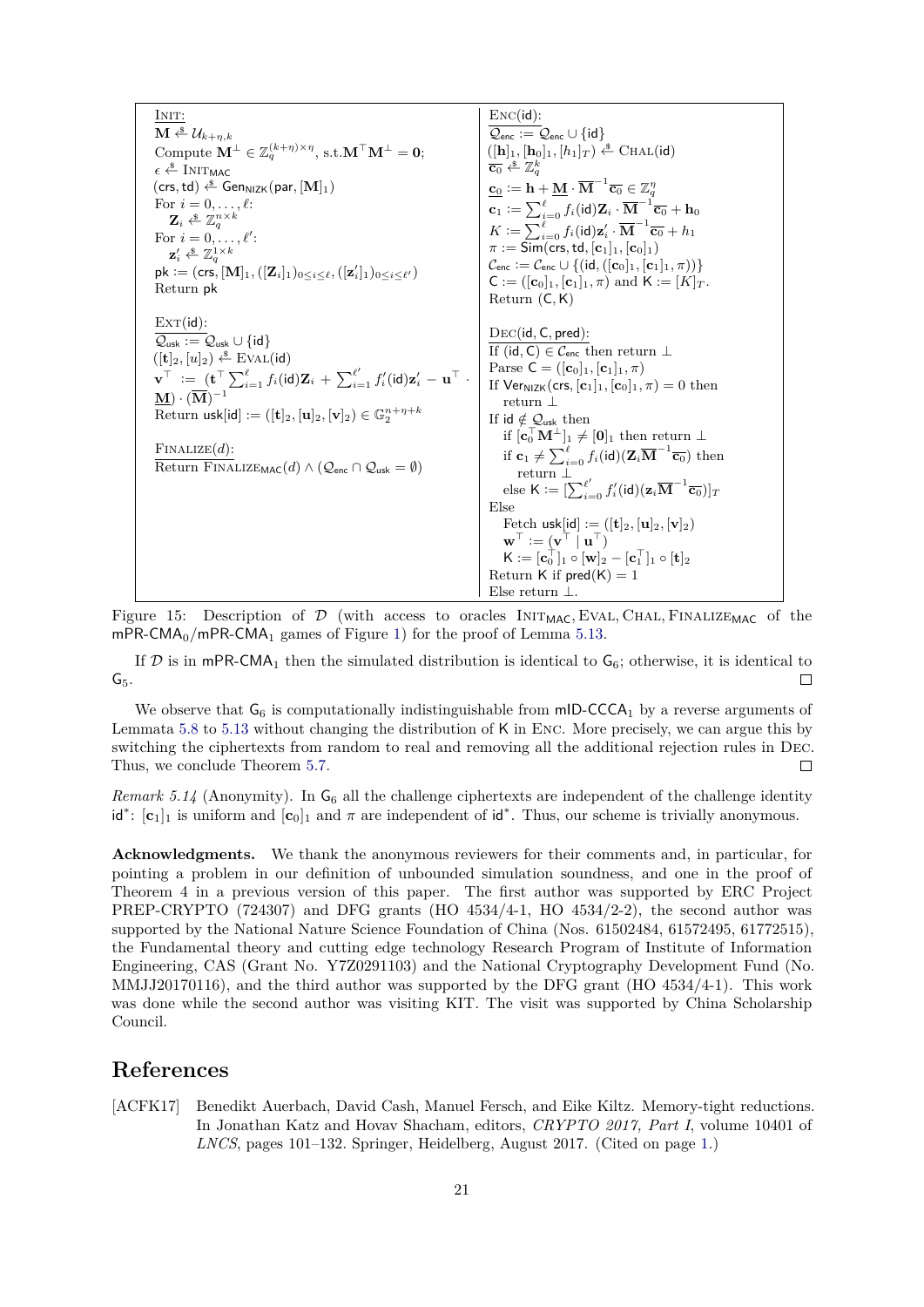- <span id="page-21-3"></span>[ADK<sup>+</sup>13] Masayuki Abe, Bernardo David, Markulf Kohlweiss, Ryo Nishimaki, and Miyako Ohkubo. Tagged one-time signatures: Tight security and optimal tag size. In Kaoru Kurosawa and Goichiro Hanaoka, editors, *PKC 2013*, volume 7778 of *LNCS*, pages 312–331. Springer, Heidelberg, February / March 2013. (Cited on page [1.](#page-0-1))
- <span id="page-21-6"></span>[AHN<sup>+</sup>17] Masayuki Abe, Dennis Hofheinz, Ryo Nishimaki, Miyako Ohkubo, and Jiaxin Pan. Compact structure-preserving signatures with almost tight security. In Jonathan Katz and Hovav Shacham, editors, *CRYPTO 2017, Part II*, volume 10402 of *LNCS*, pages 548–580. Springer, Heidelberg, August 2017. (Cited on page [1.](#page-0-1))
- <span id="page-21-7"></span>[AHY15] Nuttapong Attrapadung, Goichiro Hanaoka, and Shota Yamada. A framework for identitybased encryption with almost tight security. In Tetsu Iwata and Jung Hee Cheon, editors, *ASIACRYPT 2015, Part I*, volume 9452 of *LNCS*, pages 521–549. Springer, Heidelberg, November / December 2015. (Cited on page [1,](#page-0-1) [2,](#page-1-0) [3.](#page-2-2))
- <span id="page-21-0"></span>[BBM00] Mihir Bellare, Alexandra Boldyreva, and Silvio Micali. Public-key encryption in a multi-user setting: Security proofs and improvements. In Bart Preneel, editor, *EUROCRYPT 2000*, volume 1807 of *LNCS*, pages 259–274. Springer, Heidelberg, May 2000. (Cited on page [1.](#page-0-1))
- <span id="page-21-10"></span>[BCHK07] Dan Boneh, Ran Canetti, Shai Halevi, and Jonathan Katz. Chosen-ciphertext security from identity-based encryption. *SIAM J. Comput.*, 36(5):1301–1328, 2007. (Cited on page [2.](#page-1-0))
- <span id="page-21-12"></span>[BG90] Mihir Bellare and Shafi Goldwasser. New paradigms for digital signatures and message authentication based on non-interative zero knowledge proofs. In Gilles Brassard, editor, *CRYPTO'89*, volume 435 of *LNCS*, pages 194–211. Springer, Heidelberg, August 1990. (Cited on page [2.](#page-1-0))
- <span id="page-21-9"></span>[BHJ<sup>+</sup>15] Christoph Bader, Dennis Hofheinz, Tibor Jager, Eike Kiltz, and Yong Li. Tightly-secure authenticated key exchange. In Yevgeniy Dodis and Jesper Buus Nielsen, editors, *TCC 2015, Part I*, volume 9014 of *LNCS*, pages 629–658. Springer, Heidelberg, March 2015. (Cited on page [1.](#page-0-1))
- <span id="page-21-5"></span>[BKP14] Olivier Blazy, Eike Kiltz, and Jiaxin Pan. (Hierarchical) identity-based encryption from affine message authentication. In Juan A. Garay and Rosario Gennaro, editors, *CRYPTO 2014, Part I*, volume 8616 of *LNCS*, pages 408–425. Springer, Heidelberg, August 2014. (Cited on page [1,](#page-0-1) [2,](#page-1-0) [3,](#page-2-2) [5,](#page-4-1) [7,](#page-6-4) [8,](#page-7-4) [10,](#page-9-3) [16,](#page-15-1) [17.](#page-16-5))
- <span id="page-21-1"></span>[BMS03] Dan Boneh, Ilya Mironov, and Victor Shoup. A secure signature scheme from bilinear maps. In Marc Joye, editor, *CT-RSA 2003*, volume 2612 of *LNCS*, pages 98–110. Springer, Heidelberg, April 2003. (Cited on page [1.](#page-0-1))
- <span id="page-21-8"></span>[CGW17] Jie Chen, Junqing Gong, and Jian Weng. Tightly secure IBE under constant-size master public key. In Serge Fehr, editor, *PKC 2017, Part I*, volume 10174 of *LNCS*, pages 207–231. Springer, Heidelberg, March 2017. (Cited on page [1.](#page-0-1))
- <span id="page-21-2"></span>[CJ07] Benoît Chevallier-Mames and Marc Joye. A practical and tightly secure signature scheme without hash function. In Masayuki Abe, editor, *CT-RSA 2007*, volume 4377 of *LNCS*, pages 339–356. Springer, Heidelberg, February 2007. (Cited on page [1.](#page-0-1))
- <span id="page-21-11"></span>[CS02] Ronald Cramer and Victor Shoup. Universal hash proofs and a paradigm for adaptive chosen ciphertext secure public-key encryption. In Lars R. Knudsen, editor, *EUROCRYPT 2002*, volume 2332 of *LNCS*, pages 45–64. Springer, Heidelberg, April / May 2002. (Cited on page [2,](#page-1-0) [4.](#page-3-0))
- <span id="page-21-4"></span>[CW13] Jie Chen and Hoeteck Wee. Fully, (almost) tightly secure IBE and dual system groups. In Ran Canetti and Juan A. Garay, editors, *CRYPTO 2013, Part II*, volume 8043 of *LNCS*, pages 435–460. Springer, Heidelberg, August 2013. (Cited on page [1,](#page-0-1) [2,](#page-1-0) [3,](#page-2-2) [4,](#page-3-0) [5.](#page-4-1))
- <span id="page-21-13"></span>[EHK<sup>+</sup>13] Alex Escala, Gottfried Herold, Eike Kiltz, Carla Ràfols, and Jorge Villar. An algebraic framework for Diffie-Hellman assumptions. In Ran Canetti and Juan A. Garay, editors, *CRYPTO 2013, Part II*, volume 8043 of *LNCS*, pages 129–147. Springer, Heidelberg, August 2013. (Cited on page [6,](#page-5-1) [7.](#page-6-4))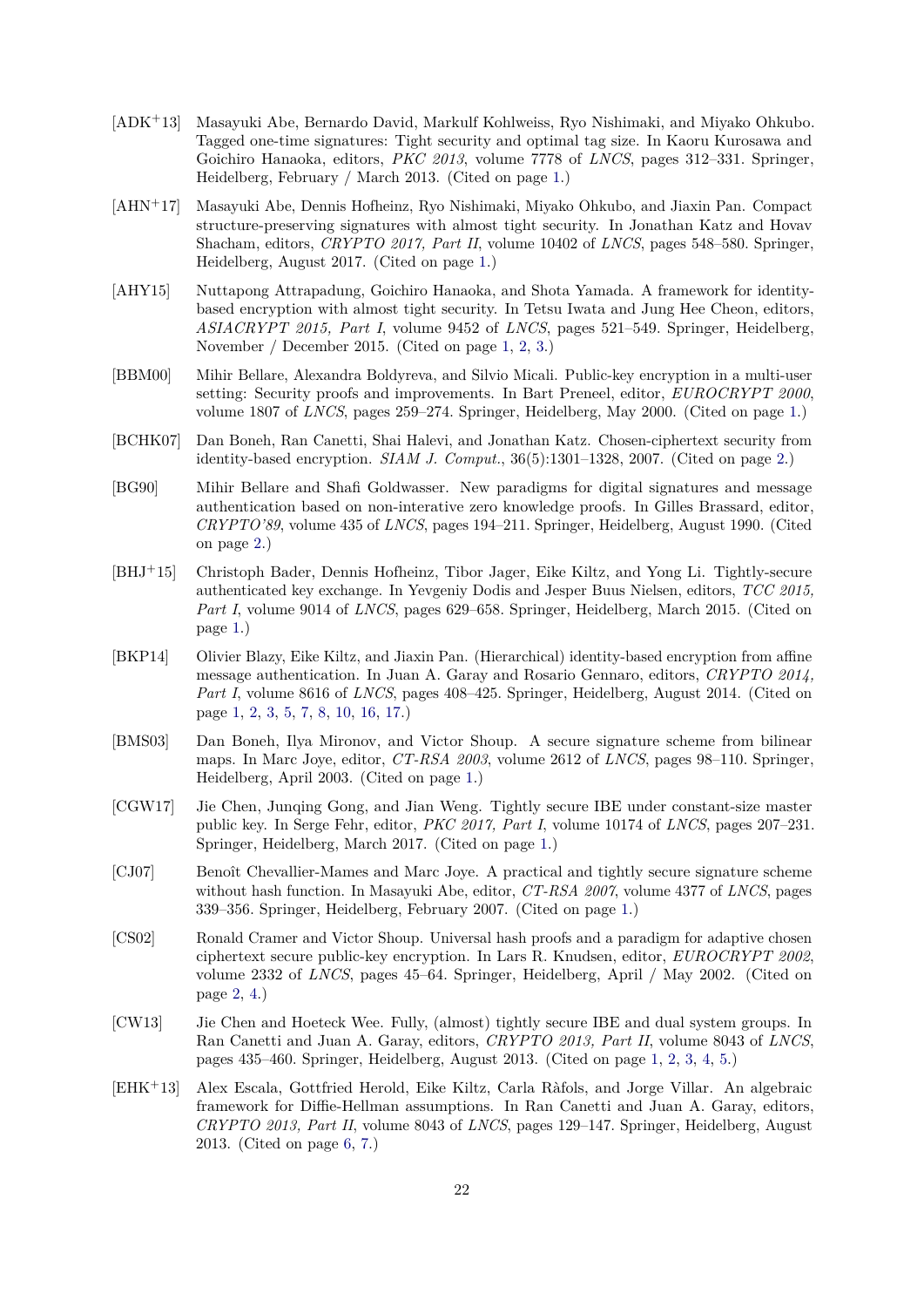- <span id="page-22-5"></span>[GCD<sup>+</sup>16] Junqing Gong, Jie Chen, Xiaolei Dong, Zhenfu Cao, and Shaohua Tang. Extended nested dual system groups, revisited. In Chen-Mou Cheng, Kai-Min Chung, Giuseppe Persiano, and Bo-Yin Yang, editors, *PKC 2016, Part I*, volume 9614 of *LNCS*, pages 133–163. Springer, Heidelberg, March 2016. (Cited on page [1,](#page-0-1) [2,](#page-1-0) [3.](#page-2-2))
- <span id="page-22-6"></span>[GDCC16] Junqing Gong, Xiaolei Dong, Jie Chen, and Zhenfu Cao. Efficient IBE with tight reduction to standard assumption in the multi-challenge setting. In Jung Hee Cheon and Tsuyoshi Takagi, editors, *ASIACRYPT 2016, Part II*, volume 10032 of *LNCS*, pages 624–654. Springer, Heidelberg, December 2016. (Cited on page [1,](#page-0-1) [2,](#page-1-0) [3,](#page-2-2) [4,](#page-3-0) [16.](#page-15-1))
- <span id="page-22-10"></span>[Gen06] Craig Gentry. Practical identity-based encryption without random oracles. In Serge Vaudenay, editor, *EUROCRYPT 2006*, volume 4004 of *LNCS*, pages 445–464. Springer, Heidelberg, May / June 2006. (Cited on page [3.](#page-2-2))
- <span id="page-22-3"></span>[GHKP18] Romain Gay, Dennis Hofheinz, Lisa Kohl, and Jiaxin Pan. More efficient (almost) tightly secure structure-preserving signatures. In Jesper Buus Nielsen and Vincent Rijmen, editors, *EUROCRYPT 2018, Part II*, volume 10821 of *LNCS*, pages 230–258. Springer, Heidelberg, April / May 2018. (Cited on page [1,](#page-0-1) [2.](#page-1-0))
- <span id="page-22-2"></span>[GHKW16] Romain Gay, Dennis Hofheinz, Eike Kiltz, and Hoeteck Wee. Tightly CCA-secure encryption without pairings. In Marc Fischlin and Jean-Sébastien Coron, editors, *EUROCRYPT 2016, Part I*, volume 9665 of *LNCS*, pages 1–27. Springer, Heidelberg, May 2016. (Cited on page [1,](#page-0-1) [2,](#page-1-0) [3,](#page-2-2) [4,](#page-3-0) [6,](#page-5-1) [13,](#page-12-2) [14,](#page-13-3) [16,](#page-15-1) [28.](#page-27-1))
- <span id="page-22-13"></span>[GKP18] Federico Giacon, Eike Kiltz, and Bertram Poettering. Hybrid encryption in a multi-user setting, revisited. In Michel Abdalla and Ricardo Dahab, editors, *PKC 2018, Part I*, volume 10769 of *LNCS*, pages 159–189. Springer, Heidelberg, March 2018. (Cited on page [15.](#page-14-1))
- <span id="page-22-9"></span>[Gro06] Jens Groth. Simulation-sound NIZK proofs for a practical language and constant size group signatures. In Xuejia Lai and Kefei Chen, editors, *ASIACRYPT 2006*, volume 4284 of *LNCS*, pages 444–459. Springer, Heidelberg, December 2006. (Cited on page [2.](#page-1-0))
- <span id="page-22-8"></span>[GS12] Jens Groth and Amit Sahai. Efficient noninteractive proof systems for bilinear groups. *SIAM J. Comput.*, 41(5):1193–1232, 2012. (Cited on page [2,](#page-1-0) [3.](#page-2-2))
- <span id="page-22-7"></span>[HHK18] Julia Hesse, Dennis Hofheinz, and Lisa Kohl. On tightly secure non-interactive key exchange. In *Proc. CRYPTO 2018*, Lecture Notes in Computer Science, 2018. (Cited on page [1.](#page-0-1))
- <span id="page-22-0"></span>[HJ12] Dennis Hofheinz and Tibor Jager. Tightly secure signatures and public-key encryption. In Reihaneh Safavi-Naini and Ran Canetti, editors, *CRYPTO 2012*, volume 7417 of *LNCS*, pages 590–607. Springer, Heidelberg, August 2012. (Cited on page [1,](#page-0-1) [2.](#page-1-0))
- <span id="page-22-12"></span>[HK07] Dennis Hofheinz and Eike Kiltz. Secure hybrid encryption from weakened key encapsulation. In Alfred Menezes, editor, *CRYPTO 2007*, volume 4622 of *LNCS*, pages 553–571. Springer, Heidelberg, August 2007. (Cited on page [15.](#page-14-1))
- <span id="page-22-4"></span>[HKS15] Dennis Hofheinz, Jessica Koch, and Christoph Striecks. Identity-based encryption with (almost) tight security in the multi-instance, multi-ciphertext setting. In Jonathan Katz, editor, *PKC 2015*, volume 9020 of *LNCS*, pages 799–822. Springer, Heidelberg, March / April 2015. (Cited on page [1,](#page-0-1) [2,](#page-1-0) [5.](#page-4-1))
- <span id="page-22-11"></span>[HLQG18] Shuai Han, Shengli Liu, Baodong Qin, and Dawu Gu. Tightly CCA-secure identity-based encryption with ciphertext pseudorandomness. *Designs, Codes and Cryptography*, 86(3):517– 554, Mar 2018. (Cited on page [3.](#page-2-2))
- <span id="page-22-1"></span>[Hof16] Dennis Hofheinz. Algebraic partitioning: Fully compact and (almost) tightly secure cryptography. In Eyal Kushilevitz and Tal Malkin, editors, *TCC 2016-A, Part I*, volume 9562 of *LNCS*, pages 251–281. Springer, Heidelberg, January 2016. (Cited on page [1.](#page-0-1))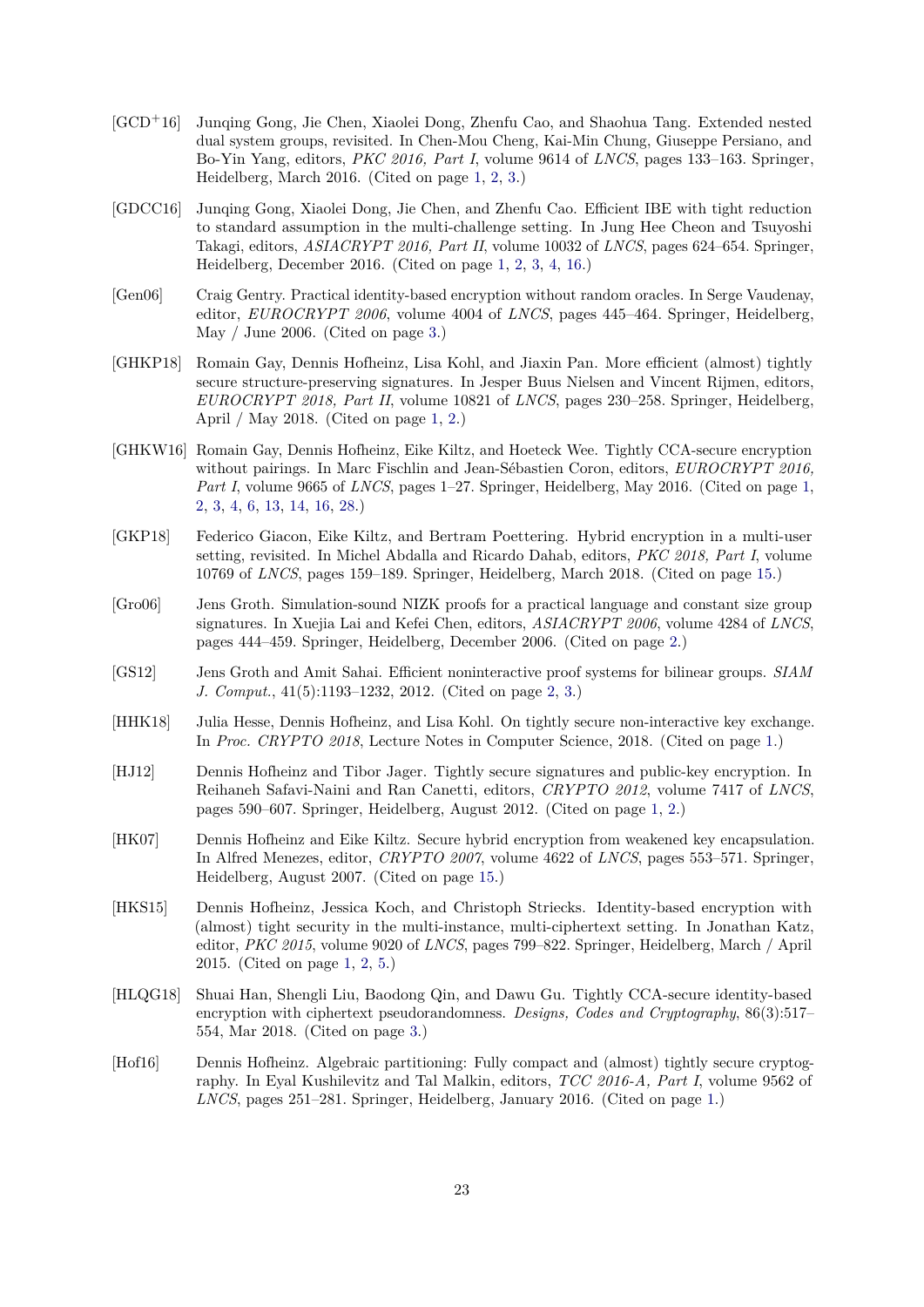- <span id="page-23-2"></span>[Hof17] Dennis Hofheinz. Adaptive partitioning. In Jean-Sébastien Coron and Jesper Buus Nielsen, editors, *EUROCRYPT 2017, Part III*, volume 10212 of *LNCS*, pages 489–518. Springer, Heidelberg, April / May 2017. (Cited on page [1.](#page-0-1))
- <span id="page-23-4"></span>[JOR18] Charanjit S. Jutla, Miyako Ohkubo, and Arnab Roy. Improved (almost) tightly-secure structure-preserving signatures. In Michel Abdalla and Ricardo Dahab, editors, *PKC 2018, Part II*, volume 10770 of *LNCS*, pages 123–152. Springer, Heidelberg, March 2018. (Cited on page [1.](#page-0-1))
- <span id="page-23-11"></span>[JR13] Charanjit S. Jutla and Arnab Roy. Shorter quasi-adaptive NIZK proofs for linear subspaces. In Kazue Sako and Palash Sarkar, editors, *ASIACRYPT 2013, Part I*, volume 8269 of *LNCS*, pages 1–20. Springer, Heidelberg, December 2013. (Cited on page [13.](#page-12-2))
- <span id="page-23-8"></span>[KD04] Kaoru Kurosawa and Yvo Desmedt. A new paradigm of hybrid encryption scheme. In Matthew Franklin, editor, *CRYPTO 2004*, volume 3152 of *LNCS*, pages 426–442. Springer, Heidelberg, August 2004. (Cited on page [2.](#page-1-0))
- <span id="page-23-12"></span>[KW15] Eike Kiltz and Hoeteck Wee. Quasi-adaptive NIZK for linear subspaces revisited. In Elisabeth Oswald and Marc Fischlin, editors, *EUROCRYPT 2015, Part II*, volume 9057 of *LNCS*, pages 101–128. Springer, Heidelberg, April 2015. (Cited on page [13,](#page-12-2) [14.](#page-13-3))
- <span id="page-23-0"></span>[LJYP14] Benoît Libert, Marc Joye, Moti Yung, and Thomas Peters. Concise multi-challenge CCAsecure encryption and signatures with almost tight security. In Palash Sarkar and Tetsu Iwata, editors, *ASIACRYPT 2014, Part II*, volume 8874 of *LNCS*, pages 1–21. Springer, Heidelberg, December 2014. (Cited on page [1.](#page-0-1))
- <span id="page-23-1"></span>[LPJY15] Benoît Libert, Thomas Peters, Marc Joye, and Moti Yung. Compactly hiding linear spans tightly secure constant-size simulation-sound QA-NIZK proofs and applications. In Tetsu Iwata and Jung Hee Cheon, editors, *ASIACRYPT 2015, Part I*, volume 9452 of *LNCS*, pages 681–707. Springer, Heidelberg, November / December 2015. (Cited on page [1.](#page-0-1))
- <span id="page-23-6"></span>[LW14] Allison B. Lewko and Brent Waters. Why proving HIBE systems secure is difficult. In Phong Q. Nguyen and Elisabeth Oswald, editors, *EUROCRYPT 2014*, volume 8441 of *LNCS*, pages 58–76. Springer, Heidelberg, May 2014. (Cited on page [2.](#page-1-0))
- <span id="page-23-9"></span>[MRV16] Paz Morillo, Carla Ràfols, and Jorge Luis Villar. The kernel matrix Diffie-Hellman assumption. In Jung Hee Cheon and Tsuyoshi Takagi, editors, *ASIACRYPT 2016, Part I*, volume 10031 of *LNCS*, pages 729–758. Springer, Heidelberg, December 2016. (Cited on page [6.](#page-5-1))
- <span id="page-23-13"></span>[NR97] Moni Naor and Omer Reingold. Number-theoretic constructions of efficient pseudo-random functions. In *38th FOCS*, pages 458–467. IEEE Computer Society Press, October 1997. (Cited on page [16.](#page-15-1))
- <span id="page-23-7"></span>[NY90] Moni Naor and Moti Yung. Public-key cryptosystems provably secure against chosen ciphertext attacks. In *22nd ACM STOC*, pages 427–437. ACM Press, May 1990. (Cited on page [2,](#page-1-0) [4.](#page-3-0))
- <span id="page-23-5"></span>[SS98] Victor Shoup and Victor Shoup. Why chosen ciphertext security matters. IBM Research Report RZ 3076, 1998. (Cited on page [2.](#page-1-0))
- <span id="page-23-3"></span>[WMHT18] Yuyu Wang, Takahiro Matsuda, Goichiro Hanaoka, and Keisuke Tanaka. Memory lower bounds of reductions revisited. In Jesper Buus Nielsen and Vincent Rijmen, editors, *EURO-CRYPT 2018, Part I*, volume 10820 of *LNCS*, pages 61–90. Springer, Heidelberg, April / May 2018. (Cited on page [1.](#page-0-1))

### **A Omitted Proofs**

### <span id="page-23-10"></span>**A.1 Proof of Lemma [3.13](#page-12-3)**

<span id="page-23-14"></span>**Lemma A.1** ( $G_2$  to  $G_{3,L}$ ).  $Pr[G_2^{\mathcal{A}} \Rightarrow 1] = Pr[G_{3,L}^{\mathcal{A}} \Rightarrow 1]$ .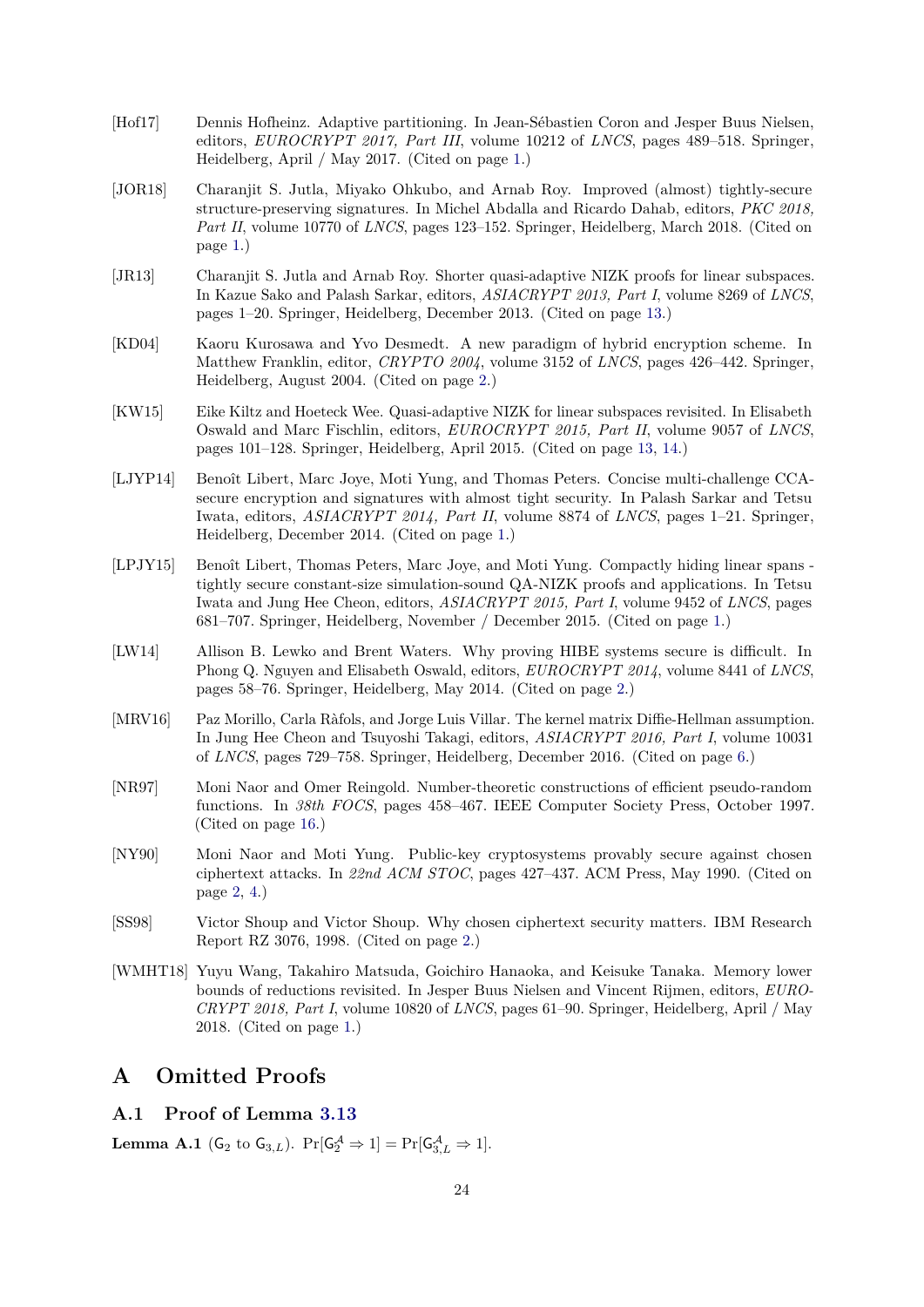| INIT:                                                                                       | EVAL(m):                                                                                                                                                                                             | // cth $m_{ii}$ |
|---------------------------------------------------------------------------------------------|------------------------------------------------------------------------------------------------------------------------------------------------------------------------------------------------------|-----------------|
| For $j = 1, , L$ and $\beta = 0, 1$ :                                                       | $\overline{\mathcal{Q}_M} := \mathcal{Q}_M \cup \{m\}$                                                                                                                                               |                 |
| If $i \neq i+1$ or $\beta \neq b$ then                                                      | If $([\mathbf{t}_m]_2, [\mathbf{u}_m]_2) = (\perp, \perp)$ then                                                                                                                                      |                 |
| $\mathbf{X}_{i,\beta} \leftarrow \mathbb{Z}_a^{2k \times k}$                                | $\mathbf{s} \triangleq \mathbb{Z}_a^k$ , $[\mathbf{t}_m]_2 := [\overline{\mathbf{D}} \mathbf{s}]_2 + [\overline{\mathbf{f}_c}]_2$                                                                    |                 |
| $\widehat{\mathbf{X}} \triangleq \mathbb{Z}_a^{2k \times k}$                                | If $m_{i+1} = b$ then                                                                                                                                                                                |                 |
| $\mathcal{U} \mathbf{T}_\mathbf{D} \coloneqq \mathbf{D} \overline{\mathbf{D}}^{-1}$         | $[\mathbf{u}_{\mathsf{m}}]_2 := [\mathbf{x}'_{\mathsf{m}} + (\mathbf{X}_{\mathsf{m}\setminus (i+1)} + \hat{\mathbf{X}})\mathbf{t}_{\mathsf{m}} + \underline{\mathbf{D}}\mathbf{s} + \mathbf{f}_c]_2$ |                 |
| $\text{/}$ implicitly $\mathbf{X}_{i+1,0} := \mathbf{X} + \mathbf{T_D}$                     | If $m_{i+1} = 1 - b$ then                                                                                                                                                                            |                 |
| For all $m \in \{0, 1\}^L$ :                                                                | $[\mathbf{u}_{\mathsf{m}}]_2 := [\mathbf{x}'_{\mathsf{m}} + \mathbf{X}_{\mathsf{m}} \mathbf{t}_{\mathsf{m}}]_2$                                                                                      |                 |
|                                                                                             | Return $([t_m]_2, [u_m]_2)$                                                                                                                                                                          |                 |
| $\mathbf{X}_{m} := \sum_{i=1}^{L} \mathbf{X}_{j,m_j}$                                       |                                                                                                                                                                                                      |                 |
| $\mathbf{X}_{m \setminus (i+1)} := \sum_{i=1}^{L} \sum_{i \neq i+1}^{L} \mathbf{X}_{j,m_i}$ | $CHAL(m^*)$ :                                                                                                                                                                                        |                 |
| $\mathbf{x}'_{m} := \mathsf{RF}_i(\mathsf{m}_{1i})$                                         | $\mathcal{C}_M := \mathcal{C}_M \cup \{m^{\star}\}\$                                                                                                                                                 |                 |
| Return $\epsilon$                                                                           | $\mathbf{h} \stackrel{\$}{\leftarrow} \mathbb{Z}_q^{2k}, \mathbf{h}_0 \stackrel{\$}{\leftarrow} \mathbb{Z}_q^k, h_1 \stackrel{\$}{\leftarrow} \mathbb{Z}_q;$                                         |                 |
|                                                                                             | Return $([h]_1, [h_0]_1, [h_1]_T)$                                                                                                                                                                   |                 |
| FINALIZE $(d \in \{0, 1\})$ :                                                               |                                                                                                                                                                                                      |                 |
| Return $d \wedge (\mathcal{Q}_M \cap \mathcal{C}_M = \emptyset).$                           |                                                                                                                                                                                                      |                 |

<span id="page-24-1"></span>Figure 16: Description of  $\mathcal{B}_2(\text{par},([\mathbf{D}]_2,[\mathbf{F}]_2))$  for proving Lemma [A.2.](#page-24-0)

It is obvious that  $G_2$  and  $G_{3,L}$  is conceptually the same.

<span id="page-24-0"></span>**Lemma A.2** ( $G_{3,i+1}$  to  $G_{3,i}$ ). *If the*  $U_{3k,k}$ *-MDDH problem is* ( $t_2, \epsilon_2$ *)-hard in*  $G_2$ *, then* 

$$
|\Pr[\mathsf{G}^{\mathcal{A}}_{3,i+1} \Rightarrow 1] - \Pr[\mathsf{G}^{\mathcal{A}}_{3,i} \Rightarrow 1]| \leq \varepsilon_2 + 2^{-\Omega(\lambda)} \text{ and } t_2 \approx t_{\mathcal{A}} + (Q_e + Q_c) \text{poly}(\lambda),
$$

*where*  $poly(\lambda)$  *is independent of*  $t_A$ *.* 

*Proof.* We bound the difference between  $\mathsf{G}_{3,i}$  and  $\mathsf{G}_{3,i+1}$  by the  $Q_e$ -fold  $\mathcal{U}_{3k,k}$ -MDDH assumption in  $\mathbb{G}_2$ .

Formally, on receiving a  $Q_e$ -fold  $\mathcal{U}_{3k,k}$ -MDDH challenge  $([\mathbf{D}]_2, [\mathbf{F}]_2 := ([\mathbf{f}_1, \cdots, \mathbf{f}_{Q_e}]_2) \in \mathbb{G}_2^{3k \times k} \times$  $\mathbb{G}_2^{3k\times Q_e}$ , where  $Q_e$  denotes the number of evaluation queries, we construct a reduction  $\mathcal{B}_2$  as in Figure [16.](#page-24-1) Let  $RF_i, RF'_i$  be two independent random functions, we define  $RF_{i+1}$  as

$$
\mathsf{RF}_{i+1}(\mathsf{m}_{|i+1}) := \begin{cases} \mathsf{RF}_{i}(\mathsf{m}_{|i}) + \mathsf{RF}'_{i}(\mathsf{m}_{|i}) & \text{if } \mathsf{m}_{i+1} = b \\ \mathsf{RF}_{i}(\mathsf{m}_{|i}) & \text{if } \mathsf{m}_{i+1} = 1 - b \end{cases}
$$

Note that  $RF_{i+1}$  is a random function, given  $RF_i$  and  $RF_i'$  are two independent random functions. For queries with CHAL,  $\mathbf{h}, \mathbf{h}_0, h_1$  are randomly distributed in both games.

For queries with EVAL, if  $m_{i+1} = 1 - b$ , then A's view in  $H_{3,i}$  is the same as that in  $H_{3,i+1}$ . Thus, we only focus on messages with  $m_{i+1} = b$ , here we write  $f_c := \begin{pmatrix} \overline{\mathbf{D}} \mathbf{w}_c \\ \mathbf{D} \mathbf{w}_c \end{pmatrix}$  $\mathbf{\underline{D}}\mathbf{w}_{c} + \mathbf{r}_{c}$ for some  $\mathbf{w}_c \in \mathbb{Z}_q^k$ , where  $\mathbf{r}_c \in \mathbb{Z}_q^{2k}$  is **0** if  $[\mathbf{F}]_2$  is from the real  $\mathcal{U}_{3k,k}$ -MDDH distribution, or  $\mathbf{r}_c$  is random otherwise. Then, we have

$$
\mathbf{u}_{\mathsf{m}} := \mathbf{x}'_{\mathsf{m}} + \mathbf{X}_{\mathsf{m}\setminus(i+1)}\mathbf{t}_{\mathsf{m}} + \hat{\mathbf{X}}\mathbf{t}_{\mathsf{m}} + \underline{\mathbf{D}}\mathbf{s} + \underline{\mathbf{f}}_{c}
$$
\n
$$
= \mathbf{x}'_{\mathsf{m}} + \mathbf{X}_{\mathsf{m}\setminus(i+1)}\mathbf{t}_{\mathsf{m}} + \hat{\mathbf{X}}\mathbf{t}_{\mathsf{m}} + \underline{\mathbf{D}}\mathbf{s} + (\underline{\mathbf{D}}\mathbf{w}_{c} + \mathbf{r}_{c})
$$
\n
$$
= \mathbf{x}'_{\mathsf{m}} + \mathbf{X}_{\mathsf{m}\setminus(i+1)}\mathbf{t}_{\mathsf{m}} + \hat{\mathbf{X}}\mathbf{t}_{\mathsf{m}} + \underline{\mathbf{D}}(\mathbf{s} + \mathbf{w}_{c}) + \mathbf{r}_{c}
$$
\n
$$
= \mathbf{x}'_{\mathsf{m}} + \mathbf{X}_{\mathsf{m}\setminus(i+1)}\mathbf{t}_{\mathsf{m}} + \hat{\mathbf{X}}\mathbf{t}_{\mathsf{m}} + \underline{\mathbf{D}}\overline{\mathbf{D}}^{-1}\underbrace{\overline{\mathbf{D}}(\mathbf{s} + \mathbf{w}_{c})}_{\mathbf{t}_{\mathsf{m}}} + \mathbf{r}_{c}
$$
\n
$$
= \mathbf{X}_{\mathsf{m}}\mathbf{t}_{\mathsf{m}} + \underbrace{\mathsf{RF}_{i}(\mathsf{m}_{|i})}_{\mathbf{x}'_{\mathsf{m}}} + \mathbf{r}_{c}
$$

Now it is clear that if  $\mathbf{r}_c = \mathbf{0}$  then  $\mathbf{u}_m$  is distributed as in  $\mathsf{G}_{3,i}$ ; if  $\mathbf{r}_c$  is random, then we define  $\mathsf{RF}'_i(\mathsf{m}_{|i}) := \mathbf{r}_c$ and  $\mathbf{u}_m$  is distributed as in  $\mathsf{G}_{3,i+1}$ .

 $\Box$ 

<span id="page-24-2"></span>**Lemma A.3** ( $G_{3,0}$  to  $G_4$ ). Pr[mPR-CMA $_1^{\mathcal{A}} \Rightarrow 1$ ] = Pr[ $G_4^{\mathcal{A}} \Rightarrow 1$ ] = Pr[ $G_{3,0}^{\mathcal{A}} \Rightarrow 1$ ].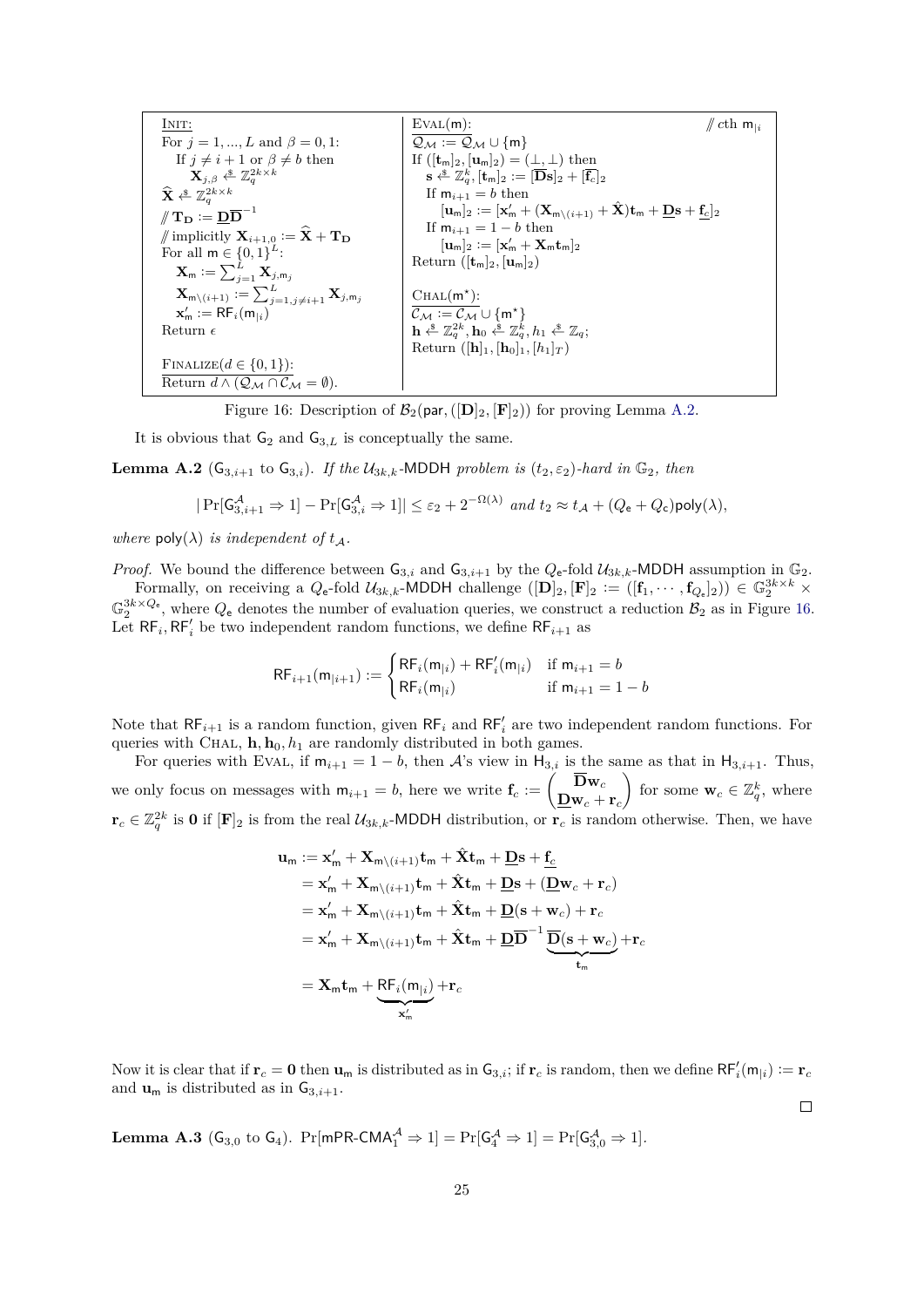*Proof.*  $G_4$  is the original game and it is the same as mPR-CMA<sub>1</sub>. In  $G_{3,0}$ , we define  $RF_0(\epsilon)$  as a fix random vector  $\mathbf{x}' \overset{\ast}{\leftarrow} \mathbb{Z}_q^{2k}$  and then have Lemma [A.3.](#page-24-2)  $\Box$ 

By combining Lemmata [A.1](#page-23-14) to [A.3](#page-24-2) we have Lemma [3.13.](#page-12-3)

#### <span id="page-25-0"></span>**A.2 Security proof for Theorem [5.6](#page-16-1)**

*Proof.* To prove the mID-CPA security, we proceed via a series of games described in Figure [17,](#page-25-1) we use  $Pr[G_{xx}^{\mathcal{A}} \Rightarrow 1]$  to denote the probability that the security game  $G_{xx}$  outputs 1 after interacting with A that runs in time  $t_{\mathcal{A}}$ . We define  $\mathbf{X}_{\mathsf{id}} := \sum_{i=0}^{\ell} f_i(\mathsf{id}) \mathbf{X}_i$ ,  $\mathbf{Y}_{\mathsf{id}} := \sum_{i=0}^{\ell} f_i(\mathsf{id}) \mathbf{Y}_i$ ,  $\mathbf{Z}_{\mathsf{id}} := \sum_{i=0}^{\ell} f_i(\mathsf{id}) \mathbf{Z}_i$ ,  $\mathbf{x}_{\mathsf{id}} \vcentcolon= \sum_{i=0}^{\ell'} f_i'(\mathsf{id}) \mathbf{x}'_i, \ \mathbf{y}_{\mathsf{id}} \vcentcolon= \sum_{i=0}^{\ell'} f_i'(\mathsf{id}) \mathbf{y}'_i, \ \mathbf{z}_{\mathsf{id}} \vcentcolon= \sum_{i=0}^{\ell'} f_i'(\mathsf{id}) \mathbf{z}'_i \ \text{for an $\mathsf{id} \in \{0,1\}^L$.}$ 



<span id="page-25-1"></span>Figure 17: Games  $G_0$ ,  $G_1-G_4$  for the proof of Theorem [5.6.](#page-16-1) In each procedure, a solid (dotted, gray) frame indicates that the command is only executed in the game marked by a solid (dotted,gray) frame.

<span id="page-25-3"></span>**Lemma A.4** ( $G_0$  to  $G_1$ ). Pr[mID-CPA $_0^{\mathcal{A}} \Rightarrow 1$ ] = Pr[ $G_0^{\mathcal{A}} \Rightarrow 1$ ] = Pr[ $G_1^{\mathcal{A}} \Rightarrow 1$ ].

*Proof.*  $G_0$  is the real attack game with  $d = 0$ . In game  $G_1$ , we change the simulation of  $c_1$  and K in ENC( $id^*$ ) by substituting  $\mathbf{Z}_i$  and  $\mathbf{z}'_i$  with their respective definitions:

$$
\mathbf{c}_1 = \sum_{i=0}^{\ell} f_i(\mathsf{id}^*) \mathbf{Z}_i \mathbf{r} = \sum_{i=0}^{\ell} f_i(\mathsf{id}^*) (\mathbf{Y}_i^{\top} \mid \mathbf{X}_i^{\top}) \mathbf{M} \mathbf{r} = \sum_{i=0}^{\ell} f_i(\mathsf{id}^*) (\mathbf{Y}_i^{\top} \mid \mathbf{X}_i^{\top}) \mathbf{c}_0
$$

and, similarly  $K = \sum f_i'(\mathsf{id}^*)(\mathbf{y}_i'^\top \mid \mathbf{x}_i'^\top) \mathbf{M} \mathbf{r} = \sum f_i'(\mathsf{id}^*)(\mathbf{y}_i'^\top \mid \mathbf{x}_i'^\top) \mathbf{c}_0$ . Thus,  $\mathsf{G}_1$  is identical to  $\mathsf{G}_0$ .  $\Box$ 

<span id="page-25-2"></span>**Lemma A.5** ( $G_1$  to  $G_2$ ). *If the*  $U_{k+\eta,k}$ -MDDH *problem is* ( $t_1, \varepsilon_1$ )-hard in  $G_1$ , then  $|Pr[G_1^{\mathcal{A}} \Rightarrow 1] - Pr[G_2^{\mathcal{A}} \Rightarrow$  $|1| \leq \varepsilon_1 + 2^{-\Omega(\lambda)}$ , and  $t_1 \approx t_A + Q_{\text{enc}}$ poly( $\lambda$ ), where poly *is a polynomial independent of*  $t_A$ .

Lemma [A.5](#page-25-2) can be proved with a straightforward reduction to break the  $Q_{\text{enc}}$ -fold  $\mathcal{U}_{k+\eta,k}$ -MDDH problem in  $\mathbb{G}_1$  and we omit it here.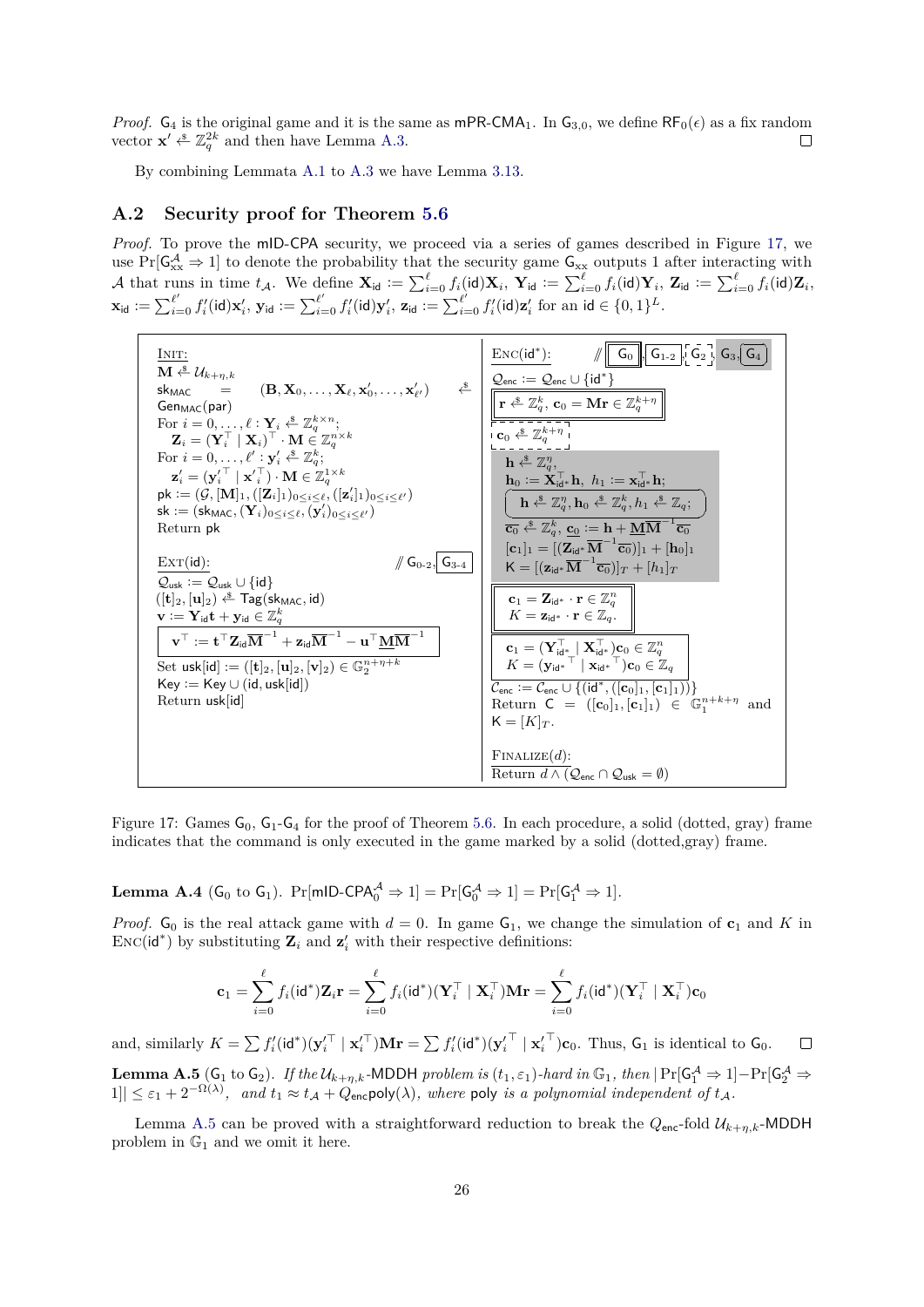**Lemma A.6** ( $G_2$  to  $G_3$ ).  $Pr[G_2^{\mathcal{A}} \Rightarrow 1] = Pr[G_3^{\mathcal{A}} \Rightarrow 1]$ .

*Proof.* The change from  $G_2$  to  $G_3$  is only conceptual. By  $\mathbf{Z}_i = (\mathbf{Y}_i^\top \mid \mathbf{X}_i^\top) \mathbf{M}$ , we have  $\mathbf{Y}_i^\top = (\mathbf{Z}_i - \mathbf{X}_i^\top \cdot \mathbf{M})$  $\underline{\mathbf{M}}$ )  $\cdot (\overline{\mathbf{M}})^{-1}$ , and similarly we have  $\mathbf{y}_i^{\prime \top} = (\mathbf{z}_i^{\prime} - \mathbf{x}_i^{\prime \top} \cdot \underline{\mathbf{M}}) \cdot (\overline{\mathbf{M}})^{-1}$ . For EXT(id), by substituting  $\mathbf{Y}_i^{\top}$  and  $\mathbf{y}'_i^{\top}$ , we obtain

$$
\mathbf{v}^{\top} = \left( \mathbf{t}^{\top} \sum f_i(\mathrm{id}) (\mathbf{Z}_i - \mathbf{X}_i^{\top} \cdot \underline{\mathbf{M}}) + \sum f'_i(\mathrm{id}) (\mathbf{z}'_i - {\mathbf{x}'_i}^{\top} \cdot \underline{\mathbf{M}}) \right) (\overline{\mathbf{M}})^{-1}
$$

$$
= \left( \mathbf{t}^{\top} \sum f_i(\mathrm{id}) \mathbf{Z}_i + \sum f'_i(\mathrm{id}) \mathbf{z}'_i - \underbrace{(\sum f_i(\mathrm{id}) \mathbf{X}_i \mathbf{t} + \sum f'_i(\mathrm{id}) \mathbf{x}'_i)^{\top} \underline{\mathbf{M}}}_{\mathbf{u}^{\top}} \right)
$$

$$
\cdot \overline{\mathbf{M}}^{-1}
$$

Note that we can compute  $[\mathbf{v}]_2$  in  $\mathbf{G}_3$ , since **M**,  $\mathbf{z}'_i$  and  $\mathbf{Z}_i$  are known explicitly over  $\mathbb{Z}_q$  and  $[\mathbf{t}]_2$  and  $[\mathbf{u}]_2$ are known.

As for the distribution of  $Enc(id^*)$ , it is easy to see that  $c_0$  is uniformly random, as in  $G_2$ . By  $h = c_0 - \underline{M} \cdot \overline{M}^{-1} \overline{c_0}$ , we have

$$
\begin{array}{lcl} \mathbf{c}_1 & = & \mathbf{Z}_{\mathsf{id}^*} \cdot \overline{\mathbf{M}}^{-1} \overline{\mathbf{c}_0} + \mathbf{X}_{\mathsf{id}^*}^\top \cdot (\underline{\mathbf{c}_0} - \underline{\mathbf{M}} \cdot \overline{\mathbf{M}}^{-1} \overline{\mathbf{c}_0}) \\ & = & \big( \mathbf{Y}_{\mathsf{id}^*}^\top \overline{\mathbf{M}} + \mathbf{X}_{\mathsf{id}^*}^\top \underline{\mathbf{M}} \big) \cdot \overline{\mathbf{M}}^{-1} \overline{\mathbf{c}_0} + \mathbf{X}_{\mathsf{id}^*}^\top \cdot (\underline{\mathbf{c}_0} - \underline{\mathbf{M}} \cdot \overline{\mathbf{M}}^{-1} \overline{\mathbf{c}_0} \big) \\ & = & \big( \mathbf{Y}_{\mathsf{id}^*}^\top \mid \mathbf{X}_{\mathsf{id}^*}^\top \big) \mathbf{c}_0 \end{array}
$$

and  $c_1$  is distributed as in  $G_2$ . The distribution of K can be analyzed with a similar argument.  $\Box$ 

<span id="page-26-1"></span>**Lemma A.7** ( $G_3$  to  $G_4$ ). *If the affine* MAC *is* ( $Q_e, Q_c, t_2, \epsilon_2$ )-mPR-CMA-secure, then  $|Pr[G_3^{\mathcal{A}} \Rightarrow 1]$  –  $\Pr[\mathsf{G}_4^{\mathcal{A}} \Rightarrow 1] \leq \varepsilon_2 \text{ with } Q_{\mathsf{ext}} \leq Q_{\mathsf{e}}, \ Q_{\mathsf{enc}} \leq Q_{\mathsf{c}}, \ t_2 \approx t_{\mathcal{A}} + Q_{\mathsf{enc}} \mathsf{poly}(\lambda).$ 

*Proof.* In  $G_4$ , we answer the ENC(id) query by choosing random K and  $([c_0]_1, [c_1]_1)$ . We construct an adversary  $\mathcal D$  in Figure [18](#page-26-0) to show the differences between  $\mathsf G_3$  and  $\mathsf G_4$  can be bounded by the advantage of breaking mPR-CMA security of MAC. Intuitively, the reduction to mPR-CMA security of the symmetric primitive MAC can be carried out as in both  $G_3$  and  $G_4$ ,  $sk_{MAC}$  (i.e.,  $\mathbf{x}_i$  and  $\mathbf{x}'_i$ ) is perfectly hidden until  $\mathcal{D}$ 's call to ENC(id<sup>\*</sup>).  $\Box$ 

| INIT:                                                                                                                                                                               | $\text{Enc}(\text{id}^*)$ :                                                                                                    |
|-------------------------------------------------------------------------------------------------------------------------------------------------------------------------------------|--------------------------------------------------------------------------------------------------------------------------------|
| $\mathbf{M} \stackrel{\$}{\leftarrow} \mathcal{U}_{k+\eta,k};$                                                                                                                      | $\overline{\mathcal{Q}_{\mathsf{enc}}} := \overline{\mathcal{Q}}_{\mathsf{enc}} \cup \{\mathsf{id}^*\}$                        |
| $\varepsilon \stackrel{\$}{\leftarrow}$ INIT <sub>MAC</sub>                                                                                                                         | $([{\bf h}]_1, [{\bf h}_0]_1, [h_1]_T) \stackrel{\hspace{0.1em}\mathsf{\scriptscriptstyle\$}}{\leftarrow}$ CHAL $({\sf id}^*)$ |
| For $i = 0, \ldots, \ell : \mathbf{Z}_i \stackrel{\$}{\leftarrow} \mathbb{Z}_q^{n \times k}$                                                                                        | $\overline{\mathbf{c}_0} \overset{\hspace{0.1em}\mathsf{\scriptscriptstyle\$}}{\leftarrow} \mathbb{Z}_a^k$                     |
| For $i = 0, \ldots, \ell' : \mathbf{z}'_i \stackrel{\$}{\leftarrow} \mathbb{Z}_a^{1 \times k}$                                                                                      | $[\mathbf{c}_0]_1 = [\mathbf{h}]_1 + [\underline{\mathbf{M}} \cdot \overline{\mathbf{M}}^{-1} \overline{\mathbf{c}_0}]_1$      |
| $pk := (\mathcal{G}, [\mathbf{M}]_1, ([\mathbf{Z}_i]_1)_{0 \le i \le \ell}, ([\mathbf{z}'_i]_1)_{0 \le i \le \ell'})$                                                               | $[\mathbf{c}_1]_1 = [\mathbf{Z}_{\mathsf{id}^*} \cdot \overline{\mathbf{M}}^{-1} \overline{\mathbf{c}_0} + \mathbf{h}_0]_1$    |
| Return pk                                                                                                                                                                           | $\mathsf{K} = [\mathbf{z}_{\mathsf{id}^*} \cdot \overline{\mathbf{M}}^{-1} \overline{\mathbf{c}_0}]_T + [h_1]_T$               |
|                                                                                                                                                                                     | Return $C = ([c0]1, [c1]1)$ and K.                                                                                             |
| $\operatorname{EXT}(\operatorname{\sf id})$ :                                                                                                                                       |                                                                                                                                |
| $\mathcal{Q}_{\mathsf{usk}} := \mathcal{Q}_{\mathsf{usk}} \cup \{\mathsf{id}\}\$                                                                                                    | $\text{FINALIZE}(d)$ :                                                                                                         |
| $([t]_2, [u]_2) \stackrel{\$}{\leftarrow}$ EVAL(id)                                                                                                                                 | Return FINALIZE <sub>MAC</sub> $(d) \wedge (Q_{\text{enc}} \cap Q_{\text{usk}} = \emptyset)$                                   |
| $\mathbf{v}^{\top} = (\mathbf{t}^{\top} \mathbf{Z}_{\mathsf{id}} + \mathbf{z}_{\mathsf{id}} - \mathbf{u}^{\top} \cdot \mathbf{M}) \cdot (\overline{\mathbf{M}})^{-1}$               |                                                                                                                                |
| Return usk[id] $:=(\begin{bmatrix} \mathbf{t} \end{bmatrix}_2, \begin{bmatrix} \mathbf{u} \end{bmatrix}_2, \begin{bmatrix} \mathbf{v} \end{bmatrix}_2) \in \mathbb{G}_2^{n+\eta+k}$ |                                                                                                                                |
|                                                                                                                                                                                     |                                                                                                                                |

<span id="page-26-0"></span>Figure 18: Description of D (with access to INIT<sub>MAC</sub>, EVAL, CHAL, FINALIZE<sub>MAC</sub> defined in Figure [1\)](#page-6-1) for the proof of Lemma [A.7.](#page-26-1)

We observe that  $G_4$  is computationally indistinguishable from  $mID-CPA_1$  by a reverse arguments of Lemmata [A.4](#page-25-3) to [A.7](#page-26-1) without changing the distribution of K in Enc. More precisely, we can argue this by switching the ciphertexts from random to real. Thus, we conclude Theorem [5.6.](#page-16-1)

 $\Box$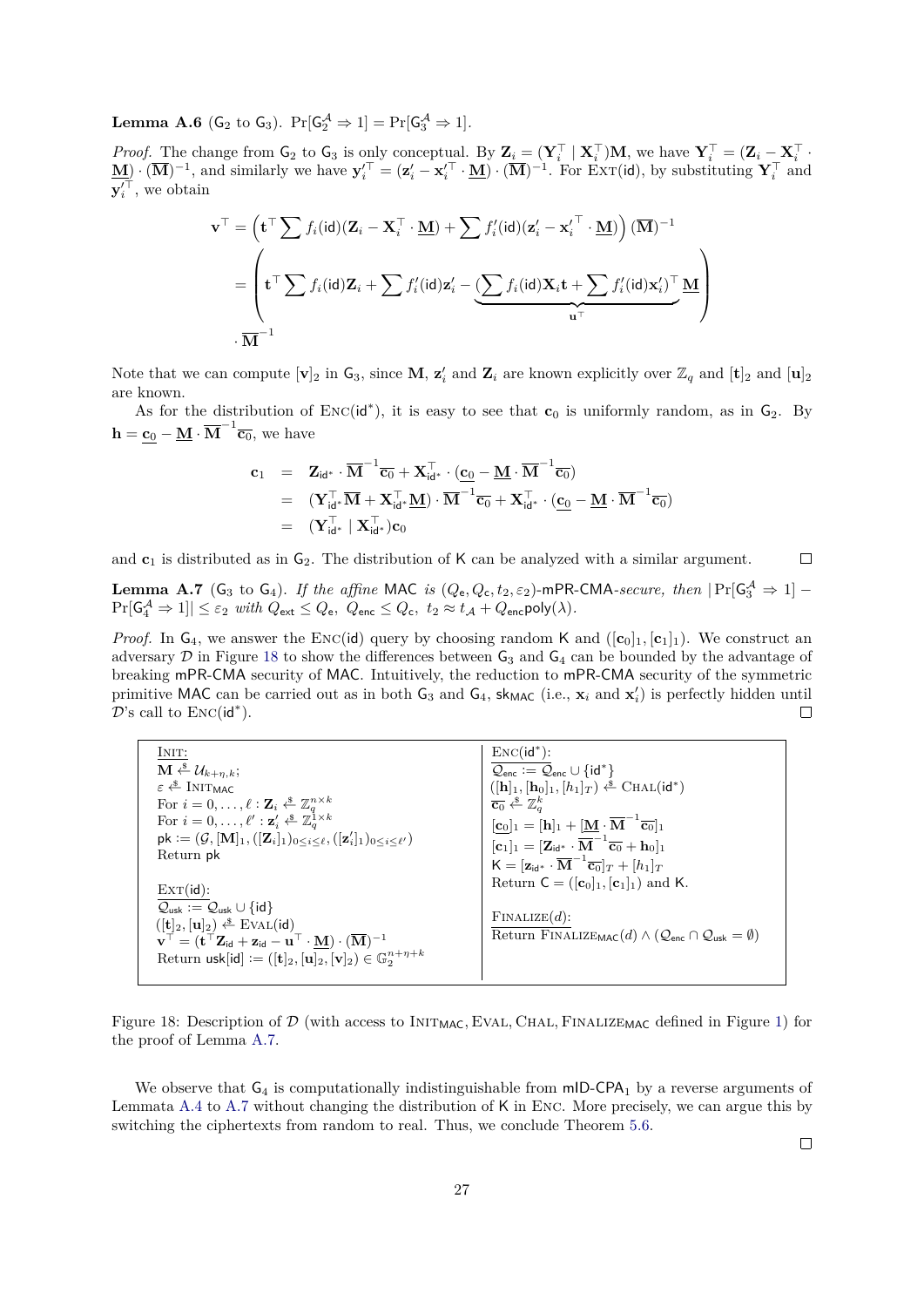#### <span id="page-27-1"></span><span id="page-27-0"></span>**A.3 Security proof of Theorem [4.4](#page-13-4)**

*Proof.* Our proof is similar to that of [\[GHKW16\]](#page-22-2). The game description is given in Figure [19.](#page-28-0) We only sketch the main lemmas of our proof here and emphasize the difference.

**Lemma A.8** ( $G_0$  to  $G_1$ ). *If*  $\mathcal{D}_k$ -KerMDH *is* ( $t_2, \varepsilon_2$ )*-hard relative to* GGen *in group*  $G_2$ , *then*  $|Pr[G_0^{\mathcal{A}} \Rightarrow$  $|1| - \Pr[\mathsf{G}_1^{\mathcal{A}} \Rightarrow 1]| \leq \varepsilon_2$  and  $t_2 \approx t_{\mathcal{A}} + Q_s$ poly $(\lambda)$ , poly $(\lambda)$  is a polynomial of  $\lambda$  and independent of  $t_{\mathcal{A}}$ .

*Proof.*  $G_1$  is identical to  $G_0$  unless in FINALIZE the adversary propose  $(\text{tag}^*, [\mathbf{c}_0^*]_1, [\mathbf{t}^*]_1, [\mathbf{u}^*]_1)$  such that  $[\mathbf{u}^*]_1 - [\mathbf{y}^* \mathbf{K}]_1 - [\mathbf{t}^* \mathbf{K}_{\tau^*}]_1$  is a non-zero vector in the kernel of **A**, which will solve the  $\mathcal{D}_k$ -KerMDH problem.  $\Box$ 

**Lemma A.9** ( $G_1$  to  $G_2$ ). If H is  $(t_3, \varepsilon_3)$ -collision resistant, then  $|\Pr[G_1^{\mathcal{A}} \Rightarrow 1] - \Pr[G_2^{\mathcal{A}} \Rightarrow 1]| \leq \varepsilon_3$  and  $t_3 \approx t_A + Q_s$ poly( $\lambda$ )*,* poly( $\lambda$ ) *is a polynomial of*  $\lambda$  *and independent of*  $t_A$ *.* 

In [\[GHKW16\]](#page-22-2) the tags are picked by the adversary and it requires that the queried tag to the verification oracle is different from these tags queried to the simulation oracle, while we remove the limitation and use a collision-resistant hash function to generate the "actual tag" here, we give the formal proof as follow.

*Proof.* Game  $G_1$  and  $G_2$  proceeds the same unless the following cases happen:

- $(\text{tag}^*, [\mathbf{c}_0^*]_1, [\mathbf{t}^*]_1)$  has appeared before. Since in both  $G_1$  and  $G_2$ , only  $[\mathbf{u}^*]_1 = [\mathbf{c}_0^*$ <sup>T</sup> ·  $\mathbf{K}]_1$  +  $[(\sum_{j=1}^{\lambda} (\mathbf{t}^*)^{\mathsf{T}} \mathbf{K}_{j,\tau_j^*})]_1$  can be accepted, which means that  $[\mathbf{u}^*]_1$  is deterministic on  $([\mathbf{c}_0^*]_1, [\mathbf{t}^*]_1, \mathsf{tag}^*),$ in this case FINALIZE will return  $\perp$  in both games.
- (tag<sup>\*</sup>,  $[\mathbf{c}_0^*]_1$ ,  $[\mathbf{t}^*]_1$ ) has never appeared before but  $H(\mathsf{tag}^*, [\mathbf{c}_0^*]_1, [\mathbf{t}^*]_1)$  has appeared before. The probability of this case can be bounded by the collision-resistant probability of H.

 $\Box$ 

**Lemma A.10** (G<sub>2</sub> to G<sub>3,0</sub>). 
$$
\Pr[G_2^{\mathcal{A}} \Rightarrow 1] = \Pr[G_{3,0}^{\mathcal{A}} \Rightarrow 1].
$$

*Proof.* In  $G_{3,0}$  we change the distribution of  $\mathbf{K} \stackrel{\ast}{\leftarrow} \mathbb{Z}_1^{n \times (k+1)}$  to  $\mathbf{K}'_{\tau} = \mathbf{K} + \mathbf{M}^{\perp} \mathsf{RF}_0(\epsilon)(\mathbf{a}^{\perp})^{\top}$ , since  $M^{\top}K'_{\tau} = M^{\top}K$ ,  $K'_{\tau}A = KA$ , the extra term  $M^{\perp}RF_0(\epsilon) \cdot (a^{\perp})^{\top}$  does not appear in crs, the two games are statistically identical.  $\Box$ 

<span id="page-27-2"></span>**Lemma A.11** ( $G_{3,i}$  to  $G_{3,i+1}$ ). If the  $D_k$ -MDDH is  $(t_1, \varepsilon_1)$ -hard in group  $G_1$ , then  $|Pr[G_{3,i}^{\mathcal{A}} \Rightarrow 1]$  –  $\Pr[\mathsf{G}^{\mathcal{A}}_{3,i+1} \Rightarrow 1] \leq 4\varepsilon_1 + 2^{-\Omega(\lambda)}$  and  $t_1 \approx t_{\mathcal{A}} + Q_{\mathsf{s}}$ poly $(\lambda)$ , here poly $(\lambda)$  denotes a polynomial function of  $\lambda$ *independent of*  $t_A$ .

We observe that  $\tau$  depends on **t**, and in the security proof the vector **t** can be generated independent of *τ* . Based on this, the proof of Lemma 27 in [\[GHKW16\]](#page-22-2) can be used to prove Lemma [A.11,](#page-27-2) but it is a bit technical and we mark the change with gray box .

To prove Lemma [A.11](#page-27-2) we define a series of games as shown in Figure [20.](#page-29-0)

<span id="page-27-4"></span>**Lemma A.12** ( $G_{3,i}$  to  $G_{3,i,1}$ ).  $Pr[G_{3,i,1}^{\mathcal{A}} \Rightarrow 1] = 1/2 \cdot Pr[G_{3,i}^{\mathcal{A}} \Rightarrow 1]$ 

*Proof.*  $G_{3,i,1}$  is identical to  $G_{3,i}$  except that FINALIZE return 1 only if  $\tau_{i+1}^*$  equals to a random bit  $\beta$ , which happens with probability 1*/*2.

<span id="page-27-3"></span>**Lemma A.13** ( $G_{3,i,1}$  to  $G_{3,i,2}$ ). *If the*  $\mathcal{D}_k$ -MDDH *is* ( $t_1, \varepsilon_1$ )*-hard in group*  $\mathbb{G}_1$ *, then* 

$$
|\Pr[\mathsf{G}^{\mathcal{A}}_{3,i,1} \Rightarrow 1] - \Pr[\mathsf{G}^{\mathcal{A}}_{3,i,2} \Rightarrow 1]| \leq \varepsilon_1 + 2^{-\Omega(\lambda)},
$$

*and*  $t_1 \approx t_A + Q_s$  **poly** $(\lambda)$ *, here* **poly** $(\lambda)$  *denotes a polynomial function of*  $\lambda$  *independent of*  $t_A$ *.* 

*Proof.* The proof of Lemma [A.13](#page-27-3) is almost identical to Lemma 29 in [\[GHKW16\]](#page-22-2), to make it clear we put the detailed proof here and use gray box to mark the difference. And the difference between Lemma [A.14](#page-28-1) of this paper and Lemma 30 in [\[GHKW16\]](#page-22-2) is similar.

We bound the difference between  $G_{3,i,1}$  and  $G_{3,i,2}$  by the  $Q_{s}$ -fold  $\mathcal{D}_{k}$ -MDDH assumption in  $\mathbb{G}_{1}$ . Formally, on receiving a  $Q_s$ -fold  $\mathcal{D}_k$ -MDDH challenge  $([\mathbf{D}]_1, [\mathbf{F}]_1 := ([\mathbf{f}_1, \cdots, \mathbf{f}_{Q_s}]_1) \in \mathbb{G}_1^{(k+1)\times k} \times \mathbb{G}_1^{(k+1)\times Q_s}$ , where  $Q_s$  denotes the number of simulation queries, we construct a reduction  $B_2$  as in Figure [21.](#page-30-0)

Let us analyse the simulation of the above oracles, INIT and FINALIZE answers are obviously the same, and for the simulation of Sim: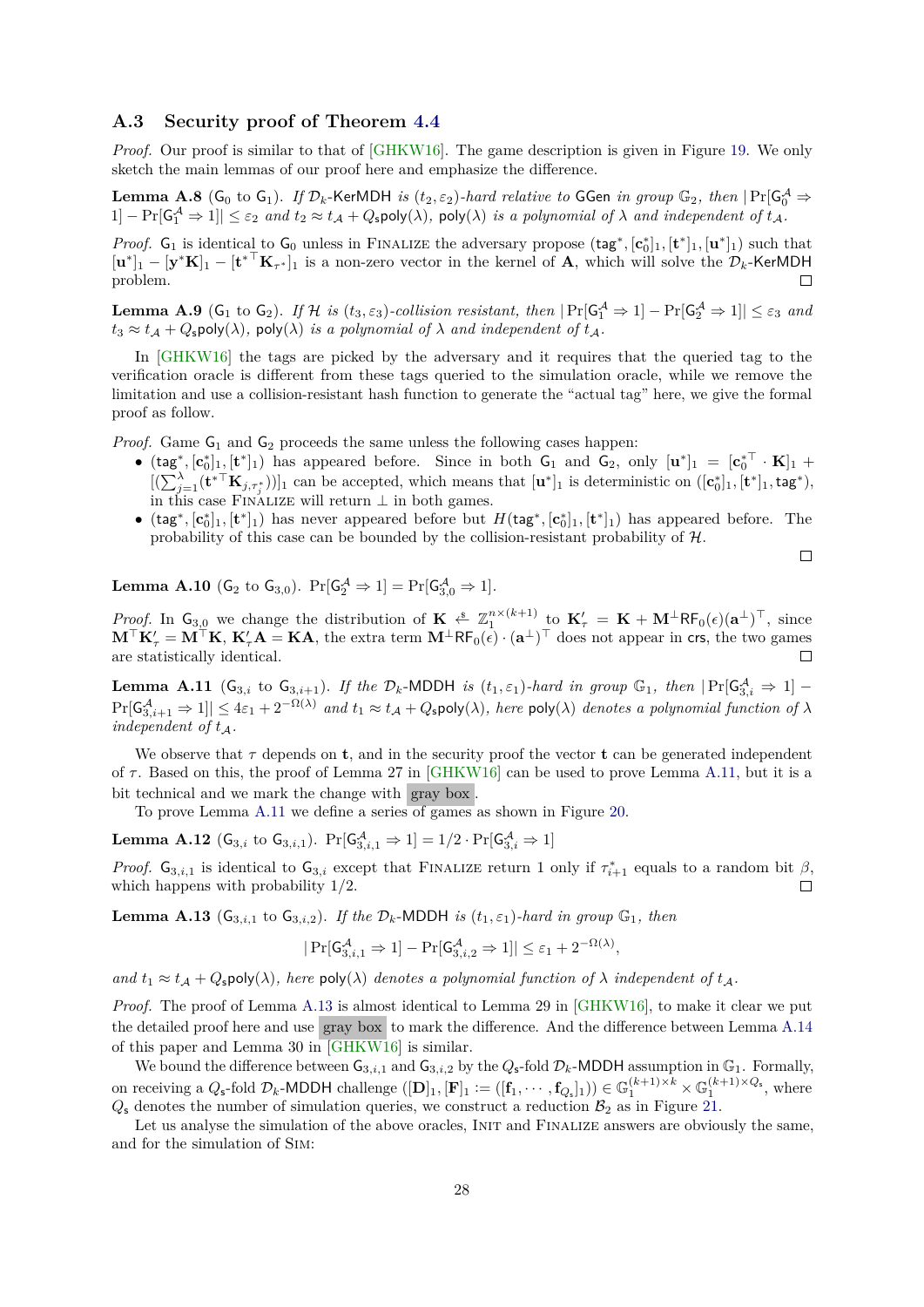

<span id="page-28-0"></span>Figure 19: Games  $\mathsf{G}_0, \mathsf{G}_1, \mathsf{G}_2$  and  $\mathsf{G}_{3,i}$   $(0 \leq i \leq \lambda)$  for the proof of Theorem [4.4.](#page-13-4)  $\mathsf{RF}_i : \{0,1\}^i \to \mathbb{Z}_q^{n-t}$  is a random function and  $\tau_{|i}$  denotes the *i*th prefix of  $\tau$ .

For queries with  $\tau_{i+1} = \beta$ :  $G_{3,i,1}$  and  $G_{3,i,2}$  are identical.

For queries with  $\tau_{i+1} = 1 - \beta$ : we write  $[\mathbf{u}_{\setminus (i+1)}]_1 := [\mathbf{c}_0^\top \mathbf{K}_{\tau}']_1 + [\mathbf{t}^\top \mathbf{K}_{\tau \setminus (i+1)}]_1$ . we write  $\mathbf{f}_c := \begin{pmatrix} \overline{\mathbf{D}} \mathbf{w}_c \\ \mathbf{D} \mathbf{w}_c \end{pmatrix}$  $\mathbf{Dw}_c + r_c$  $\setminus$ 

for some  $\mathbf{w}_c \in \mathbb{Z}_q^k$ , where  $r_c \in \mathbb{Z}_q$  is 0 if  $[\mathbf{F}]_1$  is from the real  $\mathcal{D}_k$ -MDDH distribution, or  $r_c$  is random otherwise. Then, we have

$$
\begin{aligned}\n[\mathbf{u}]_1 &= [\mathbf{u}_{\setminus (i+1)}]_1 + [\mathbf{t}^\top \hat{\mathbf{K}} + \underline{\mathbf{f}}_c (\mathbf{a}^\perp)^\top]_1 \\
&= [\mathbf{u}_{\setminus (i+1)}]_1 + [\mathbf{t}^\top \hat{\mathbf{K}} + (\underline{\mathbf{D}} \mathbf{w}_c + r_c)(\mathbf{a}^\perp)^\top]_1 \\
&= [\mathbf{u}_{\setminus (i+1)}]_1 + [\mathbf{t}^\top \hat{\mathbf{K}} + (\underline{\mathbf{D}} \overline{\mathbf{D}}^{-1} \mathbf{t} + r_c)(\mathbf{a}^\perp)^\top]_1 \\
&= [\mathbf{u}_{\setminus (i+1)}]_1 + [\mathbf{t}^\top \hat{\mathbf{K}} + (\mathbf{t}^\top \overline{\mathbf{D}}^{-1^\top} \underline{\mathbf{D}}^\top + r_c)(\mathbf{a}^\perp)^\top]_1 \\
&= [\mathbf{u}_{\setminus (i+1)}]_1 + [\mathbf{t}^\top (\underline{\hat{\mathbf{K}} + \overline{\mathbf{D}}^{-1^\top} \underline{\mathbf{D}}^\top (\mathbf{a}^\perp)^\top) + r_c (\mathbf{a}^\perp)^\top]_1\n\end{aligned}
$$

Now it is clear that if  $r_c = 0$  then  $[\mathbf{u}]_1$  is distributed as in  $H_{3,i,1}$ ; if  $r_c$  is random, then  $[\mathbf{u}]_1$  is distributed as in  $H_{3,i,2}$ .

<span id="page-28-1"></span>**Lemma A.14** ( $G_{3,i,2}$  to  $G_{3,i,3}$ ). *If the*  $\mathcal{D}_k$ -MDDH *is* ( $t, \varepsilon$ )*-hard in group*  $\mathbb{G}_1$ *, then* 

$$
|\Pr[\mathsf{G}^{\mathcal{A}}_{3,i,2} \Rightarrow 1] - \Pr[\mathsf{G}^{\mathcal{A}}_{3,i,3} \Rightarrow 1]| \leq \varepsilon_1 + 2^{-\Omega(\lambda)},
$$

<span id="page-28-2"></span>*and*  $t_1 \approx t_A + Q_s$ poly( $\lambda$ )*, where* poly( $\lambda$ ) *denotes a polynomial function of*  $\lambda$  *independent of*  $t_A$ *.* **Lemma A.15** ( $G_{3,i,3}$  to  $G_{3,i+1}$ ).

$$
\Pr[\mathsf{G}^{\mathcal{A}}_{3,i+1} \Rightarrow 1] = 2 \Pr[\mathsf{G}^{\mathcal{A}}_{3,i,3} \Rightarrow 1].
$$

By defining  $\mathsf{RF}_{i+1}: \{0,1\}^{i+1} \to \mathbb{Z}_q^{n-t}$  as follows:

$$
\mathsf{RF}_{i+1}(\tau_{|i+1}) := \begin{cases} \mathsf{RF}_{i}(\tau_{|i}) + \mathsf{RF}'_{i}(\tau_{|i}) & \text{if } \tau_{i+1} = 1 - \beta \\ \mathsf{RF}_{i}(\tau_{|i}) & \text{if } \tau_{i+1} = \beta \end{cases}
$$

The transition from  $G_{3,i,3}$  to  $Game_{3,i+1}$  is symmetric to that from  $G_{3,i}$  to  $G_{3,i,1}$ . And Lemma [A.11](#page-27-2) follows readily from Lemmata [A.12](#page-27-4) to [A.15.](#page-28-2)

 $\Box$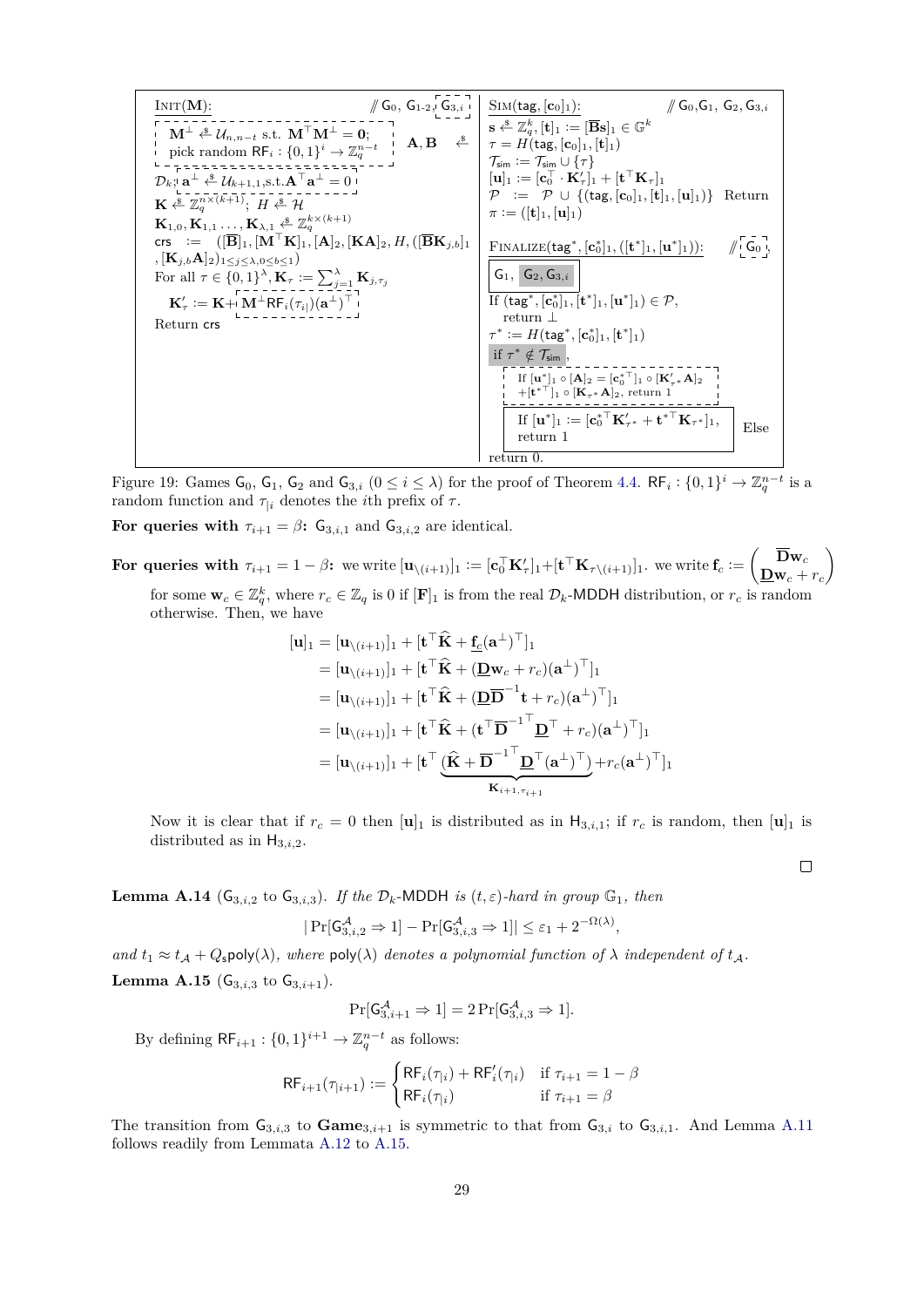

<span id="page-29-0"></span>Figure 20: Games  $G_{3,i,j}$   $(0 \le i \le \lambda, 1 \le j \le 3)$  for the game hop from  $G_{3,i}$  to  $G_{3,i+1}$  in the proof of Lemma [A.11.](#page-27-2)  $\mathsf{RF}_i: \{0,1\}^i \to \mathbb{Z}_q^{n-t}$  is a random function and  $\tau_{|i}$  denotes the *i*th prefix of  $\tau$ . In each procedure, a solid (dotted,gray) frame indicates that the command is only executed in the game marked by a solid (dotted,gray) frame.

**Lemma A.16** ( $G_{3,\lambda}$ ). Pr[ $G_{3,\lambda}^{\mathcal{A}} \Rightarrow 1$ ]  $\leq 2^{-\Omega(\lambda)}$ .

*Proof.* In  $\textbf{Game}_{3,\lambda}$ , since  $\mathbf{c}_0^*$ <sup> $\top$ </sup> $\mathbf{M}^{\perp} \neq \mathbf{0}$ , and  $\textbf{RF}_{\lambda}(\tau^*)$  is randomly distributed to the adversary,  $\mathbf{c}_0^*$  $\top$  $\mathbf{K}'_{\tau}$  is uniformly random distributed, the probability that  $[\mathbf{u}^*]_1 = [\mathbf{c}_0^* \mathbf{K}_{\tau^*}]_1 + [\mathbf{t}^* \mathbf{K}_{\tau^*}]_1 = \frac{1}{q}$ .  $\Box$ 

 $\Box$ 

# **B Concrete Instantiations**

We give an almost tightly secure concrete mID-CCCA secure IBKEM scheme with adaptive security and anonymity in the multi-instance, multi-challenge setting by instantiating the  $\text{MAC}_{\text{NR}}^{\text{mc}}$  and  $\text{QANIZK}$  based on the MDDH assumption in Figure [22.](#page-30-1) Here we assume the identity space  $\mathcal{ID} := \{0,1\}^L$  and collision resistant hash function family  $\mathcal{H}: \mathbb{G}_1^{5k} \to \{0,1\}^{\lambda}$ .

In Figure [23](#page-31-0) we give a concrete instantiation based on the SXDH assumption.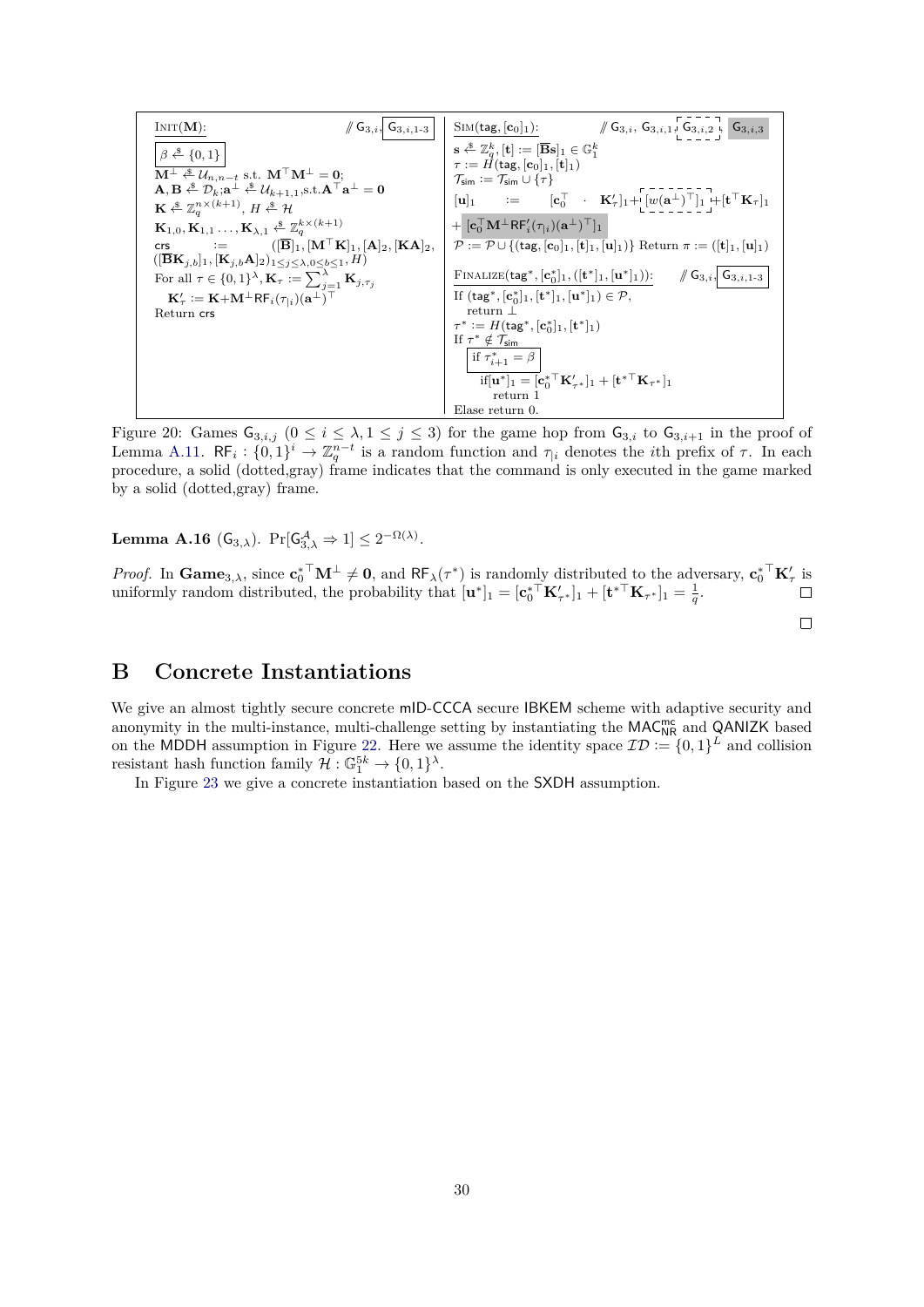| INT(M):                                                                                                                                                                                                                                                                                                                     | $Sim(tag,  \mathbf{c}_0 _1)$ :<br>$\#$ cth query                                                                                                                                            |
|-----------------------------------------------------------------------------------------------------------------------------------------------------------------------------------------------------------------------------------------------------------------------------------------------------------------------------|---------------------------------------------------------------------------------------------------------------------------------------------------------------------------------------------|
| $\beta \stackrel{\$}{\leftarrow} \{0,1\}$                                                                                                                                                                                                                                                                                   | $[\mathbf{t}]_1 := [\mathbf{f}_c]_1$                                                                                                                                                        |
| $\mathbf{M}^{\perp} \overset{\$}{\leftarrow} \mathcal{U}_{n,n-t}$ s.t. $\mathbf{M}^{\top} \mathbf{M}^{\perp} = \mathbf{0}$ ;<br>$\mathbf{A}, \mathbf{B} \stackrel{\$}{\leftarrow} \mathcal{D}_k; \mathbf{a}^\perp \stackrel{\$}{\leftarrow} \mathcal{U}_{k+1,1}, \text{s.t.} \mathbf{A}^\top \mathbf{a}^\perp = \mathbf{0}$ | $\tau := H(\mathsf{tag}, [\mathbf{c}_0]_1, [\mathbf{t}]_1)$                                                                                                                                 |
| $\mathbf{K} \stackrel{\$}{\leftarrow} \mathbb{Z}_q^{n \times (k+1)}$ , $\widehat{\mathbf{K}} \stackrel{\$}{\leftarrow} \mathbb{Z}_q^{k \times (k+1)}$ , $H \stackrel{\$}{\leftarrow} \mathcal{H}$                                                                                                                           | $\mathcal{T}_{sim} := \mathcal{T}_{sim} \cup \{\tau\}$                                                                                                                                      |
| for all $(i, b) \neq (i + 1, 1 - \beta)$ :                                                                                                                                                                                                                                                                                  | If $\tau_{i+1} = \beta$ :                                                                                                                                                                   |
| $\mathbf{K}_{i,b} \triangleq \mathbb{Z}_a^{k \times (k+1)}$                                                                                                                                                                                                                                                                 | $[\mathbf{u}]_1 := [\mathbf{c}_0^\top \mathbf{K}_\tau']_1 + [\mathbf{t}^\top \mathbf{K}_\tau]_1$<br>Else:                                                                                   |
| $\text{m}\text{p}\text{lineality sets }\mathbf{K}_{i+1,1-\beta} := \widehat{\mathbf{K}} + \overline{\mathbf{D}}^{\top} \mathbf{D}^{\top} (\mathbf{a}^{\perp})^{\top}.$                                                                                                                                                      | $[\mathbf{u}]_1 := [\mathbf{c}_0^\top \mathbf{K}_\tau']_1 + [\mathbf{t}^\top (\mathbf{K}_{j,\tau \setminus (i+1)} + \hat{\mathbf{K}}) + \underline{\mathbf{f}}_c(\mathbf{a}^\perp)^\top]_1$ |
| $([\overline{\mathbf{B}}]_1, [\mathbf{M}^\top \mathbf{K}]_1, [\mathbf{A}]_2, [\mathbf{K} \mathbf{A}]_2,$<br>$\mathcal{L} = \mathcal{L}$<br><b>CrS</b>                                                                                                                                                                       | $\mathcal{P}$ := $\mathcal{P}$ $\cup$ {(tag, $[\mathbf{c}_0]_1$ , $[\mathbf{t}]_1$ , $[\mathbf{u}]_1$ )} Return<br>$\pi := ([{\bf t}]_1, [{\bf u}]_1)$                                      |
| $([\overline{\mathbf{B}}\mathbf{K}_{j,b}]_1, [\mathbf{K}_{j,b}\mathbf{A}]_2)_{1 \leq j \leq \lambda, 0 \leq b \leq 1}, H)$                                                                                                                                                                                                  |                                                                                                                                                                                             |
| $RF_i: \{0,1\}^i \rightarrow \mathbb{Z}_q^{n-t}$                                                                                                                                                                                                                                                                            | FINALIZE(tag*, $ {\bf c}_{0}^{*} _1$ , $( {\bf t}^* _1,  {\bf u}^* _1)$ ):                                                                                                                  |
| For all $\tau \in \{0,1\}^{\lambda}$ ,                                                                                                                                                                                                                                                                                      | If $(tag^*, [c_0^*]_1, [t^*]_1, [u^*]_1) \in \mathcal{P}$ , return 0                                                                                                                        |
| $\mathbf{K}_{\tau} \vcentcolon= \sum_{i=1}^{\lambda} \mathbf{K}_{j,\tau_i}$                                                                                                                                                                                                                                                 | $\tau^* := H(\text{tag}^*, [\mathbf{c}_0^*]_1, [\mathbf{t}^*]_1)$                                                                                                                           |
| $\mathbf{K}_{\tau \backslash (i+1)} \coloneqq \sum_{j=1, j \neq (i+1)}^{\lambda} \mathbf{K}_{j, \tau_{j}}$                                                                                                                                                                                                                  | If $\tau^* \notin \mathcal{T}_{\text{sim}}, \mathbf{c}_0^* \in M^\perp \neq \mathbf{0}$ and $\tau_{i+1}^* = \beta$                                                                          |
| $\mathbf{K}'_{\tau} \vcentcolon = \mathbf{K} + \mathbf{M}^{\perp} \mathsf{RF}_i(\tau_{ i}) (\mathbf{a}^{\perp})^{\top}$                                                                                                                                                                                                     | if $[\mathbf{u}^*]_1 = [\mathbf{c}_0^{*\top} \mathbf{K}'_{\tau^*}]_1 + [\mathbf{t}^{*\top} \mathbf{K}_{\tau^*}]_1$                                                                          |
| Return crs                                                                                                                                                                                                                                                                                                                  | return 1                                                                                                                                                                                    |
|                                                                                                                                                                                                                                                                                                                             | Elase return 0.                                                                                                                                                                             |

<span id="page-30-0"></span>Figure 21: Description of  $\mathcal B$  for proving Lemma [A.13](#page-27-3)

| Setup(par):                                                                                                                          | $Ext(sk, id)$ :                                                                                                                                         |
|--------------------------------------------------------------------------------------------------------------------------------------|---------------------------------------------------------------------------------------------------------------------------------------------------------|
| $H \xleftarrow{\$} H$ :                                                                                                              | $\mathbf{t} \stackrel{\$}{\leftarrow} \mathbb{Z}_a^k$ ;                                                                                                 |
| $\mathbf{M} \stackrel{\$}{\leftarrow} \mathcal{U}_{3k,k}; \mathbf{A} \leftarrow \mathcal{U}_k; \mathbf{B} \leftarrow \mathcal{U}_k;$ | $\mathbf{u} = \sum_{i=0}^{L} \mathbf{X}_{j, \mathsf{id}_j} \mathbf{t} + \mathbf{x} \in \mathbb{Z}_q^{3k}$                                               |
| $\mathbf{K} \xleftarrow{\$} \mathbb{Z}_{a}^{3k \times (k+1)}$ ; $\mathbf{x} \xleftarrow{\$} \mathbb{Z}_{a}^{3k}$ ;                   | Return usk[id] $:= ([\mathbf{t}]_2, [\mathbf{u}]_2) \in \mathbb{G}_2^{4k}$                                                                              |
| $\mathbf{U} \coloneqq \mathbf{K} \mathbf{A} \in \mathbb{Z}_a^{3k \times k};$                                                         |                                                                                                                                                         |
| $\mathbf{V} := \mathbf{M}^{\top} \mathbf{K} \in \mathbb{Z}_a^{k \times (k+1)}$                                                       | $Enc(pk, id)$ :                                                                                                                                         |
| $\mathbf{z} \mathrel{\mathop{:}}= \mathbf{x}^{\top} \mathbf{M} \in \mathbb{Z}_a^{1 \times k}$                                        | $\mathbf{r}_1, \mathbf{r}_2 \overset{\hspace{0.1em}\mathsf{\scriptscriptstyle\$}}{\leftarrow} \mathbb{Z}_a^k;$                                          |
| For $(j, b) \in [L] \times \{0, 1\}$                                                                                                 | $[\mathbf{c}_0]_1 := [\mathbf{Mr}_1]_1 \in \mathbb{G}_1^{3k};$                                                                                          |
| $\mathbf{X}_{i,b} \stackrel{\$}{\leftarrow} \mathbb{Z}_a^{3k \times k};$                                                             | $[\mathbf{c}_1]_1 := [\sum_{i=0}^L \mathbf{Z}_{j, \mathsf{id}_j} \cdot \mathbf{r}_1]_1 \in \mathbb{G}_1^k;$                                             |
| $\mathbf{Z}_{j,b} := \mathbf{X}_{j,b}^{\top} \cdot \mathbf{M} \in \mathbb{Z}_a^{k \times k};$                                        | $[\mathbf{c}_2]_1 := [\mathbf{Br}_2]_1 \in \mathbb{G}_1^k;$                                                                                             |
| For $(j, b) \in [\lambda] \times \{0, 1\}$<br>$\mathbf{K}_{i,b} \triangleq \mathbb{Z}_a^{k \times (k+1)}$ ;                          | $\tau := H([\mathbf{c}_0]_1, [\mathbf{c}_1]_1, [\mathbf{c}_2]_1);$                                                                                      |
| $\mathbf{U}_{j,b} \vcentcolon = \mathbf{K}_{j,b} \mathbf{A} \in \mathbb{Z}_a^{k \times k};$                                          | $\mathbf{[c_3]_1} \coloneqq [\mathbf{V}^\top \mathbf{r}_1]_1 + [\sum_{i=0}^{\lambda} \mathbf{V}_{j,\tau_i}^\top \mathbf{r}_2]_1 \in \mathbb{G}_1^{k+1}$ |
|                                                                                                                                      | $[K]_T = [\mathbf{z} \mathbf{r}_1]_T \in \mathbb{G}_T.$                                                                                                 |
| $\mathbf{V}_{i,b} := \overline{\mathbf{B}}^{\top} \mathbf{K}_{i,b} \in \mathbb{Z}_a^{k \times (k+1)}$                                | Return $C = ([c_0]_1, [c_1]_1, [c_2]_1, [c_3]_1)$ and $K = [K]_T$ .                                                                                     |
| $pk$ $:=$ $(\mathcal{G}, H, [\mathbf{M}]_1, [\mathbf{B}]_1, [\mathbf{U}]_2,$                                                         |                                                                                                                                                         |
| $[\mathbf{A}]_2, [\mathbf{V}]_1, [\mathbf{z}]_1, ([\mathbf{Z}_{j,b}]_1)_{(j,b)=(1,0)}^{(L,1)},$                                      | $Dec(usk[id], id, C)$ :                                                                                                                                 |
| $([{\bf U}_{j,b}]_2, [{\bf V}_{j,b}]_1)_{(j,b)=(1,0)}^{(\lambda,1)}$                                                                 | Parse usk[id] = $([t]_2, [u]_2)$ ;                                                                                                                      |
| sk := $((\mathbf{X}_{j,b})_{(i,b)=(1,0)}^{(L,1)}, \mathbf{x})$                                                                       | Parse $C = ([c_0]_1, [c_1]_1, [c_2]_1, [c_3]_1);$                                                                                                       |
| Return (pk, sk)                                                                                                                      | $\tau := H([\mathbf{c}_0]_1, [\mathbf{c}_1]_1, [\mathbf{c}_2]_1);$                                                                                      |
|                                                                                                                                      | $\mathbf{U}_{\tau} := \sum_{i=1}^{\lambda} \mathbf{U}_{j,\tau_i};$                                                                                      |
|                                                                                                                                      | If $[\mathbf{c}_3^\top]_1 \circ [\mathbf{A}]_2 = [\mathbf{c}_0^\top]_1 \circ [\mathbf{U}]_2 + [\mathbf{c}_2^\top]_1 \circ [\mathbf{U}_\tau]_2$          |
|                                                                                                                                      | $K = [\mathbf{c}_0^{\top}]_1 \circ [\mathbf{u}]_2 - [\mathbf{c}_1^{\top}]_1 \circ [\mathbf{t}]_2$                                                       |
|                                                                                                                                      | Return $K \in \mathbb{G}_T$                                                                                                                             |
|                                                                                                                                      | Else return $\perp$ .                                                                                                                                   |

<span id="page-30-1"></span>Figure 22: Construction of mID-CCCA secure IBKEM based on the MDDH assumption.